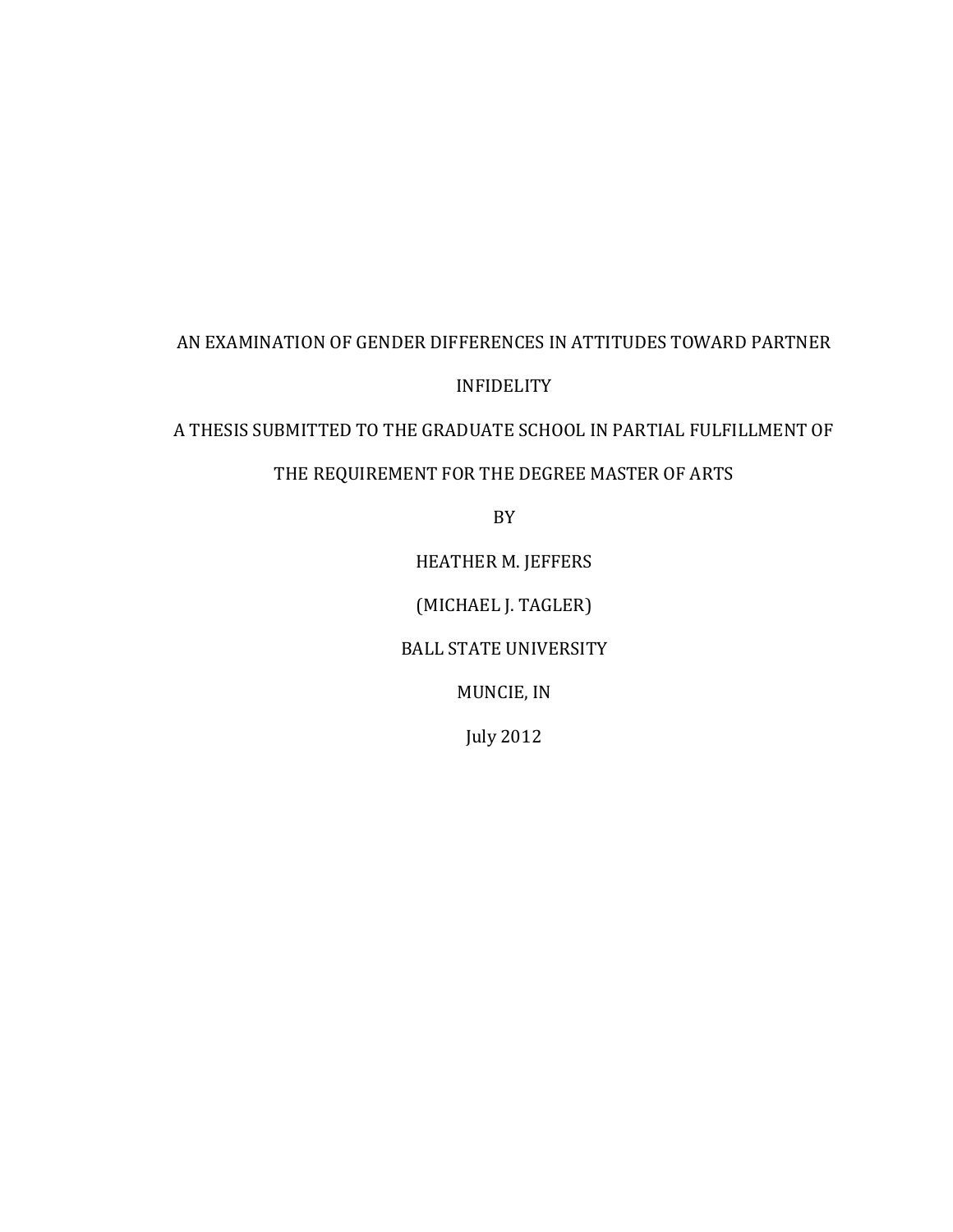#### Abstract

When men and women are asked to choose whether sexual or emotional partner infidelity is more distressing, women are relatively more likely to select emotional infidelity and men are relatively more likely to select sexual infidelity. Evolutionary theorists interpret this difference as evidence of distinct selection pressures faced by men and women. In contrast, social-cognitive theorists suggest that gender differences are due to socialized decision-making strategies and flawed approaches to the measurement of jealousy. These diverging perspectives and research issues remain largely unresolved and contentious. The present study is designed to take a new approach to studying gender differences in reactions to partner infidelity by measuring attitudes toward partner infidelity. No previous studies have directly examined attitudes toward partner sexual versus emotional infidelity, nor have studies assessed the strength of these attitudes. Thus, this study was designed as an initial investigation of overall evaluative differences between men and women. It was found that women held significantly more negative attitudes towards emotional infidelity than did men, with no gender differences in attitude held towards sexual infidelity. For sexual infidelity, more positive attitudes toward partner sexual infidelity were associated with lower reported distress for both men and women, with the relationship being significantly more pronounced for men. For emotional infidelity, attitude strength moderated the relationship between attitude towards emotional infidelity and distress about emotional infidelity. There was a significant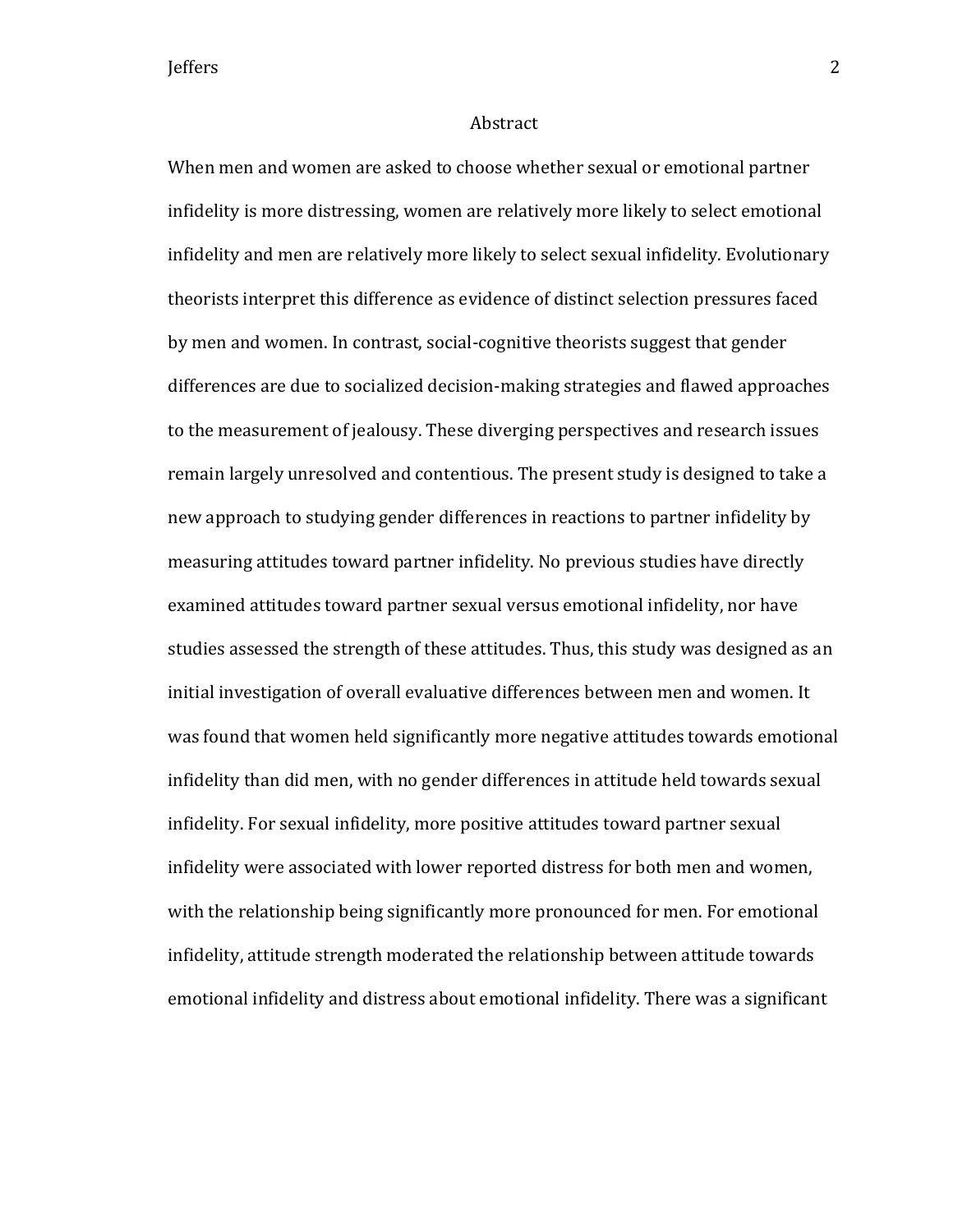relationship between attitudes toward partner emotional infidelity and distress when attitude strength was high but not when attitude strength was low.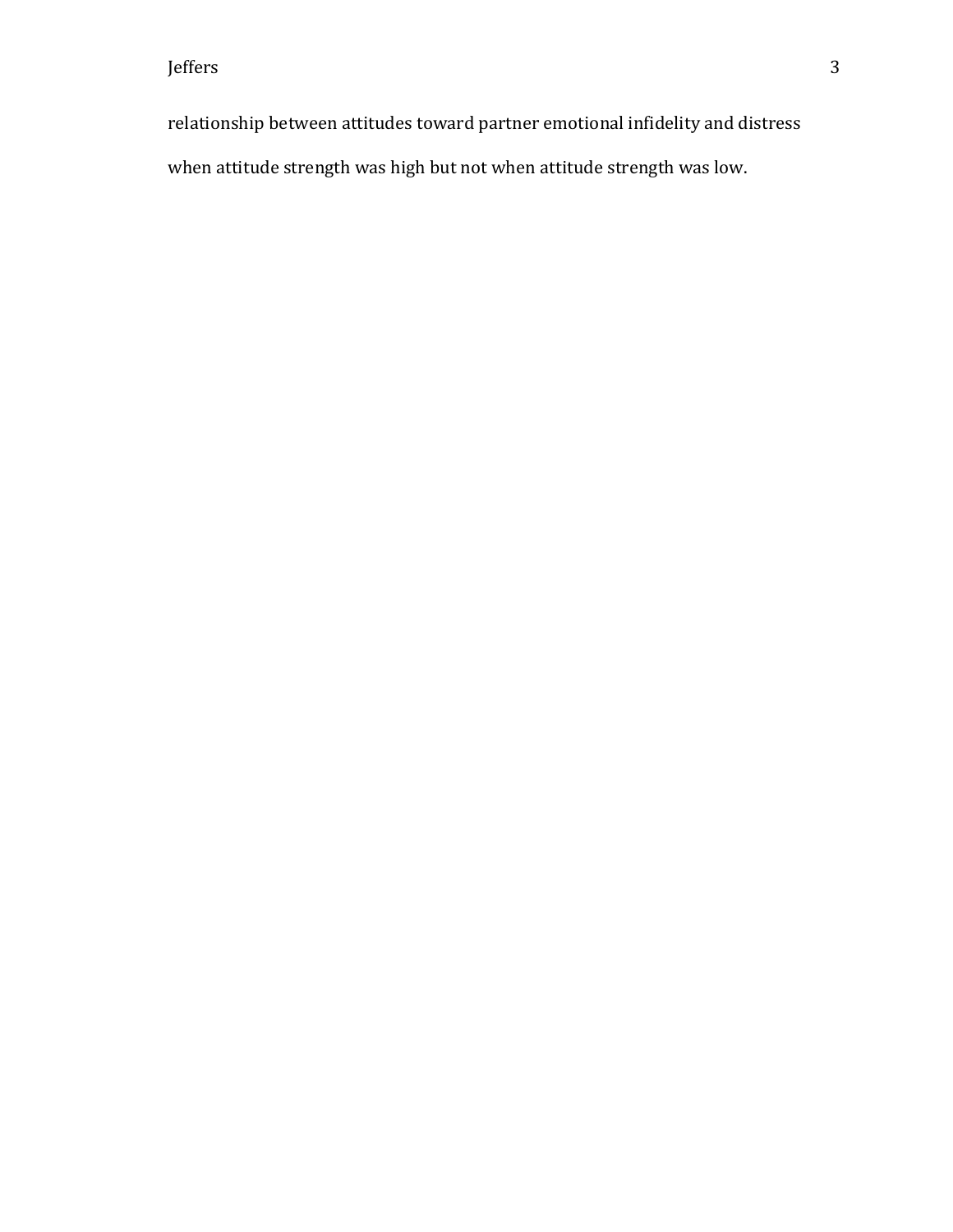An Examination of Gender Differences in Attitudes Toward Partner Infidelity

In one of the most cited evolutionary psychology studies, Buss, Larson, Westen, and Semmelroth (1992) investigated gender differences in jealousy by asking college students which scenario would distress or upset them more: Imagining their romantic partner forming a deep emotional attachment to another person or enjoying passionate sexual intercourse with that person. In line with evolutionary theory predictions, women were more likely to select emotional infidelity and men were more likely to select sexual infidelity. These forced choice results have been replicated many times, most often with U.S. college student samples (e.g., Buss et al., 1999; Buunk, Algleitner, Oubaid, & Buss, 1996; Harris & Christenfield, 1996; Tagler, 2010; Tagler & Gentry, 2011; Treger & Sprecher, 2010)**,**  but also cross-culturally (e.g., Buss et al., 1999; Buunk, Angleitner, Oubaid, & Buss, 1996; Fernandez, Sierra, Zubeidat, & Vera-Villarroel, 2006).

Despite these consistent results, several theoretical and methodological debates remain unresolved. As reviewed below, there are two competing theories that try to explain gender differences in infidelity distress: evolutionary theory, and the social-cognitive theory. Unfortunately, progress toward reconciling these perspectives has been slowed by seemingly entrenched disagreements concerning the appropriate methods of measuring jealousy and the critical comparisons needed to test evolutionary predictions. After reviewing the existing literature concerning these issues, a new approach is proposed that examines gender differences in attitudes toward partner infidelity.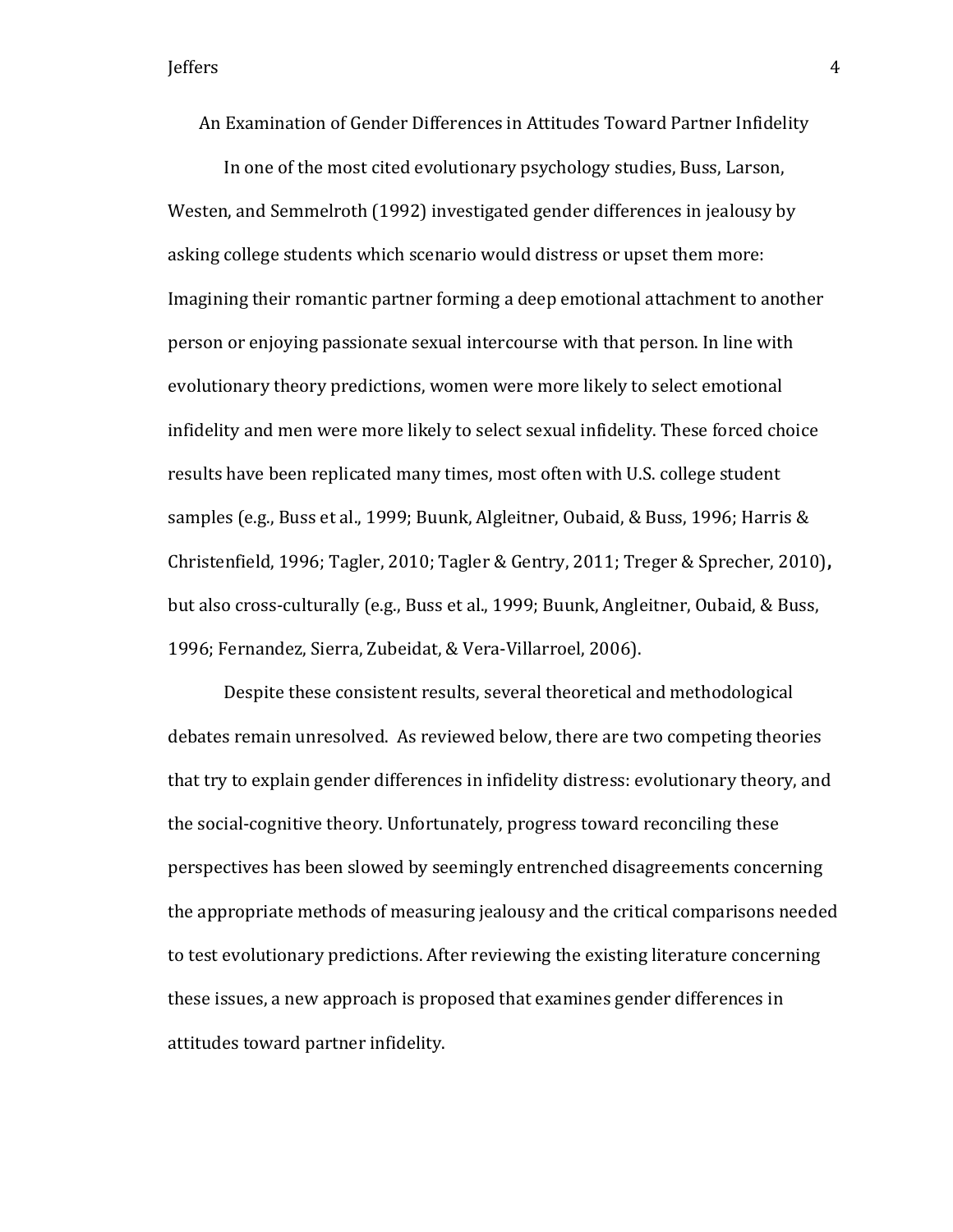#### **Evolutionary and Social-Cognitive Perspectives**

According to evolutionary theorists (Buss et al., 1992), men and women have evolved different sensitivities to partner sexual versus emotional infidelity. As a result of human internal fertilization and gestation, women are always fully certain that the children they bear are biologically theirs. Because of this, they are predicted to be relatively less concerned with sexual infidelity and relatively more concerned with partner emotional infidelity. Partner infidelity is more directly threatening to women because it signals a loss of paternal investment of time and resources. Men, on the other hand, are not fully certain of their paternity for any given child and are thus relatively more concerned with partner sexual infidelity as a protection against investing time and resources into a child that is not genetically theirs. According to Buss and Haselton (2005), as a result of these high costs of infidelity, evolution should have left mechanisms in humans that differ according to gender with men concerned more with sexual infidelity and women more concerned about emotional infidelity. Although both sexes would be concerned about both types of infidelity, they are weighted differently for men than women as hypothesized by Buss. He argues that because there are mechanisms in place to deal with a man being cuckolded in other species, the mechanisms also have probably evolved in human males as well. For women, because it is a bigger concern that they may lose the investment of a man, they have evolved to be concerned when men develop emotional attachment to another woman because it is a strong indicator that they will lose some of that man's investment.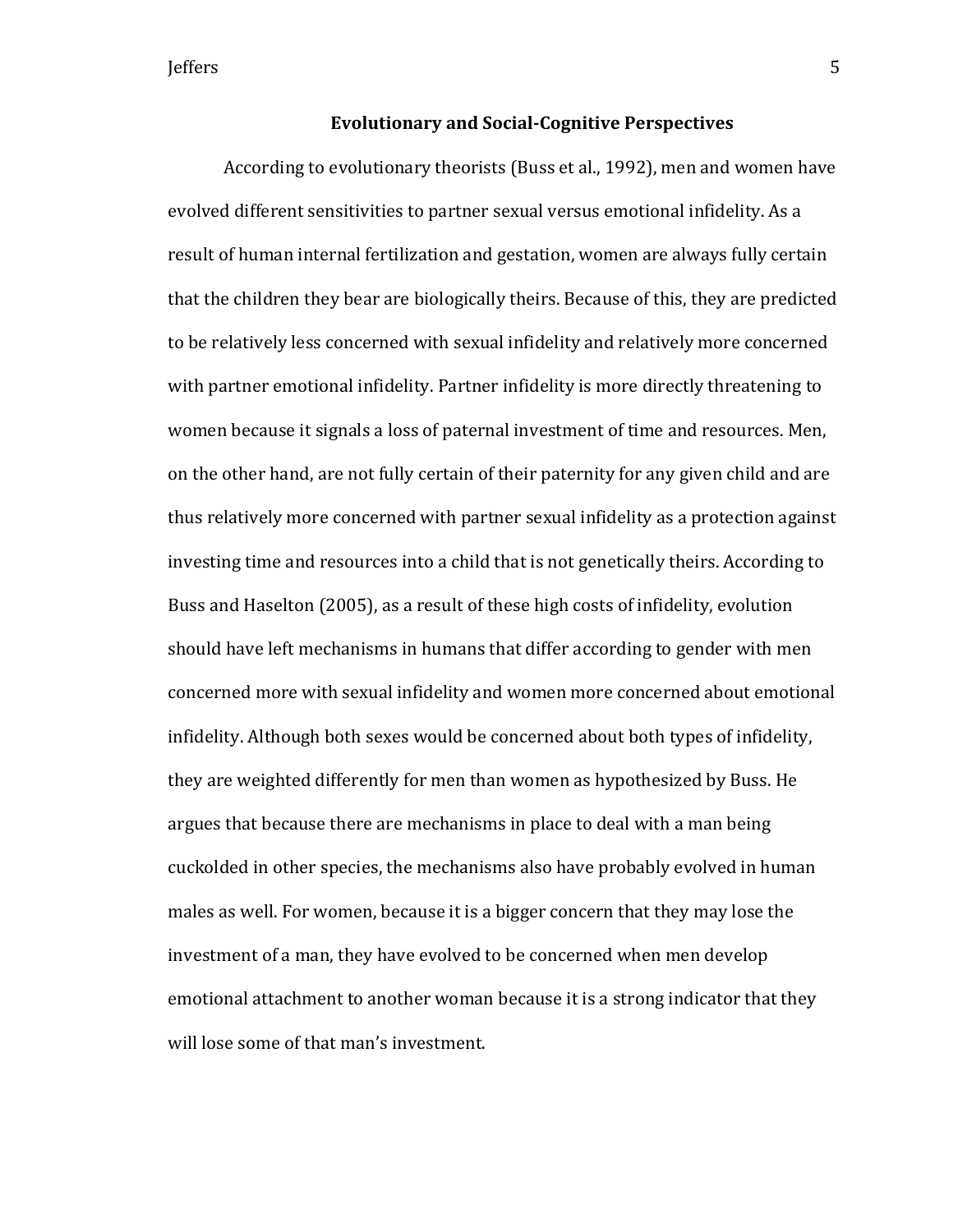Support for the evolutionary predictions, however, may depend on the type of measures used. Most notably, the Buss et al. (1992) forced-choice measure has been criticized by social-cognitive theorists on both theoretical and empirical grounds. DeSteno and colleagues (DeSteno, Bartlett, Braverman, & Salovey, 2002; DeSteno, Bartlett, & Salovey, 2006; Desteno & Salovey, 1996) have argued that forced-choice measures require unique and deliberate decision-making processes that might reasonably be influenced by gender socialization. As acknowledged by evolutionary theorists, both emotional and sexual partner infidelities are likely to create emotional distress. But, when forced to choose only one option that is most distressing, participants may be more likely to choose the option that they believe also implies the other type of infidelity. Because men tend to think that women will only have sex when they are in love (Harris & Christenfield, 1996), the "double-shot hypothesis" (DeSteno & Salovey, 1996) suggests that men select sexual infidelity as most distressing because it also implies the co-occurrence of emotional infidelity. Thus, if their partner is committing sexual infidelity, a man is likely to assume that his female partner must already love the other man. For women, emotional infidelity is more likely to be chosen as the more distressing type of infidelity as a result of the expectation that men readily and eagerly have sex with or without love. Thus, whenever a man is emotionally attached to a woman it strongly implies that they are already having sex. However, a man "only" having sex does not definitively imply the co-occurrence of emotional infidelity. If this social-cognitive interpretation is correct, men and women do not necessarily differ innately about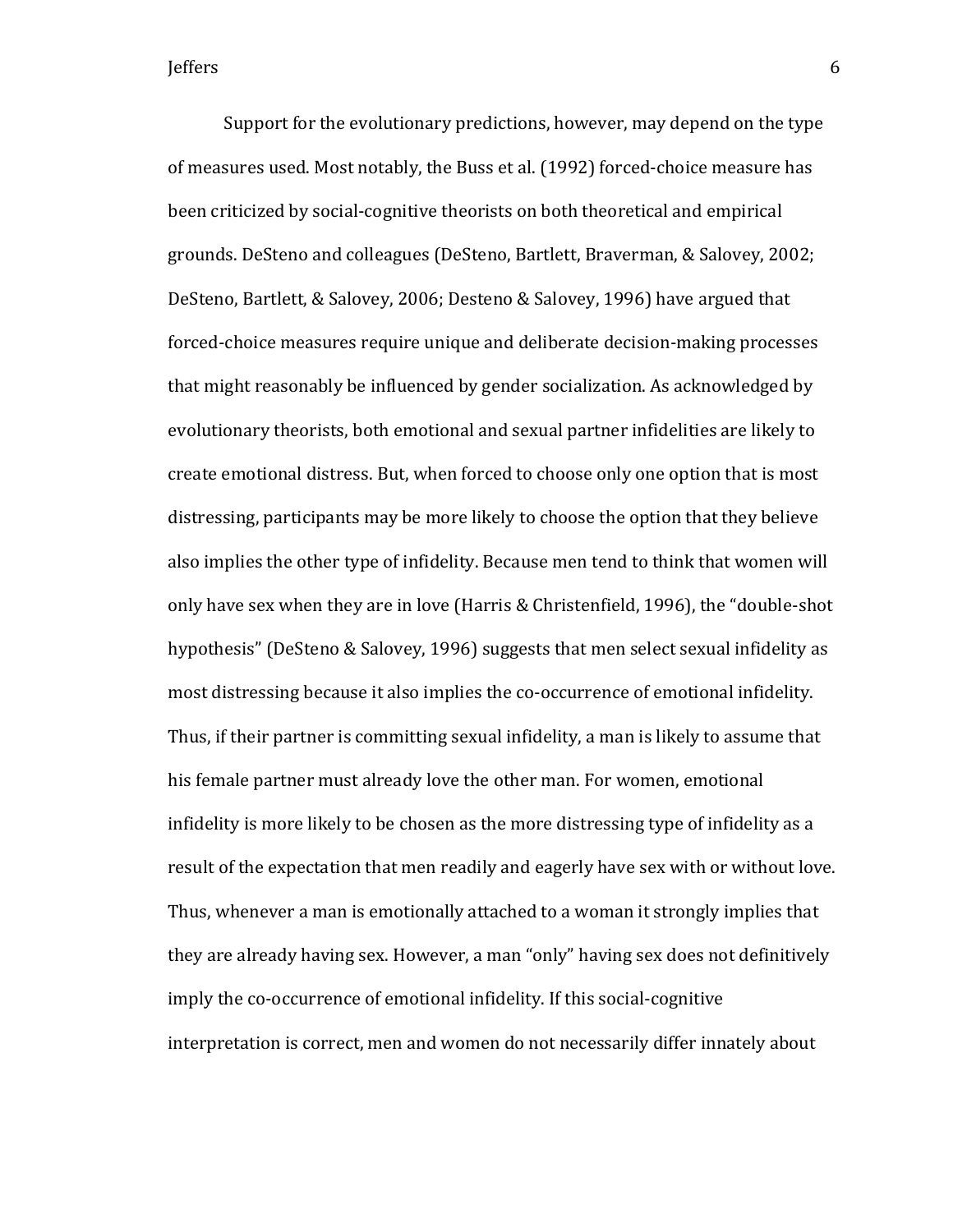which type of infidelity is worse but rather differ on what they have learned each type implies (Harris & Christenfield, 1996).

In support of the double-shot hypothesis are studies showing that the gender differences are specific to the forced-choice format. On continuous measures of infidelity distress, where participants separately rate their levels of distress to sexual and emotional infidelity, men and women both tend to select sexual infidelity as more distressing than emotional infidelity (DeSten et al., 2002; DeSteno et al., 2006; DeSteno & Salovey, 1996). In further support of the double-shot hypothesis and social-cognitive perspective, DeSteno et al. (2002) found that with a cognitive load condition (distraction) the differences on forced choice measures disappear. It should be noted, however, that Schutzwohl (2008) found forced choice sex differences remain under both deliberative and cognitive load conditions. Moreover, evolutionary theorists have argued that continuous scales do not detect gender differences because they are subject to ceiling effects (Buss et al., 1999) and scale labeling effects (Edlund & Sagarin, 2009). This debate concerning the use of forced choice versus continuous measures of infidelity distress remains unresolved (DeSteno, 2010; Edlund, 2011).

There are also unsettled disagreements regarding the critical comparisons needed to test evolutionary predictions. Specifically, social-cognitive theorists have tended to interpret the evolutionary perspective as predicting *within-gender differences*, with a statistically significant and clear majority of men (>50%) selecting sexual infidelity as most distressing, and a clear majority of women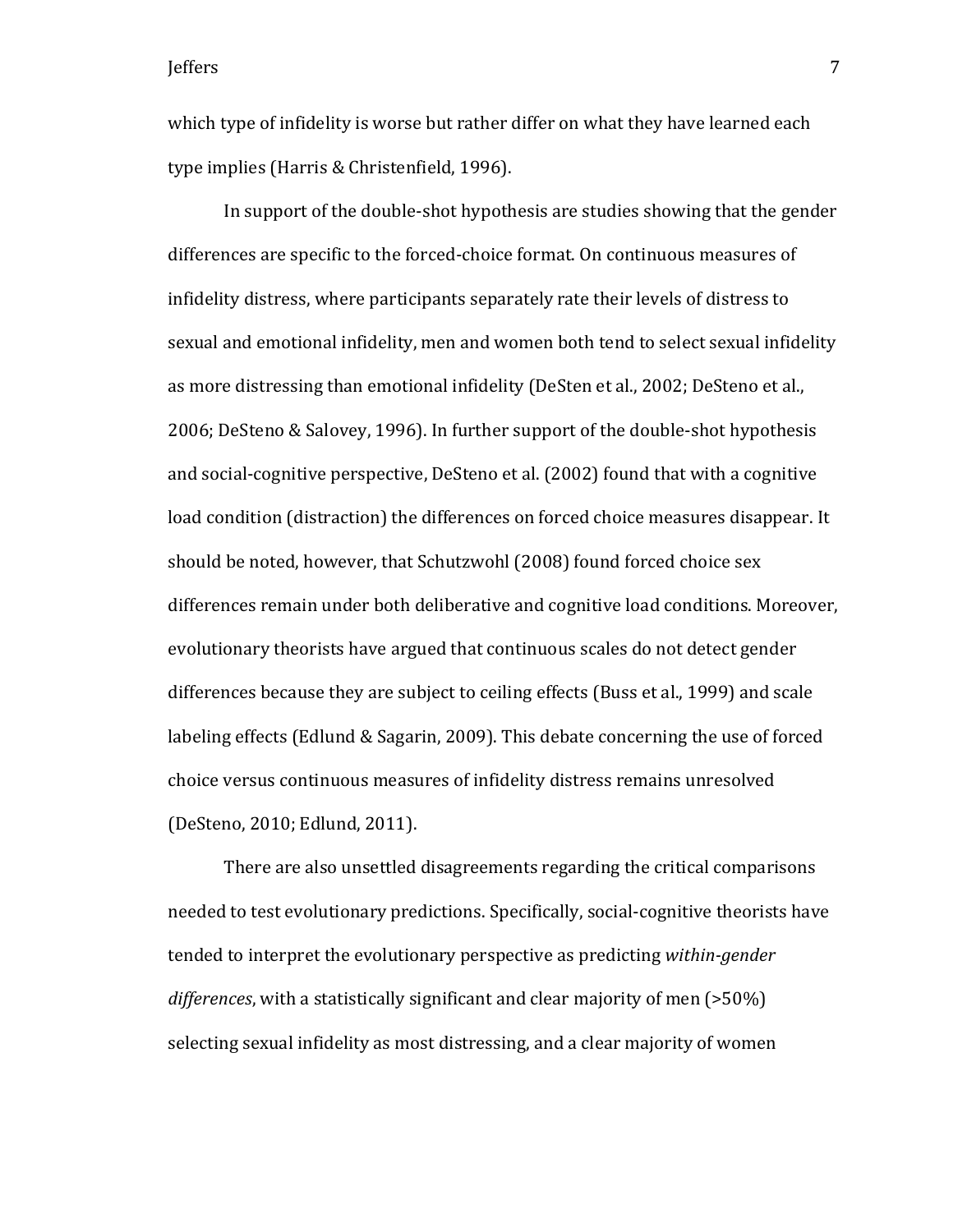selecting emotional infidelity (DeSteno & Salovey, 1996; Harris, 2005, Harris & Christenfeld, 1996). However, evolutionary theorists have emphasized the importance of *between-gender differences*, stating that men moreso than women are likely to choose sexual infidelity as more distressing and vice versa (Buss & Haselton, 2005; Sagarin, 2005). Moreover, Edlund and Sagarin (2009) argue that researchers should only look at the participant Gender × Infidelity Type interaction because men would have a heightened response to sexual infidelity (but women would not) and vice versa for women. The main effects would only be relevant if the researchers were making the assumptions that only evolved differences in jealousy modules (and nothing else) influenced responses to measures of jealousy. Which comparisons are used is important: Whereas a majority of women choose emotional infidelity as more distressing than sexual infidelity, men's forced choice responses are much more variable. Although some studies report a clear majority of men choose sexual infidelity as more distressing, many other studies find that men are either evenly split about which type of infidelity is distressing or are also more likely to select emotional infidelity as more distressing than sexual infidelity (Harris, 2003; Sabini & Green, 2004; Tagler, 2010).

Another unsettled issue is the predominate use of college student samples, rather than more relationship-experienced, older adult samples. Importantly, when adult samples are used, results are less consistent and gender differences tend to be less pronounced. Some studies show that the gender difference disappears in older samples(DeSteno & Salovey, 1996) whereas others show that older adults are more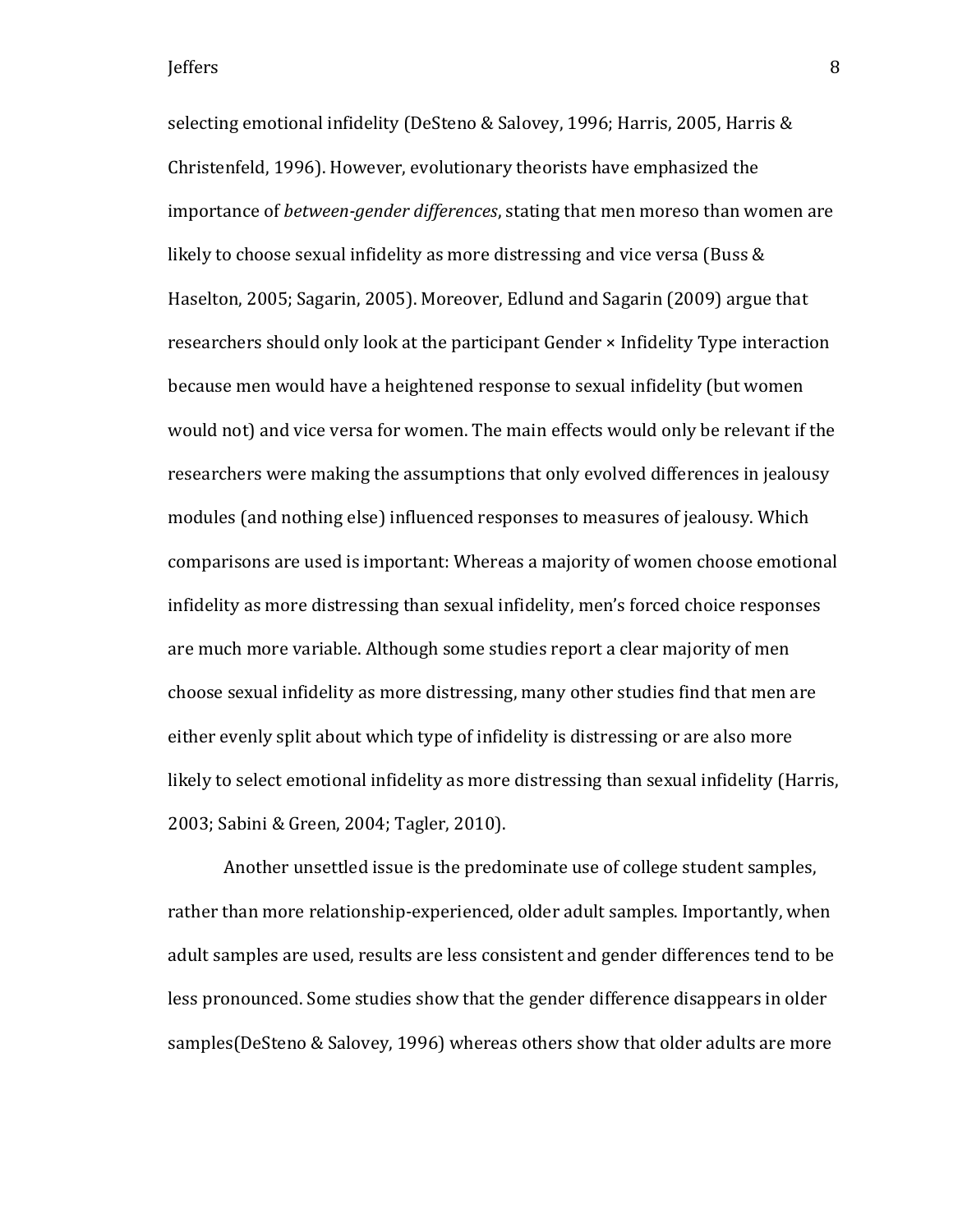likely to choose emotional infidelity as more distressing than sexual infidelity (Harris, 2002; Sabini & Green, 2004). Previous infidelity experience may also play a role (Tagler, 2010). Older adults of both genders who have experienced infidelity choose emotional infidelity as more distressing whereas college students who had and had not experienced infidelity and adults who had not experienced infidelity responded similar to the pattern predicted by evolutionary theorists (men choose sexual infidelity as more distressing, women choose emotional as more distressing).

In summary, research examining gender differences in reactions to partner infidelity has primarily used hypothetical scenarios in which participants report their anticipated jealousy, distress, or emotional upset to sexual versus emotional infidelity. Whereas much of the continuing debate in this research area concerns evolutionary versus social-cognitive interpretations of the results, unresolved measurement issues also continue to slow progress. Specifically, researchers remain divided over the use of forced-choice versus continuous scales to measure jealousy, distress, or emotional upset. Moreover, there is a growing dissatisfaction with the use of hypothetical partner infidelity scenarios to measure jealousy and related emotional reactions (DeSteno, 2010). Given these unresolved and seemingly entrenched positions, the present study takes a novel approach to the study of gender differences in reactions to partner infidelity. Specifically, this study is designed to investigate potential gender differences in overall attitudes toward partner infidelity.

### **Attitudes and Attitude Strength**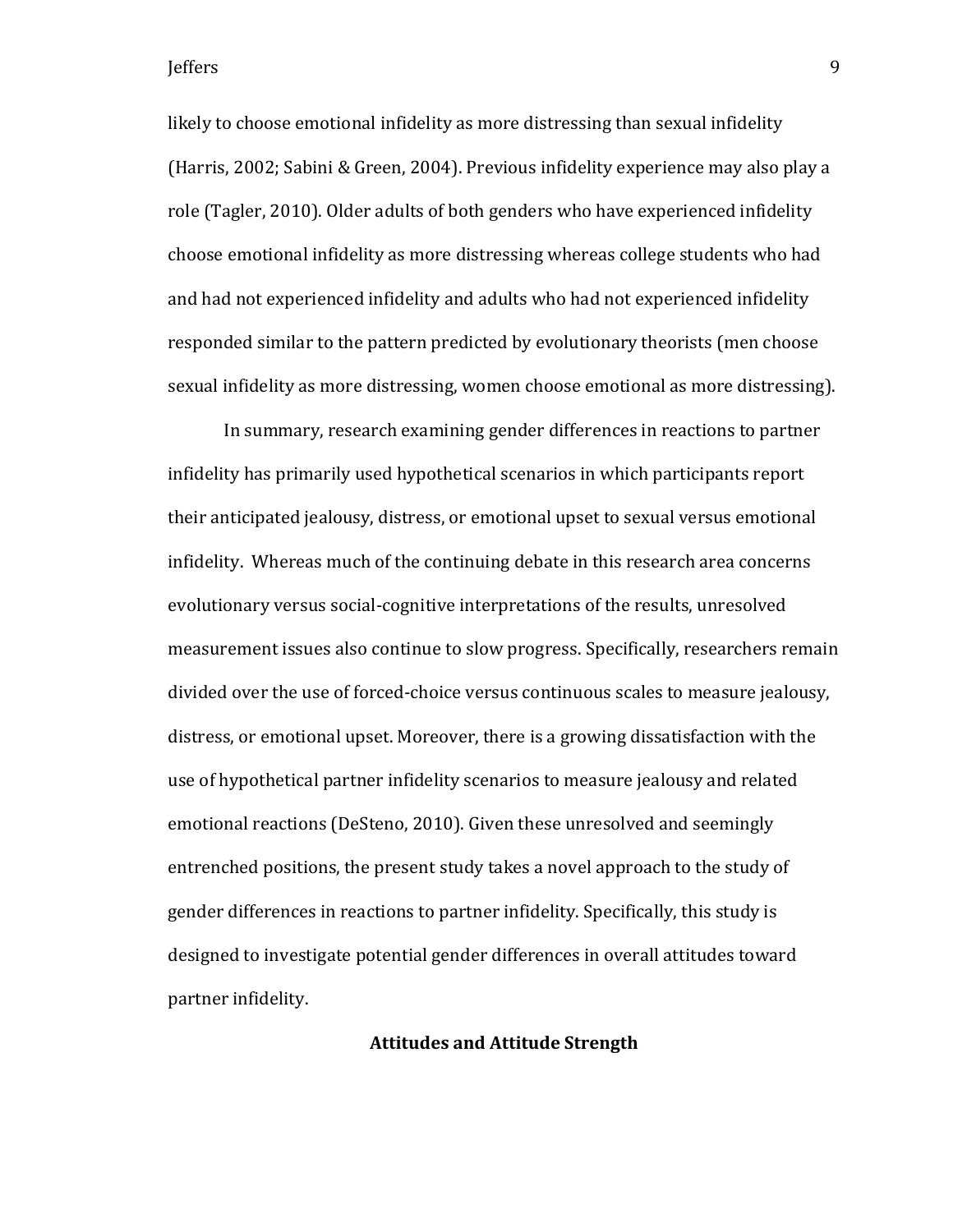The widely accepted definition of attitudes in contemporary social psychology is given by Eagly and Chaiken (1993): "a psychological tendency that is expressed by evaluating a particular entity with some degree of favor or disfavor" (p. 1). Eagly and Chaiken (2007) further describe an attitude as a "mental residue" which results from prior experiences and gives people a tendency to react in specific ways towards an entity. This overall evaluative tendency reflects prior cognitive (beliefs), affective (feelings, emotions) and behavioral reactions to attitude objects. Although earlier theoretical approaches tended to equate attitude with affect, modern attitude theory distinguishes attitudes as an overall latent evaluative tendency from specific affective, cognitive, and behavioral indicators.

Attitude research has a very long history in social psychology primarily because of the relationship that is presumed to exist between attitudes and behavior. In practice, however, attitudes are often rather weak predictors of behavior (Wicker, 1969). As a result, a great deal of research has focused on identifying and then measuring features of attitudes that, when present, improve behavioral prediction. Collectively, these features are viewed as indicators of attitude strength. By definition, strong attitudes are those that are durable and impactful (Krosnick & Petty, 1995). Durability is specifically indicated by persistence and resistance. Persistence refers to the ability for an attitude to remain stable and unchanging through the course of everyday life, and resistance refers to an attitude's ability to endure competing arguments from another attitudinal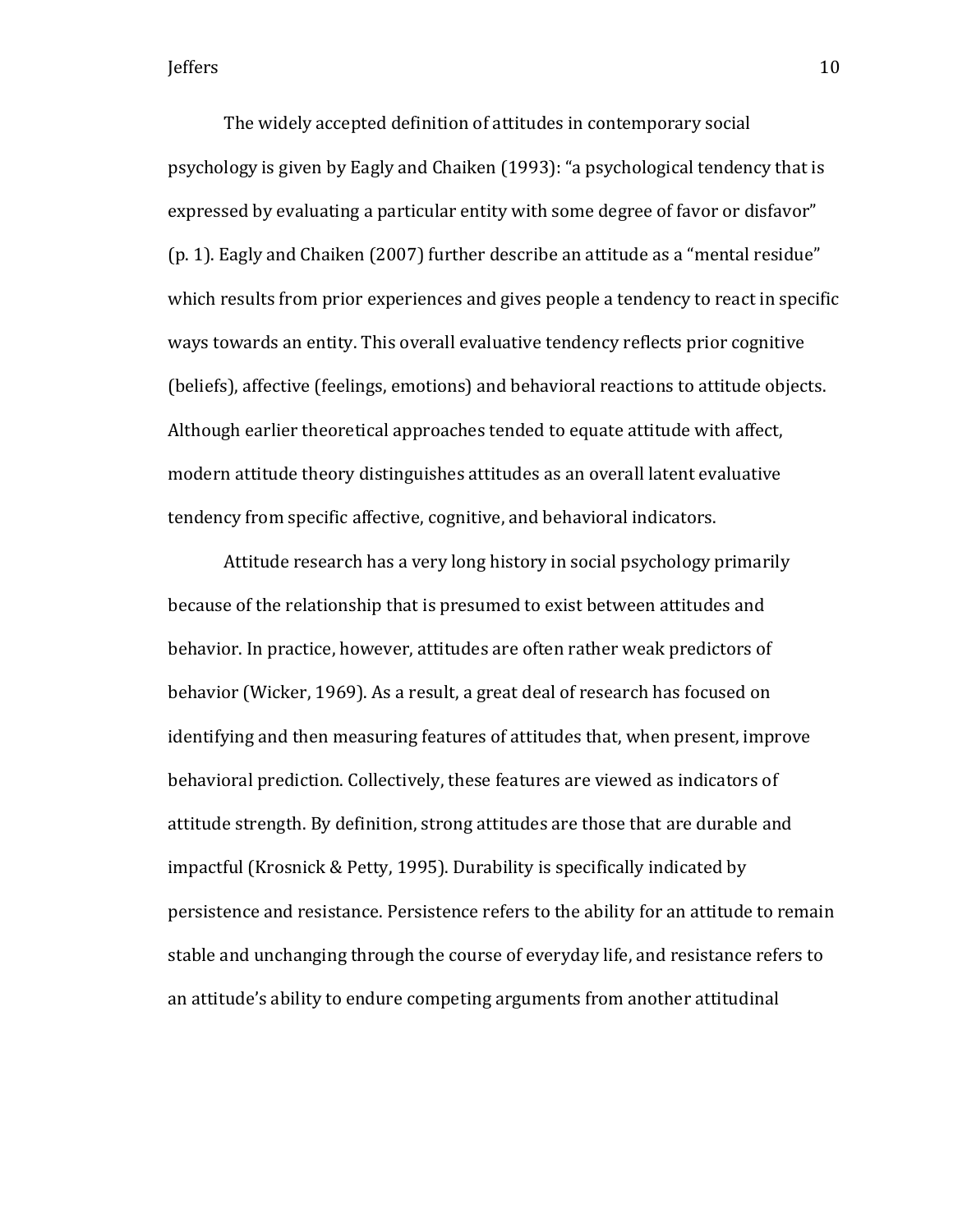standpoint (persuasion). Impact is manifested by influencing information processing and by guiding behavior (Krosnick & Petty, 1995).

More specifically, a large number of attitude strength measures exist (Visser, Bizer, & Krosnick, 2006; Wegener, Downing, Krosnick, & Petty, 1995). Because bipolar attitude scales simultaneously measure the attitude dimensions of valence and extremity, one approach is to use extremity as an indicator of attitude strength. Whereas valence simply refers to attitude direction (the positivity versus negativity of an attitude), extremity is measured by computing the absolute distance that a respondent's attitude is from the attitude scale midpoint (Abelson, 1995). Doing so, however, unnecessarily confounds the assessment of attitude (a combination of valence and extremity) and attitude strength. Moreover, using extremity as a measure of attitude strength does not allow for the prospect that attitudes can be strongly held anywhere on the continuum of positive or negative (e.g., strongly held neutral attitudes). As a result, measuring attitude strength typically involves evaluating attitude and attitude strength separately.

Although many strength-related attitude features have been identified (see Visser et al., 2006; Wegener et al., 1995 for reviews), among the most efficient and common are respondent self-reports of attitude ambivalence, importance, certainty, personal relevance, and stability. Ambivalence refers to how evaluatively mixed (both positive and negative) one's reactions to an attitude object are and is typically measured by simply asking how conflicted people's attitude towards an object is. Conversely, certainty is measured by asking how confidently a person holds an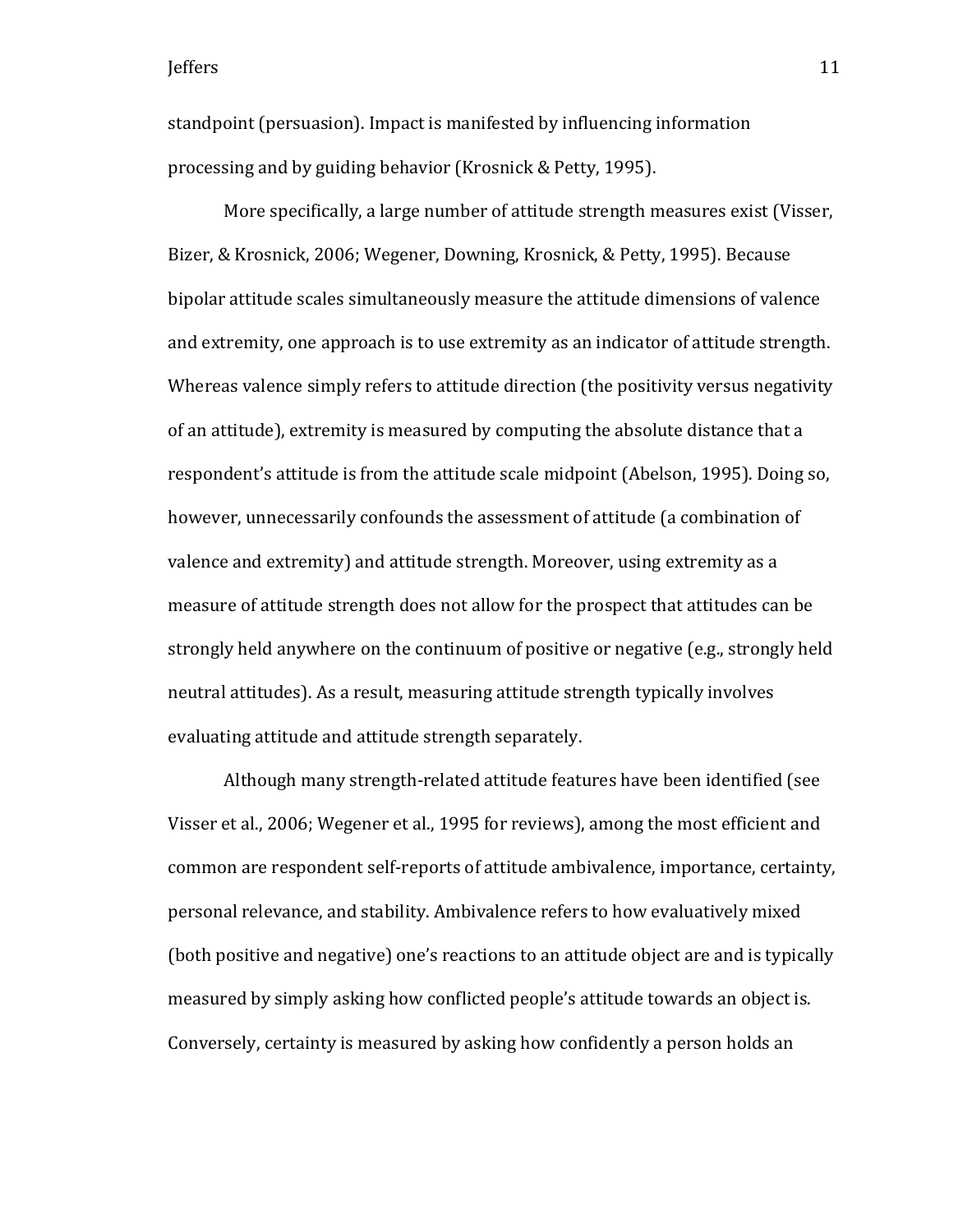attitude. Attitude importance refers to a subjective perception of how personally important an attitude is to a person. Similarly, personal relevance refers to the extent to which people reports that the attitude object or topic holds significant consequences in their life in the form of outcomes, values, possessions, or groups (Wegener et al., 1995). Attitude stability refers to the degree to which an attitude persists over time, as opposed to fluctuating, and can be assessed by simply asking people if their attitude is likely or unlikely to change.

Attitude accessibility is another commonly employed attitude strength indicator. Accessibility refers to the degree of ease of attitude retrieval. In other words, accessibility measures assess how easy it is for a person to think about and report their evaluation when encountering that particular object. Accessibility has often been operationalized as the response latency (electronically recorded in milliseconds) between attitudinal inquiry and participants' reported evaluation (e.g., Fazio & Williams, 1986). However, assuming that people are more likely to think about and reference highly accessible attitudes, accessibility can also be measured by directly asking participants how often they either think about or talk about the attitude object (Wegener et al., 1995).

#### **Purpose and Overview of the Present Research**

The present study is designed to investigate gender differences in attitudes and attitude strength toward partner sexual and emotional infidelity. Thus, this study is designed as an initial investigation of potential overall evaluative differences between men and women on these dimensions. This differs substantially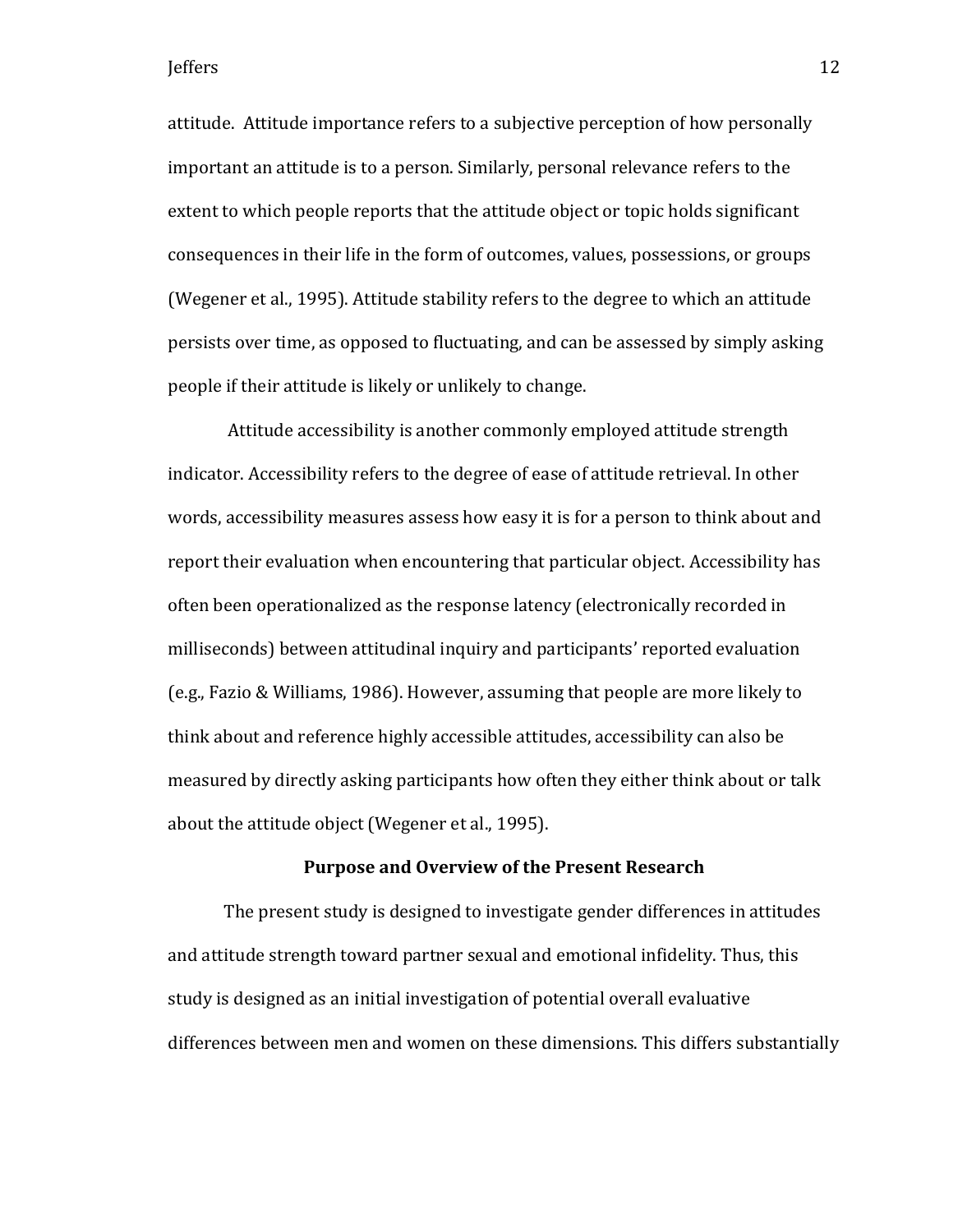from previous research that has only examined affective differences (jealousy, infidelity distress, emotional upset). Because attitudes exist as tendencies to evaluate that reflect previous affective, cognitive, and behavioral experiences with attitude objects, the present study takes a more thorough approach. Moreover, the use of hypothetical scenarios in which participants are asked to imagine their emotional reactions upon discovering partner infidelity has been criticized because of the problem of "affective forecasting:" Participants' predictions of their emotional reactions tend to be a poor predictor of actual reactions (DeSteno, 2010). An attitude approach, however, may hold more promise for accurately predicting realworld responses to partner infidelity. Specifically, attitudes that are held strongly are more likely to influence mental processes and behavior. Although both men and women are likely to have negative attitudes toward both types of infidelity, they may have differing attitude strength towards the types of infidelity. Unfortunately, previous research has not directly examined this possibility. Rather, research has examined attitudes towards sex in general (Hendrick, Hendrick, Slapion-Foote, & Foote, 1985), the role of general sexual attitudes and romantic beliefs in predicting distress to infidelity (Cann, Mangum, & Wells, 2001), and attitudes towards online versus offline infidelity (Whitty, 2003). The results of such studies tend to support the argument that men are more distressed by sexual infidelity and women are more distressed by emotional infidelity. However, the reasons for the differences are explained differently by each study. No previous studies have examined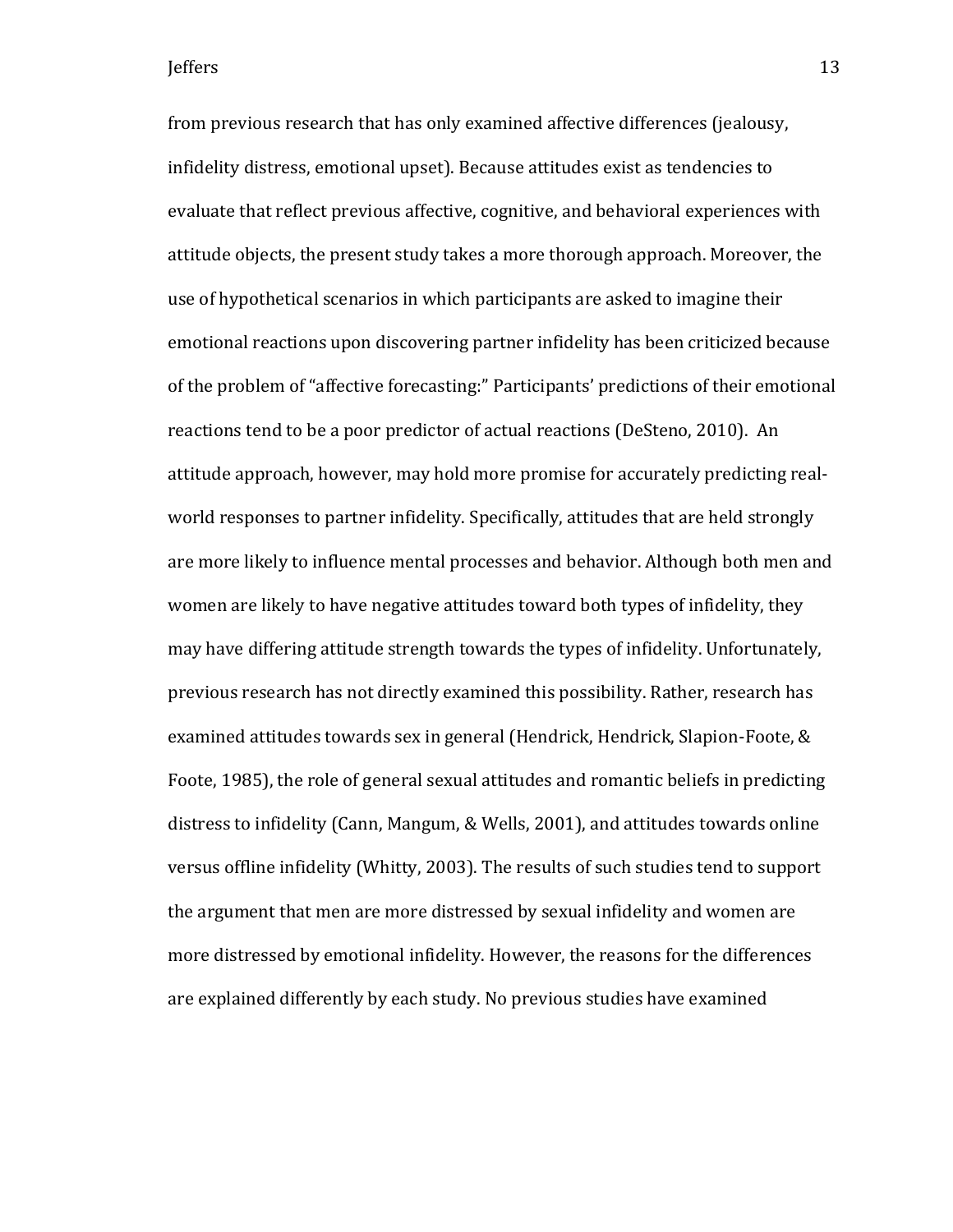attitudes toward partner sexual versus emotional infidelity, nor assessed the strength of these attitudes.

The present study is designed to directly test for gender differences in attitudes toward partner infidelity and attitude strength by administering selfreport measures to a sample of college students. Importantly, this study is not designed to directly test evolutionary versus social-cognitive theoretical positions. In fact, given the entrenched opposing theoretical positions, it is unrealistic to expect such a study to be conducted to satisfy both viewpoints. Rather, the aim of this study is to test for existence of gender differences. Although this investigation is largely exploratory in nature, in line with gender stereotypes and previous research on jealousy it is predicted that men's attitudes toward partner sexual infidelity will be significantly more negative but also significantly stronger than women's attitudes toward partner sexual infidelity. In contrast, women's attitudes toward partner emotional infidelity are predicted to be significantly more negative and significantly stronger than men's attitudes toward partner emotional infidelity.

The present study is also designed to examine whether attitudes toward partner infidelity predict responses to hypothetical infidelity scenarios (i.e., the jealousy-provoking scenarios used by previous researchers). Specifically, it is hypothesized that people with strong, negative attitudes toward a specific type of infidelity would most likely have more distress toward that specific type of infidelity because attitudes that are held strongly influence reactions to those specific attitude objects. On the other hand, it is expected that individuals who do not have strong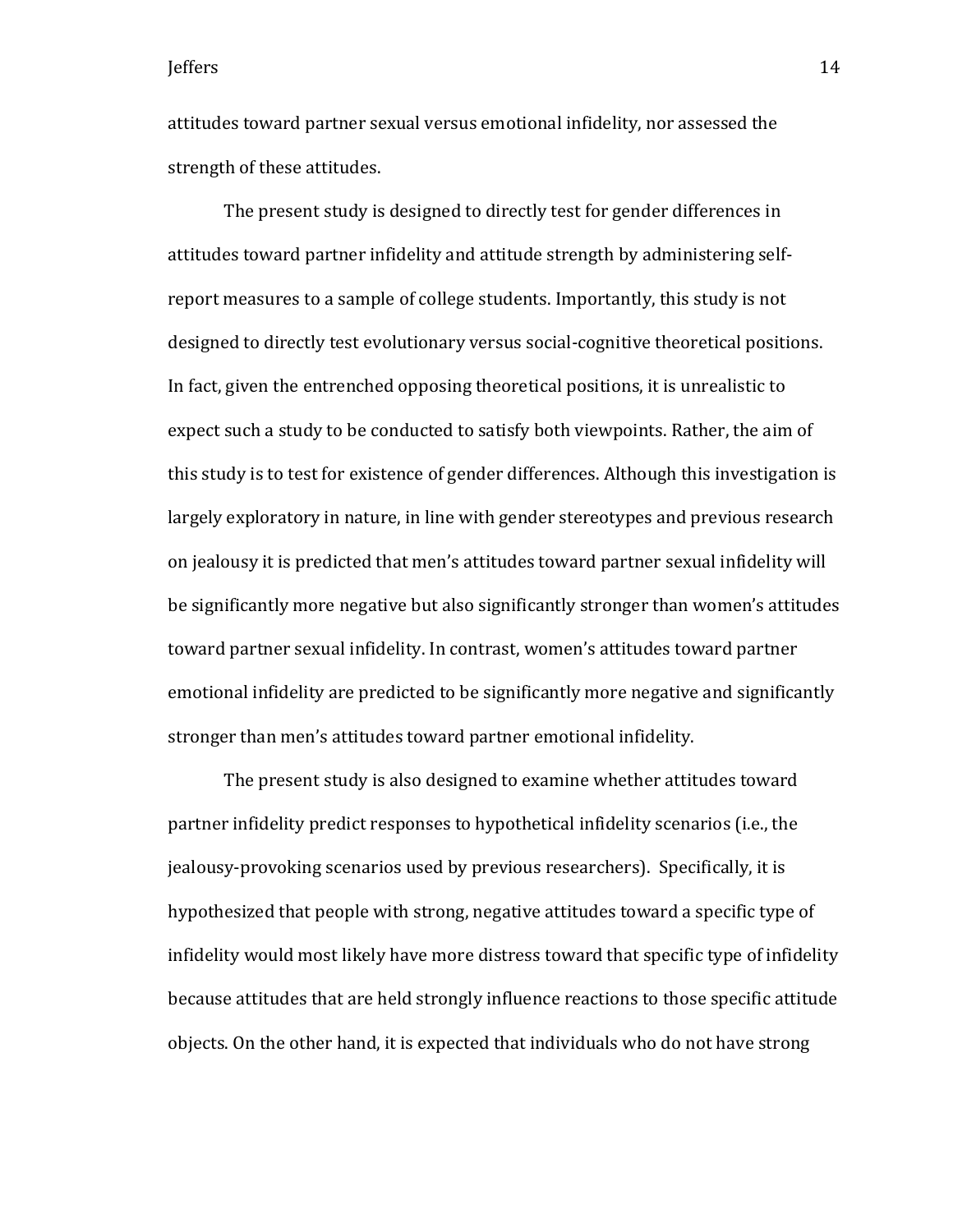attitudes towards specific forms of infidelity are less likely to be distressed about those types of infidelity because it is not as important to them and they therefore will not react consistent with someone who does hold the attitude strongly. Thus, it is predicted that attitude strength will moderate the size of the attitude toward infidelity – infidelity distress relationship.

#### **Method**

### **Participants**

Participants were 334 university students aged 18 years or older who were recruited from the Ball State University Introductory Psychology participant pool. Due to incomplete questionnaires, the final dataset used was comprised of 328 total participants (212 females, 112 males). Most participants were White (87.3%), heterosexual (93.2%), and of traditional college student age (*M* = 19.78 years, *SD* = 1.11). Approximately half of the participants (49.8%) reported that they were currently in a serious, committed romantic relationship, with a mean length of 22.87 months  $(SD = 16.14)$ .

#### **Measuring instruments**

**Attitude position scales***.* Participants rated "emotional infidelity" (Appendix A) and "sexual infidelity" (Appendix B) separately on six 7-point semantic differential scales: good–bad, positive–negative, natural–unnatural, unpleasant– pleasant, harmful–beneficial, and acceptable–unacceptable. Internal reliability was assessed using Cronbach's alpha, and was found to be acceptable for both the sexual ( $\alpha$  = .75) and emotional ( $\alpha$  = .90) infidelity attitude scales.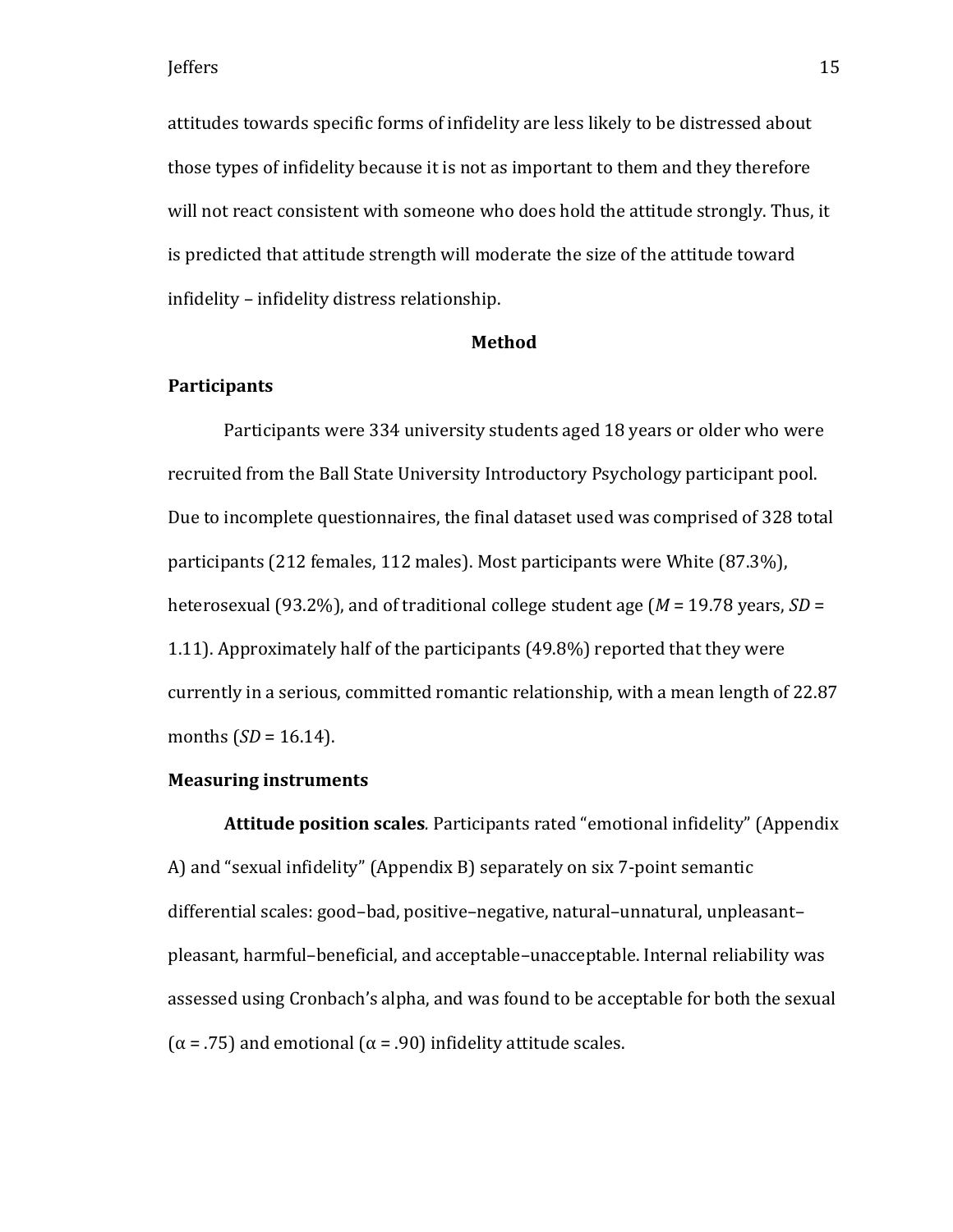**Attitude strength scales***.* Separately for each type of partner infidelity (Appendices A and B), participants indicated on 7-point scales modeled after those used by Brannon, Tagler, and Eagly (2007) how personally important-unimportant the issue of infidelity is, how sure-unsure they are of their position, how centralperipheral their attitude towards infidelity is to their self-concept, how likelyunlikely they are to change their attitudes, and how often they think and/or talk about their partner engaging in infidelity. Internal reliability was poor: Cronbach's  $\alpha$ = .20 for the sexual infidelity attitude strength scale and  $\alpha$  = .26 for the emotional infidelity attitude strength scale. Unfortunately, item analysis of these scales failed to identify items for removal that would improve the reliability.

**Forced-choice infidelity distress***.* The forced-choice format and wording used by Buss et al. (1992) was employed to assess distress to hypothetical partner infidelity. Participants were asked to think of a serious committed relationship they have had in the past, are currently having, or would like to have and then to imagine that they discovered that the person with whom they have been seriously involved with becomes involved with someone else. They were then asked to select which scenario they would find more distressing: imagining their partner (a) has formed a deep emotional attachment with someone else or (b) engaging in sexual intercourse with someone else (Appendix C).

**Continuous infidelity distress***.* Similarly to the forced-choice measure, participants were asked to think about a serious committed relationship they have had in the past, are currently having, or would like to have and then to imagine that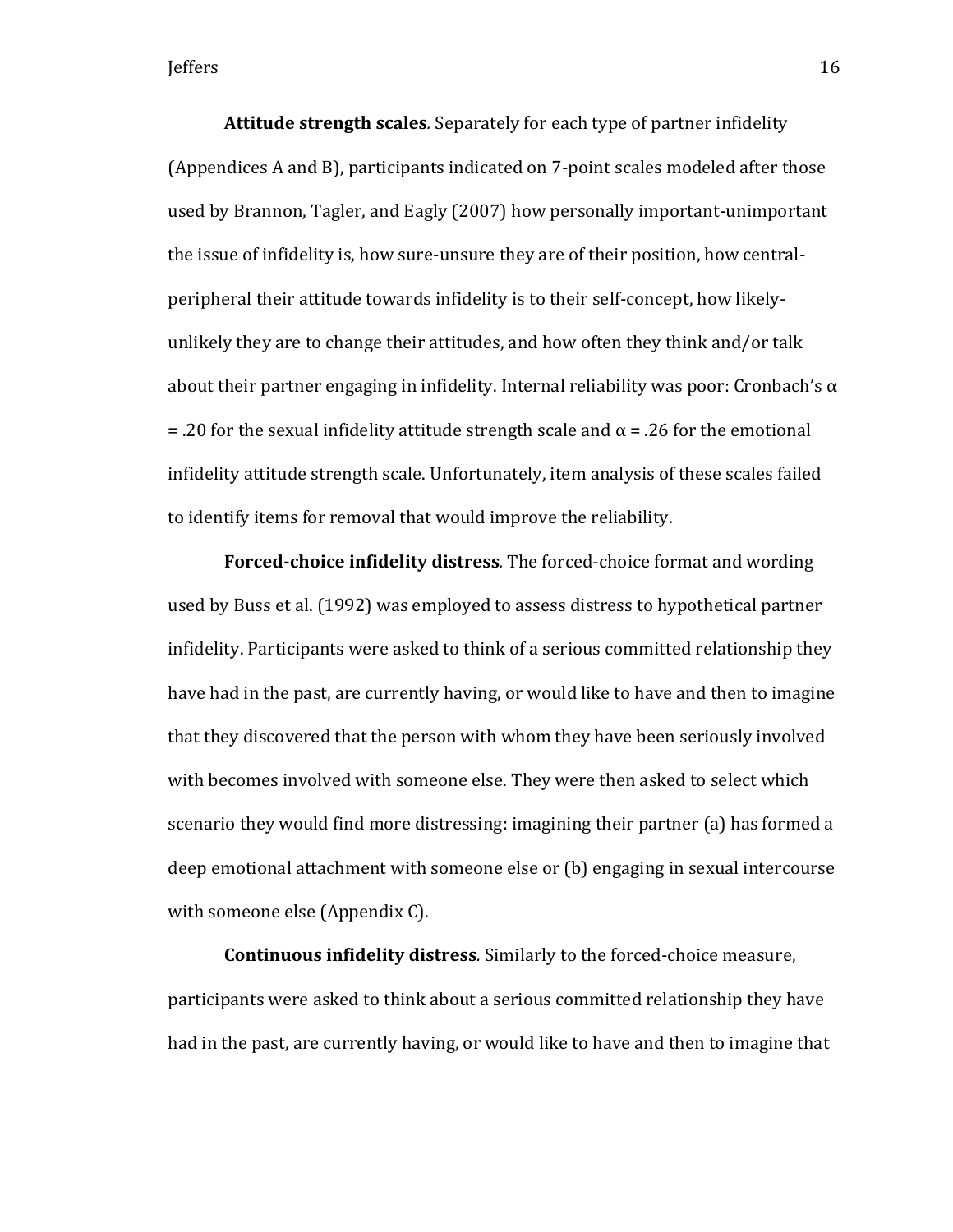they discover that the person with whom they have been seriously involved with becomes involved with someone else. They rated on a 5-point scale (1 = not distressing, 5 = very distressing) both how distressed they would be if "You discover that your partner is engaging in sexual intercourse with someone else," and if "You discover that your partner has formed a deep emotional attachment with someone else" (Appendix D).

### **Procedure**

Participants took part in the study either in person (*n* = 73) or online via the InQsit system (*n* = 251). In person, participants took part in small, mixed-gender group sessions consisting of anywhere between one and 10 participants, during which they completed a demographic questionnaire, attitude toward infidelity scales, attitude strength scales, and responded to hypothetical infidelity distress scenarios. In order to control for possible order effects, the measures were counterbalanced with eight total orders. These eight orders were the result of grouping the scales together as follows: Distress to infidelity scales were always presented together (with forced-choice and continuous formats being counterbalanced) and attitude position scales were always presented immediately before the corresponding attitude strength scale (with sexual and emotional being counterbalanced). The demographic questionnaire was always presented last. A detailed list with the orders used is presented in Table 1. Online, participants were sent a link that automatically randomized the respondent to one of the eight counterbalanced versions of the questionnaire.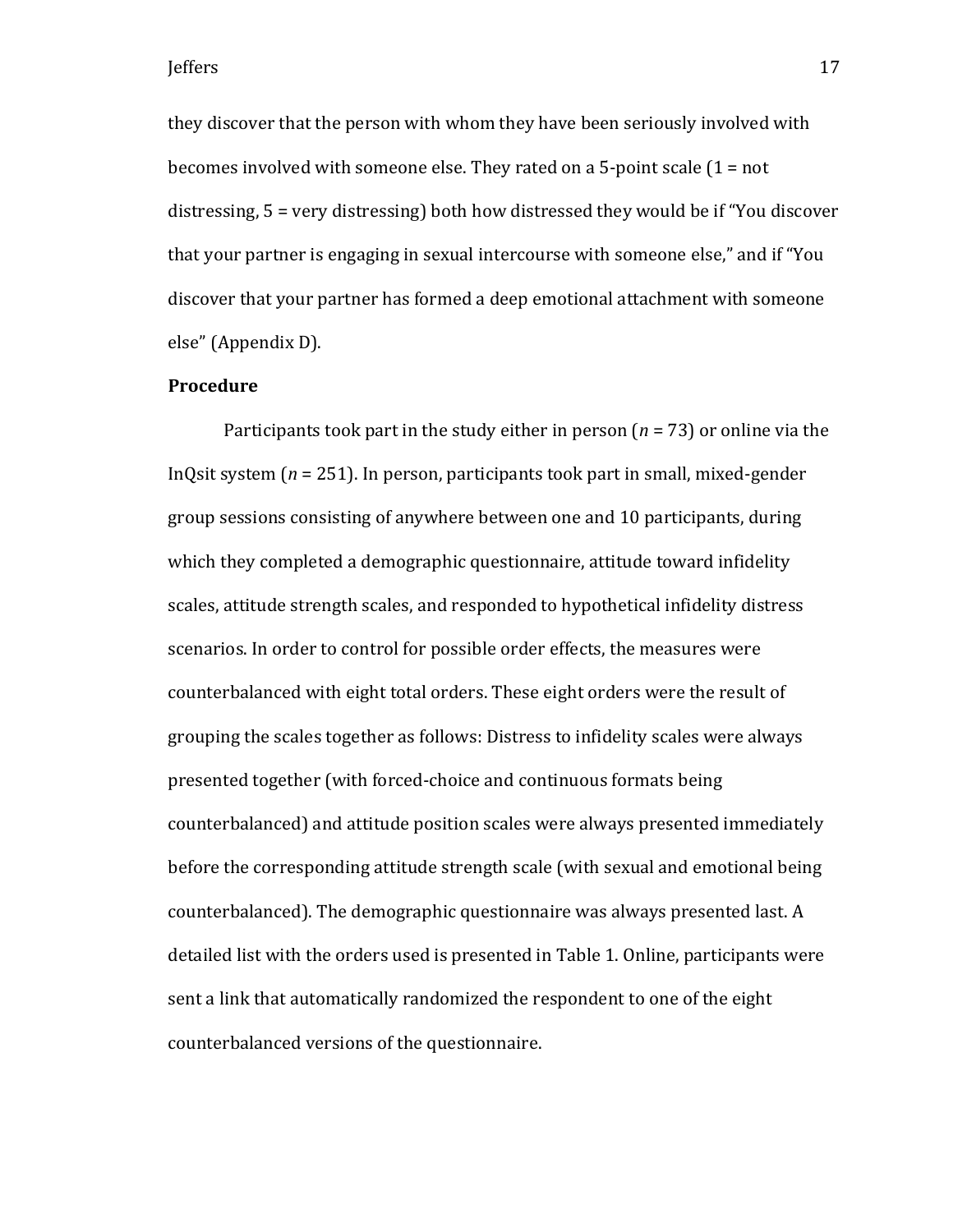#### **Results**

### **Replication of gender differences in infidelity distress**

Replicating previous research employing forced-choice infidelity distress scenarios with college students, a 2 (Participant Gender) X 2 (Sexual or Emotional Infidelity selected as most distressing) chi-square test of independence was significant,  $\chi^2$  (1, *N* = 324) = 36.36, *p* < .001,  $\Phi$  = .34, with 80.7% of women choosing emotional infidelity as more distressing and 51.8% of men choosing sexual infidelity as more distressing.

To test for gender differences on the continuous measures of infidelity distress, a 2 (Participant Gender) X 2 (Infidelity Type: Sexual vs. Emotional) ANOVA with repeated measures on the second factor was performed. A main effect was found for gender such that women ( $M = 4.78$ ,  $SD = 0.52$ ) were overall more distressed about either type of infidelity than men  $(M = 4.50, SD = 0.83)$ ,  $F(1,324) =$ 21.60, *p* < .001. A main effect was also found for infidelity type, with sexual infidelity (*M* = 4.76, *SD* = 0.58), being more distressing than emotional infidelity (*M* = 4.61, *SD* = .74), *F*(1,324) = 19.08, *p* < .001. A significant interaction between gender and infidelity type,  $F(1, 324) = 12.61$ ,  $p < .001$ ,  $p^2 = .04$ , was also found. Consistent with looking at between-gender differences, simple effects were conducted for male and females separately and revealed that females reported significantly more distress to emotional infidelity (*M* = 4.76, *SD* = .57) than did males (*M* = 4.32, *SD* = .92), *F*(1,  $324$ ) = 28.44,  $p < .001$ ,  $d = .57$ . However, there was not a significant difference in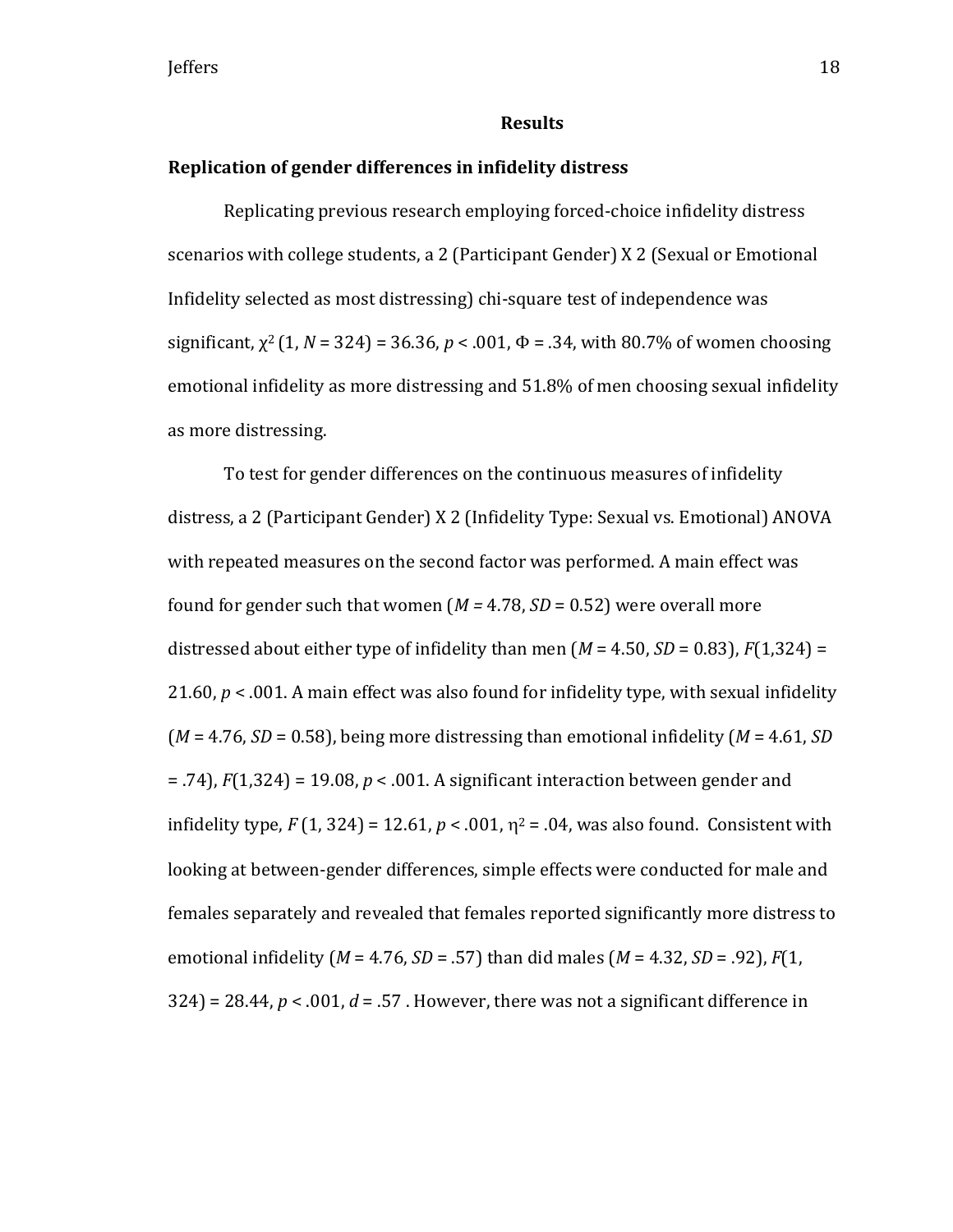distress to sexual infidelity, with females rating this distress (*M* = 4.80, *SD* = .48) similar to men (*M* = 4.69, *SD* = .74), *F*(1, 324) = 2.87, *p* = .06, *d* = .17.

#### **Gender differences in attitudes**

To test the hypothesis that there would be gender differences in attitude held towards partner sexual versus emotional infidelity, a 2 (Gender) x 2 (Infidelity Type: Sexual vs. Emotional) ANOVA with repeated measures on the second factor was conducted. A main effect was found for Gender such that women (*M =* 1.76, *SD* = 0.89) held significantly more negative attitudes toward partner infidelity than men (*M* = 2.03, *SD* = 1.01), *F*(1, 324) = 10.74, *p* < .05, *d* = .54. A main effect was also found for Attitude, with Sexual Infidelity ( $M = 1.41$ ,  $SD = 0.67$ ) being rated significantly more negative than Emotional Infidelity (*M* = 2.29, *SD* = 1.23), *F*(1, 324) = 193.41, *p*  < .001, *d* = .40. However, these main effects were qualified by a significant Gender x Infidelity Type interaction,  $F(1, 324) = 13.05$ ,  $p < .001$ . Simple effects analysis (conducted to look at between-gender differences) revealed that, consistent with the hypothesis, females ( $M = 2.11$ ,  $SD = 1.12$ ) reported significantly more negative Attitudes Toward Emotional Infidelity than males (*M* = 2.63, *SD* = 1.36), *F*(1, 324) = 13.63,  $p < .001$ ,  $d = .42$ . However, inconsistent with the hypothesis, there was not a difference in Attitudes Toward Sexual Infidelity, with females reporting similarly negative attitudes (*M* = 1.41, *SD* = .64) as men (*M* = 1.43, *SD* = .71), *F*(1,324) = .08, *p*  $= .78, d = .03.$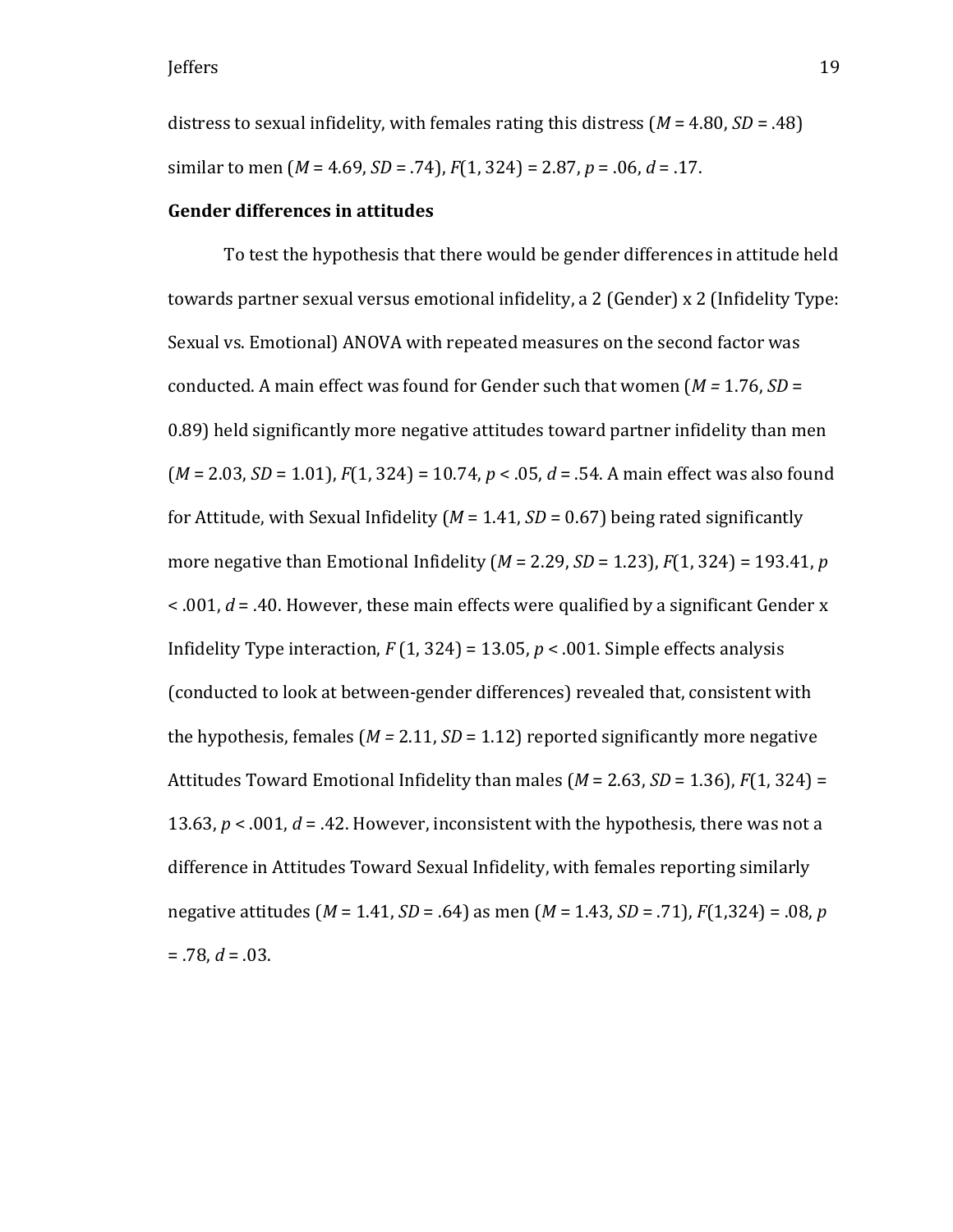### **Gender differences in attitude strength**

To test for differences by gender in attitude strength, a 2 (Gender) x 2 (Attitude Strength: Sexual vs. Emotional) **ANOVA** with repeated measures on the second factor was conducted. A main effect was found for Attitude Strength such that  $\frac{atitude_s}{down}$  toward  $\frac{se$ xual infidelity (*M* = 3.07, *SD* =  $0.96$ ) were significantlystronger than attitudes towarde emotional infidelity  $(M = 3.47, SD = 0.93)$ ,  $F(1, 324)$  $= 65.51, p < 0.05, d = 0.42$  (with lower values meaning stronger attitude strength). Neither the main effect of Gender nor the Gender x Attitude Strength interaction was significant.

### **Attitude strength as a moderator of distress to sexual infidelity**

To test the hypothesis that Attitude Strength moderates the strength of the Attitude – Distress relationship, a hierarchical multiple regression to predict Distress to Sexual Infidelity was conducted with Gender, Attitude Toward Sexual Infidelity, and Attitude Strength entered into Model 1, all two-way interactions entered into Model 2, and the three-way interactions entered into Model 3. The results of this analysis are displayed in Table 3. Attitude Towards Sexual Infidelity was a significant predictor in all three models with the Attitude Towards Sexual Infidelity by Gender interaction also being significant in the second model. For the third model, the Attitude by Gender interaction was significant. When the interaction was entered into Model 2, there was a significant change in variance accounted for (*R*<sup>2</sup> = ,17, Δ*R*<sup>2</sup> = .02, Δ*F*(1, 324) = 2.88, *p* = .04). Figure 1 displays this interaction by plotting Distress to Sexual Infidelity regression lines for high (plus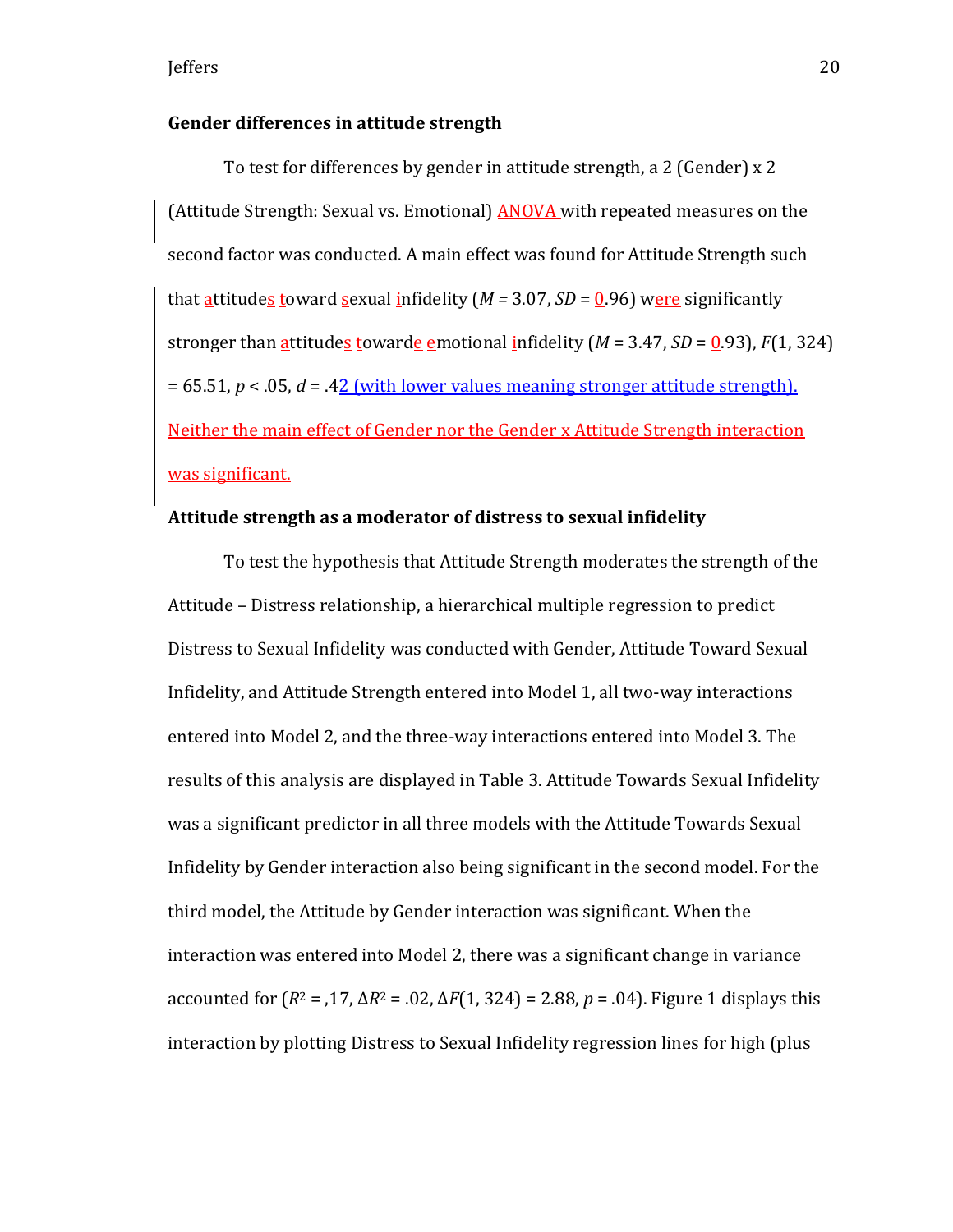one standard deviation from the mean of attitude) and low (minus one standard deviation from the mean of attitude) Attitude Towards Sexual Infidelity, separately for men and women (Aiken & West, 1991). Although more positive attitudes toward partner sexual infidelity were associated with lower reported distress for both men and women, as Figure 1 shows, the relationship was significantly more pronounced for men, *b* = -0.45, *SE* = 0.07, *t* = -6.27, *p* < .001, than for women, *b* = -0.24, *SE* = 0.06, *t* = -4.17, *p* < .001.

### **Attitude strength as a moderator of distress to emotional infidelity**

Another hierarchical regression to predict distress to emotional infidelity was conducted with Gender, Attitude, and Attitude Strength entered into Model 1, two-way interactions entered into Model 2, and three-way interactions entered into Model 3. The results of this analysis are displayed in Table 4. For Model 1, all predictors were significant. With the addition of the two-way interactions into Model 2, Gender and Attitude were the only significant predictors. However, the three-way interaction in Model 3 was significant. When adding the three-way interaction between Gender, Attitude Towards Emotional Infidelity, and Attitude Strength, there was a significant increase in variance explained  $R^2 = .24$ ,  $\Delta R^2 = .02$ ,  $\Delta F(1, 364) = 7.05$ ,  $p = .008$ . Figure 2 displays the interaction by plotting, separately by Gender, regression lines for those with attitude strength above and below the mean of Attitude Strength at 1 standard deviation above and below the mean of Attitude Towards Emotional Infidelity. To interpret this interaction, the Attitude x Attitude Strength interaction was examined separately for women and men. As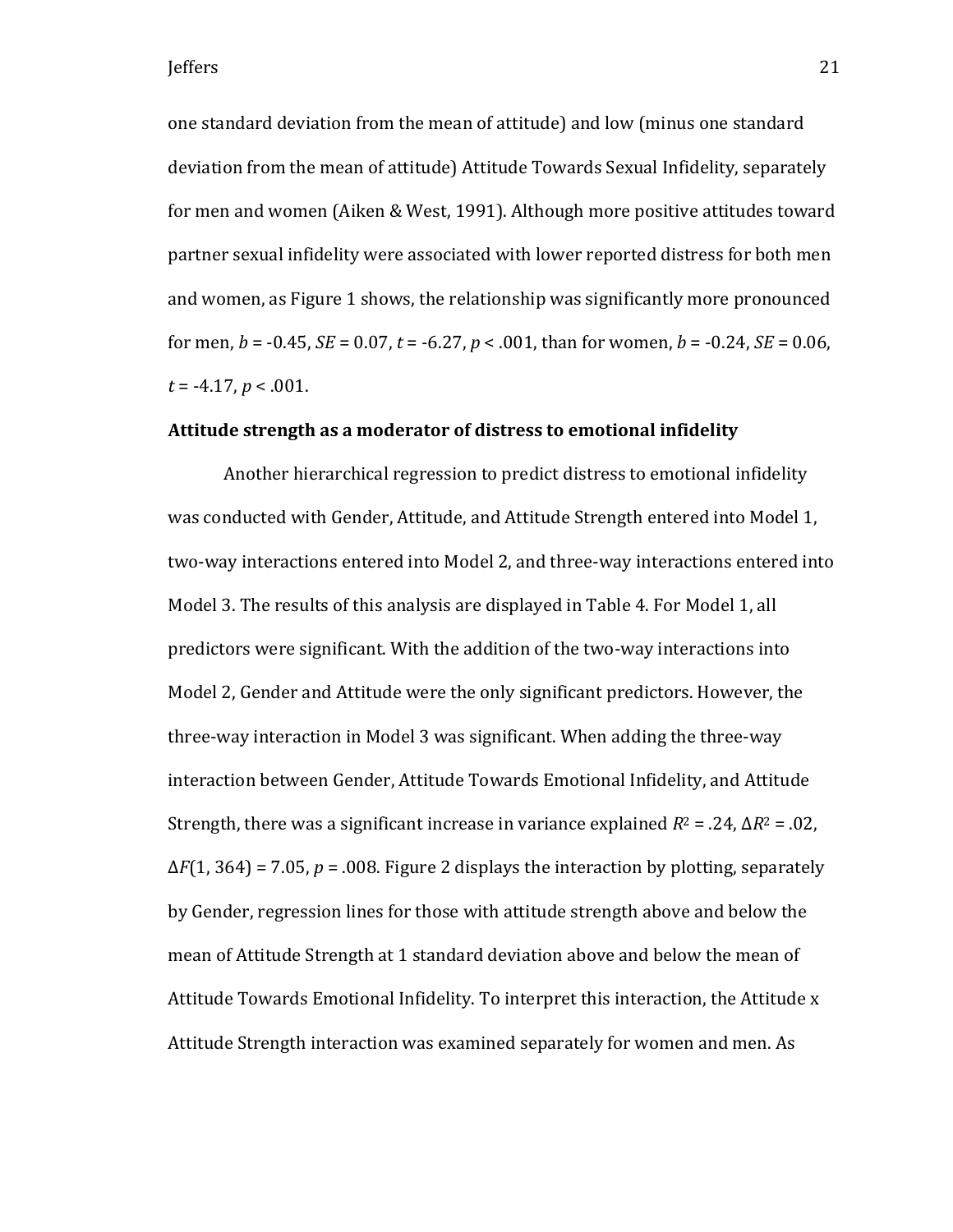shown in Figure 2, the Attitude x Attitude Strength interaction was not significant for men,  $b = 0.04$ ,  $SE = 0.07$ ,  $t = 0.63$ ,  $p = 0.53$ . However, the Attitude x Attitude Strength interaction was significant for women,  $b = -0.08$ ,  $SE = 0.03$ ,  $t = -2.37$ ,  $p < 0.05$ . Specifically, for women there was a significant relationship between Attitudes Toward Partner Emotional Infidelity and Distress when Attitude Strength was high,  $b = -0.26$ , *SE* = 0.04,  $t = -6.21$ ,  $p < .001$ , but not when Attitude Strength was low,  $b = -1$ 0.08, *SE* = 0.07, *t* = -1.21, *p* = .23.

### **Discussion**

#### **Current Study**

Consistent with previous research showing gender differences in infidelity distress (e.g., Buss et al., 1992; Buss et al., 1999; Buunk, Algleitner, Oubaid, & Buss, 1996; Harris & Christenfield, 1996; Tagler, 2010; Tagler & Gentry, 2011; Treger & Sprecher, 2010), results of this study revealed that men and women do react to sexual infidelity and emotional infidelity differently. The differences were driven by women in the forced-choice measure and by men for the continuous scale. When presented with a hypothetical emotional infidelity scenario, women find it significantly more distressing than men do. On the other hand, when participants rated on a scale how distressed a hypothetical sexual infidelity situation made them, there were no gender differences, with both genders finding it distressing.

The present study served as an initial investigation of overall evaluative differences between men and women in attitudes toward partner infidelity. This is an important construct to look at because it is a new way to try to understand the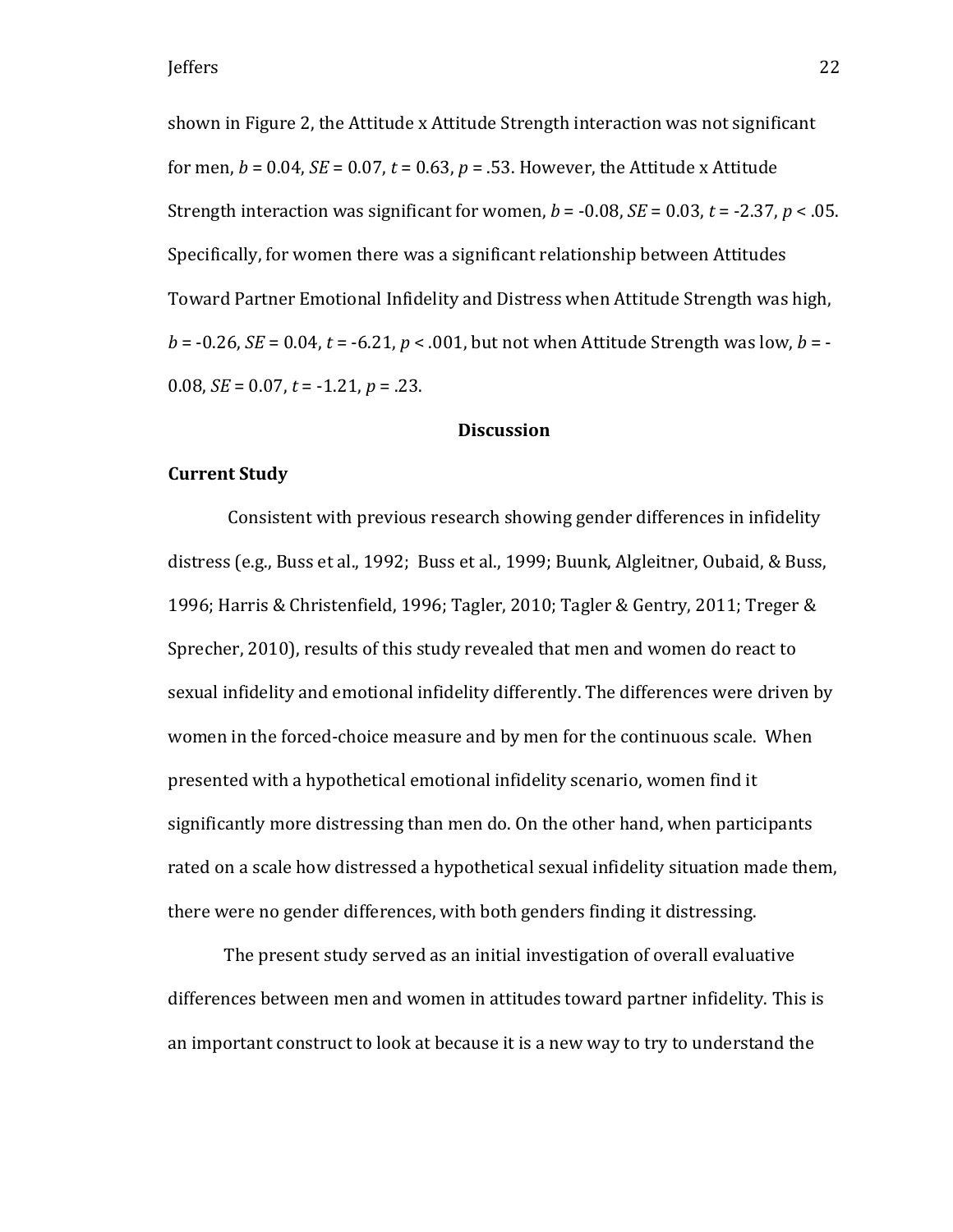gender differences that are present in distress to partner sexual infidelity versus partner emotional infidelity. In order to show that attitude and attitude strength and distress to infidelity were different constructs, bivariate correlations were conducted with the results being presented in Table 2. Although similar in what they are trying to accomplish measuring these constructs are measuring two different things. Measuring distress to a hypothetical infidelity scenario is asking for an anticipated reaction to a specific scenario. On the other hand, rather than asking for anticipated emotional reactions (distress or jealousy) in response to a hypothetical scenario, an attitude approach asks people more directly how they evaluate particular attitude objects (in this case partner sexual and emotional infidelity).

High attitude strength towards emotional infidelity mattered for women such that those with a more negative attitude towards infidelity were more distressed by emotional infidelity than those with a positive attitude whereas for those with low attitude strength, there was no difference. This study showed that when looking at distress to sexual infidelity, attitude held towards sexual infidelity mattered for men. Specifically, men with more negatively held attitudes towards sexual infidelity were more distressed than were men who held more positive attitudes towards sexual infidelity. Attitude did not play as important of a role in distress for women as it did for men, as women overall held more negative attitudes towards partner infidelity.

### **Attitude Strength as a moderator of distress to infidelity**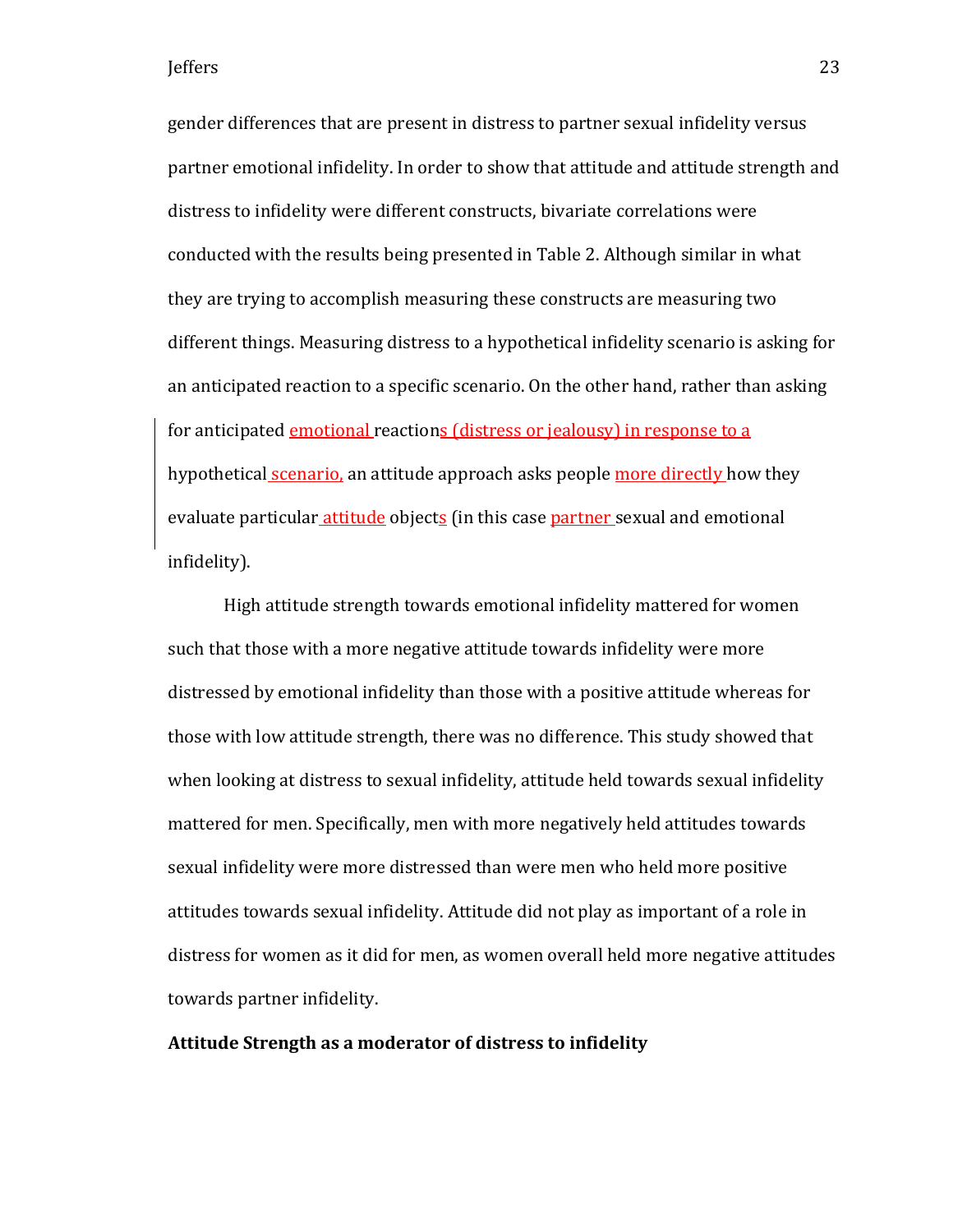Attitude strength was thought to be a moderator of distress to infidelity for both types of infidelity because of the role it plays on behavior. As previously discussed, stronger held attitudes influence behaviors and are a better predictor of actual behaviors than weak attitudes. If an attitude held is personally relevant, important, thought about often, unchanging, and the person who holds it is certain it is correct it is more likely to be used as guidance in a person's behaviors.

For emotional infidelity, the findings were consistent with the hypothesis that attitude strength moderated the relationship between attitude towards infidelity and infidelity distress. For women, those people with strongly held negative attitudes were significantly more distressed than those who held strong, positive attitudes. This makes sense because if someone feels very strongly about emotional infidelity and it is important, relevant, accessible, stable, and they are certain about it, it is likely that if that emotional infidelity happening to them would be very distressing. It would most likely negatively affect their self-concept. However, for men, those with a low attitude strength were more distressed if their attitude held was negative than if the attitude held was positive. Inconsistent with the hypothesis, high levels of attitude strength was not significant for men. Those with a high attitude and low attitude were equally distressed if the attitude was held strongly.

For sexual infidelity, the results were not consistent with the hypothesis that attitude strength moderated the attitude towards infidelity – infidelity distress relationship. Although attitude did play a role for men, those men who held negative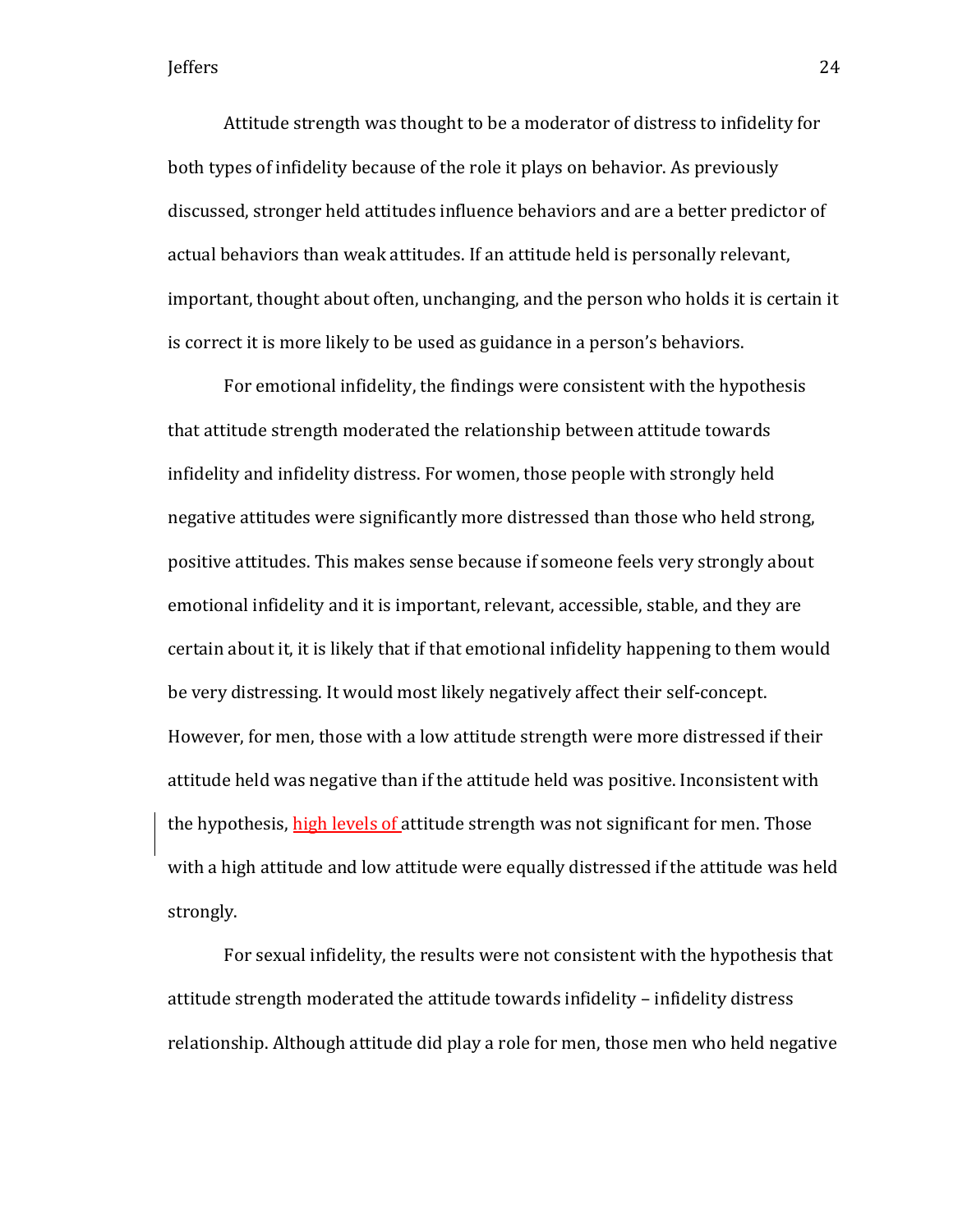attitudes towards sexual infidelity were more distressed by sexual infidelity than those who held positive attitudes towards sexual infidelity did not differ based on attitude strength toward sexual infidelity.

One possible explanation for why attitude strength might not have played a role in the attitude towards sexual infidelity – sexual infidelity distress relationship was because of possible ceiling effects. Because the mean is so low (*M* = 1.41, *SD* = .67) it is possible that attitude strength did not matter. The negative attitudes that the participants held were so negative that attitude strength did not play a role. If the attitude strength was weak or if they did not care about cheating, there would be more variability in distress to sexual infidelity. However, because the overall rating was so negative towards sexual infidelity, it is obvious that participants saw it as very negative and did care about it.

### **Limitations**

One large concern in this study is the low reliability of the attitude strength scales. Attitude strength was not shown to moderate the relationship between attitude towards infidelity and distress to hypothetical infidelity scenarios, and the low reliability of the scales might be a reason for this. There was some participant confusion about the wording of the third attitude strength question asking about personal relevance, specifically with the words 'central' and 'peripheral', so this might have played a role in the reliability being so low. Another explanation comes from Visser, Bizer, and Krosnick (2006), who suggest that attitude strength may actually be made up of unrelated facets and that, because of this, each one should be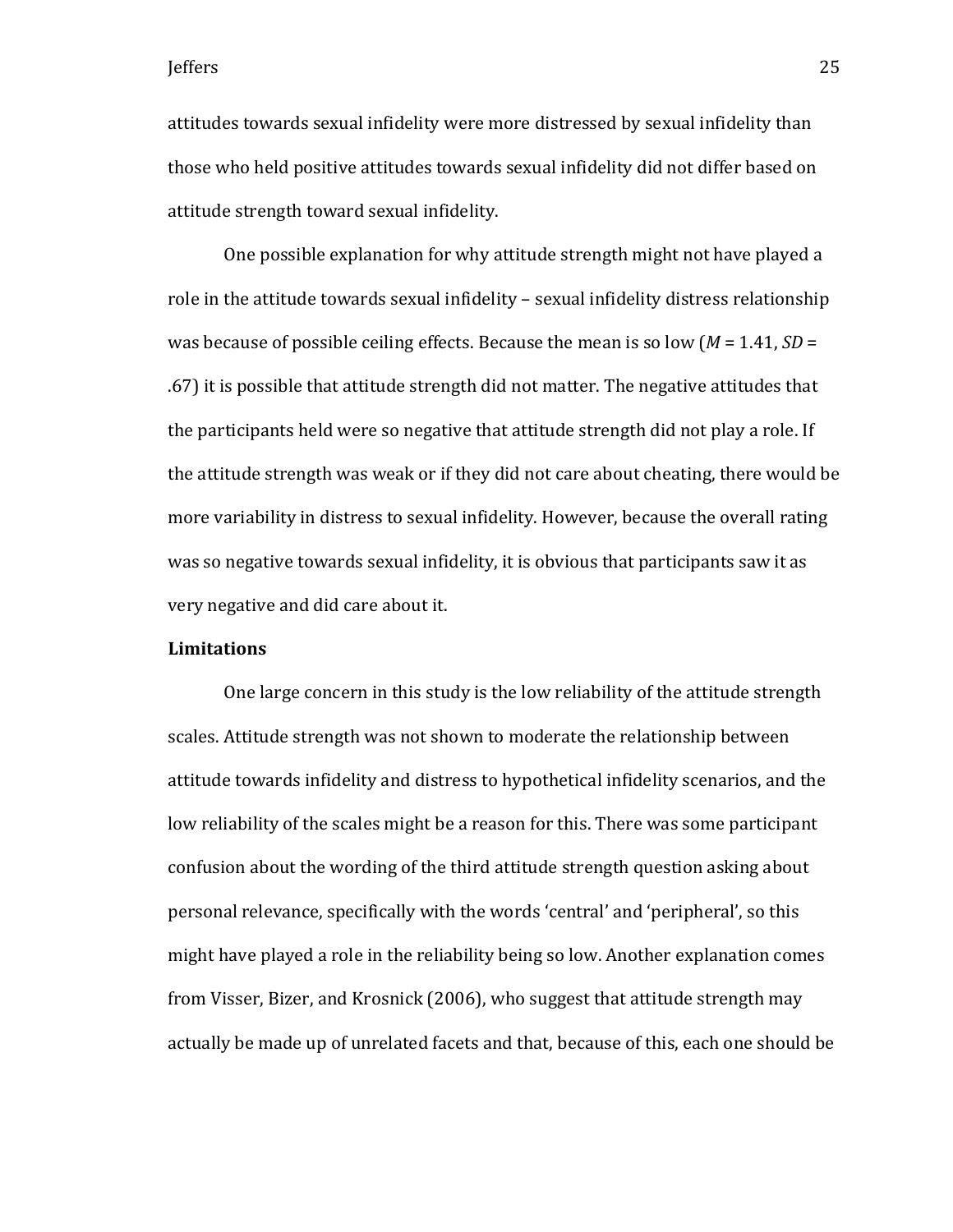measured separately rather than combining them into one score. As a result of this way of conceptualizing those variables, an exploratory attempt was made to use each of the individual attitude strength items as a predictor rather than the scale a whole. When looking at each individual attitude strength item as a moderator of the attitude toward infidelity – infidelity distress relationship, for emotional infidelity no one factor was a significant moderator. However, for sexual infidelity only, certainty was important. Importance, accessibility, personal relevance, and stability were not significant moderators of the attitude towards infidelity – infidelity distress relationship. Even for certainty, when entered into a regression model with Gender, Attitude Towards Sexual Infidelity, Attitude Strength, the two-way interactions, and the three-way interaction, Certainty was only significant in the first step. With the addition of other variables, it became non-significant and did not affect the outcome of the regression.

Another possible explanation for the low reliability for the attitude strength scales is the possibility that the question wording decreased reliability from previous studies that used different attitude objects. For example, when using a one word concept that likely has more variability in answers than infidelity (for example, universal healthcare), allows for the scales to measure the construct of attitude strength as a whole. In contrast, few people would rate their partner cheating on them as good, useful, or any other positive word. It may be that telling participants that they are to imagine a committed relationship, that is in some way also telling them what their answers should be for the attitude and attitude strength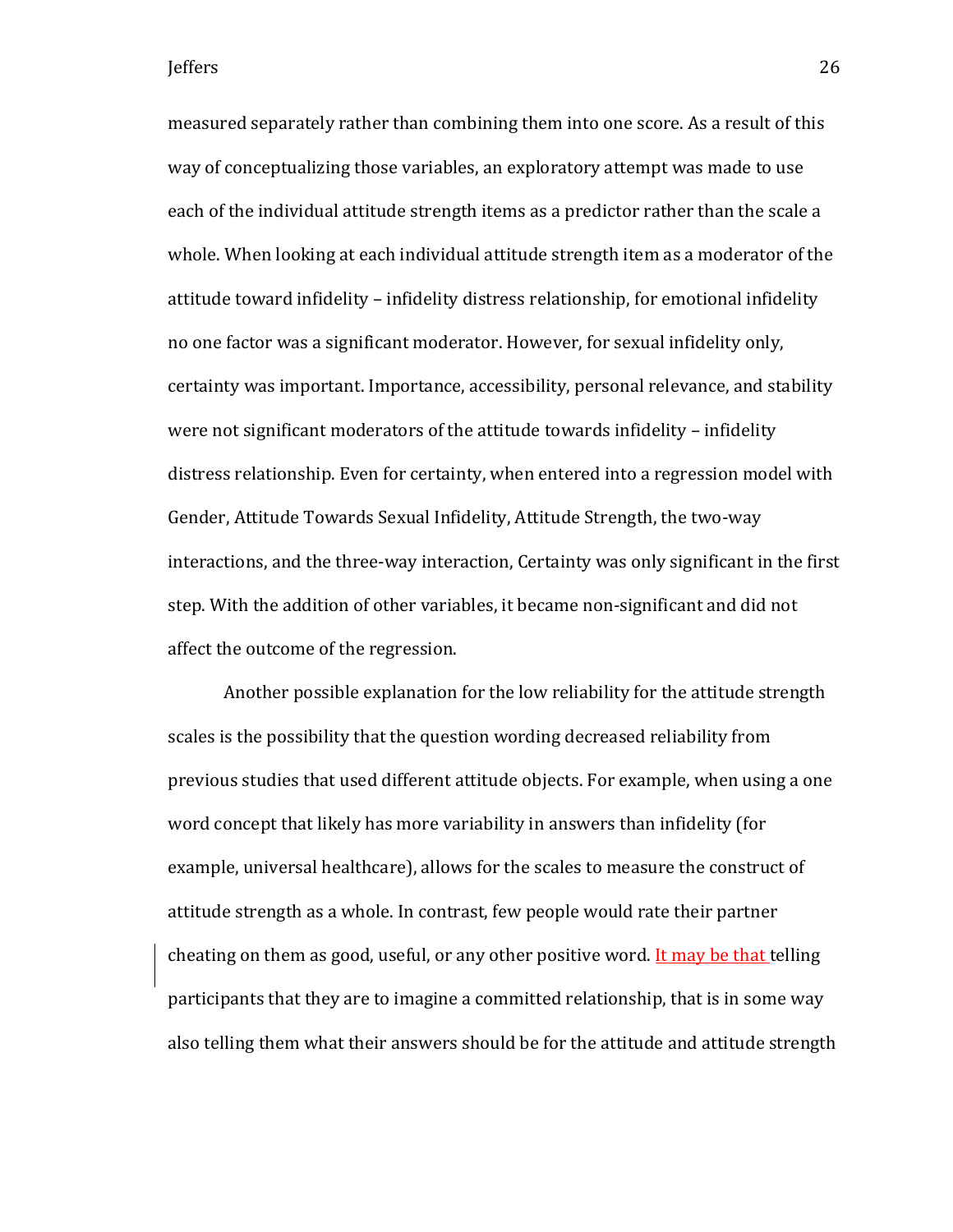items. A scale that attempts to measure one specific attitude strength facet might be more helpful in a situation where there is less variability in answers.

Because participants varied on many different things for this study the question of how specific variables affected the outcome must be addressed. There were two different modes of giving the questionnaire and eight different orders along with personal variables that might easily influence the results of the study (current relationship status). To test for effects of any of these variables, analyses were conducted and were shown to have no influence on the previously reported infidelity distress, attitude, or the *hierarchical* regression results examining attitude strength as a moderator of distress to sexual infidelity. For the results of the emotional infidelity regression, however, order was significant when put in as the first step of the regression analysis. However, after the second step it became nonsignificant and did not affect the results of the three-way interaction between gender, attitude, and attitude strength.

### **Future Research**

Future research should be done with attitude strength scales with a higher Cronbach's alpha if using self-report measurement. Rather than relying on selfreport, it is worth noting that there are other ways to assess attitude strength such as reaction time measures of attitude accessibility, manipulation, and known groups (Wegener, Downing, Krosnick, & Petty, 1995). Manipulation is meant to only alter one construct of attitude strength and may be able to be used with younger samples because it is a better option for when people have little or no experience with the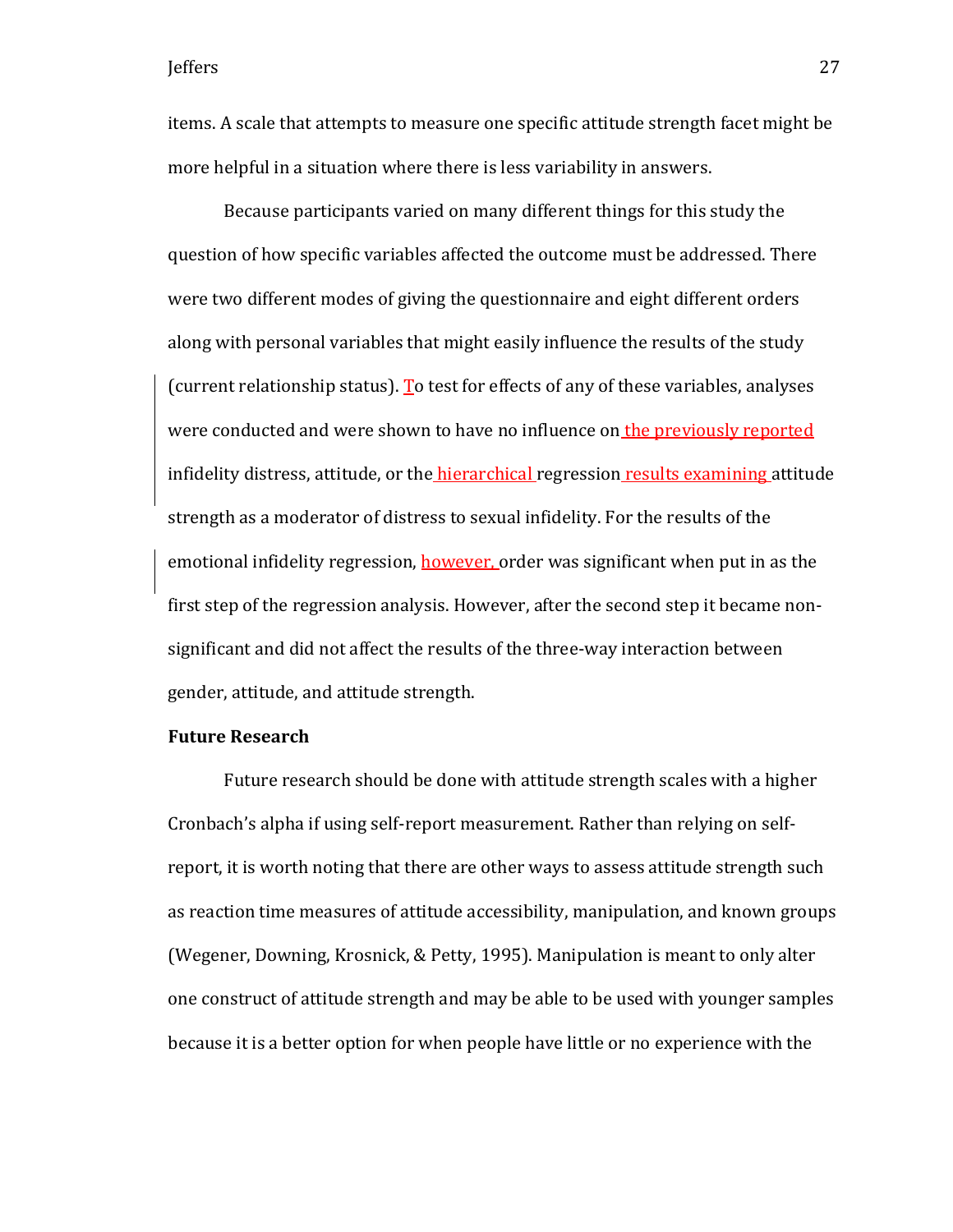attitude object before. Known groups can be used when the groups used in a study are expected to vary on the attitude object of interest. There are other viable options that could be used to measure attitude strength than the one used in this study that might be beneficial to explore.

The sample used was homogeneous, so it is unknown how well the results would generalize to other populations. For example, previous research has shown that older adults show a different pattern of results than college samples. Sometimes studies show that the differences in distress to infidelity are nonexistent (DeSteno & Salovey, 1996) while other times older adults tend to choose emotional infidelity as more distressing than sexual (Harris, 2002; Sabini & Green, 2004). Older adults responses might also be dependent on their experience with infidelity, with those older adults who have experienced it choosing emotional infidelity as more distressing while their counterparts who had not experienced infidelity follow the pattern of men choosing sexual and women choosing emotional as more distressing (Tagler, 2010).

There is a great deal of research concerning gender differences in infidelity distress, but there is still no agreed upon explanation as to why those gender differences exist. This study was not meant as a test of those explanations, but rather as a test of gender differences in overall attitudes. Because gender differences were shown in this study to emotional infidelity on the continuous measures, attitude strength effects might show some support for the social cognitive perspective. Those who held negative attitudes towards infidelity and also thought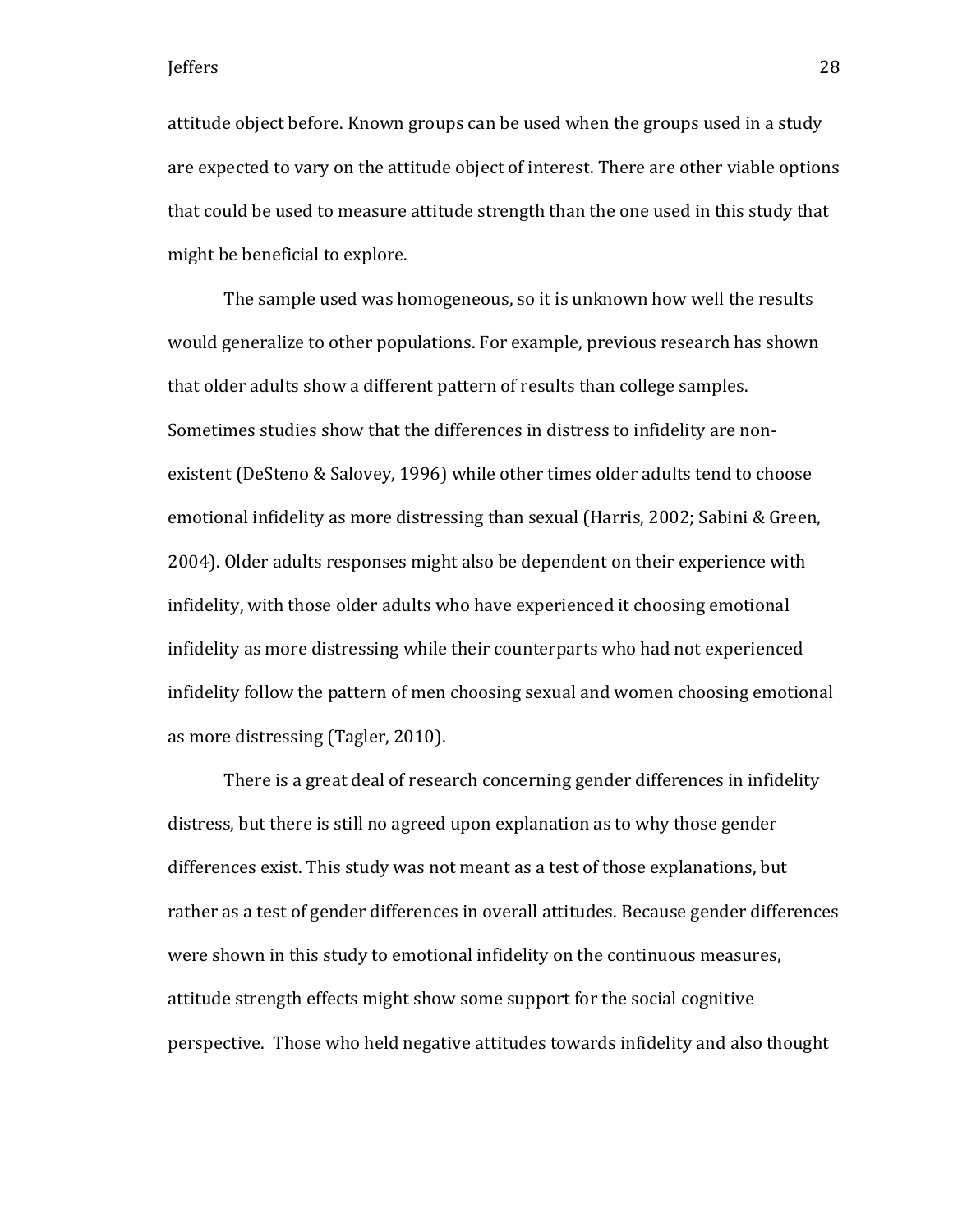of their held attitudes to be strongly held were more likely to be distressed by a hypothetical scenario of it, suggesting that previously held and consciously thought about evaluations rather than an automatic reaction is what guides a decision. Rather than continuing the debate of whether evolution or socialization plays a larger role in decision making to hypothetical infidelity distress, an overall evaluation of participants' attitudes might predict just as well as other theoretical frameworks how distressed participants will be to infidelity. Because attitude can also predict behaviors, by presenting an attitude object (infidelity in this case) it might be a more realistic or accurate prediction of how a person might react to actual infidelity rather than just a hypothetical scenario.

This study was a much-needed first step to a more thorough approach of an understanding of gender differences that have been shown consistently for over a decade. However, it is clear that more research is needed to determine to what extent attitude is as an explanation of these differences and to explore the role it might play with other samples of varying ages and relationship backgrounds.

By definition, attitudes are something that are formed over time and as a result of our experiences with a particular entity. Although this study does show some support for a social-cognitive theory because attitudes are learned and not innate, much more research is needed to do anything substantial. In order to really assess the role that experience with infidelity and life experiences in general play on attitude formation, a longitudinal study would be ideal. In conducting this, a person would be able to measure attitudes at a relatively young age where participants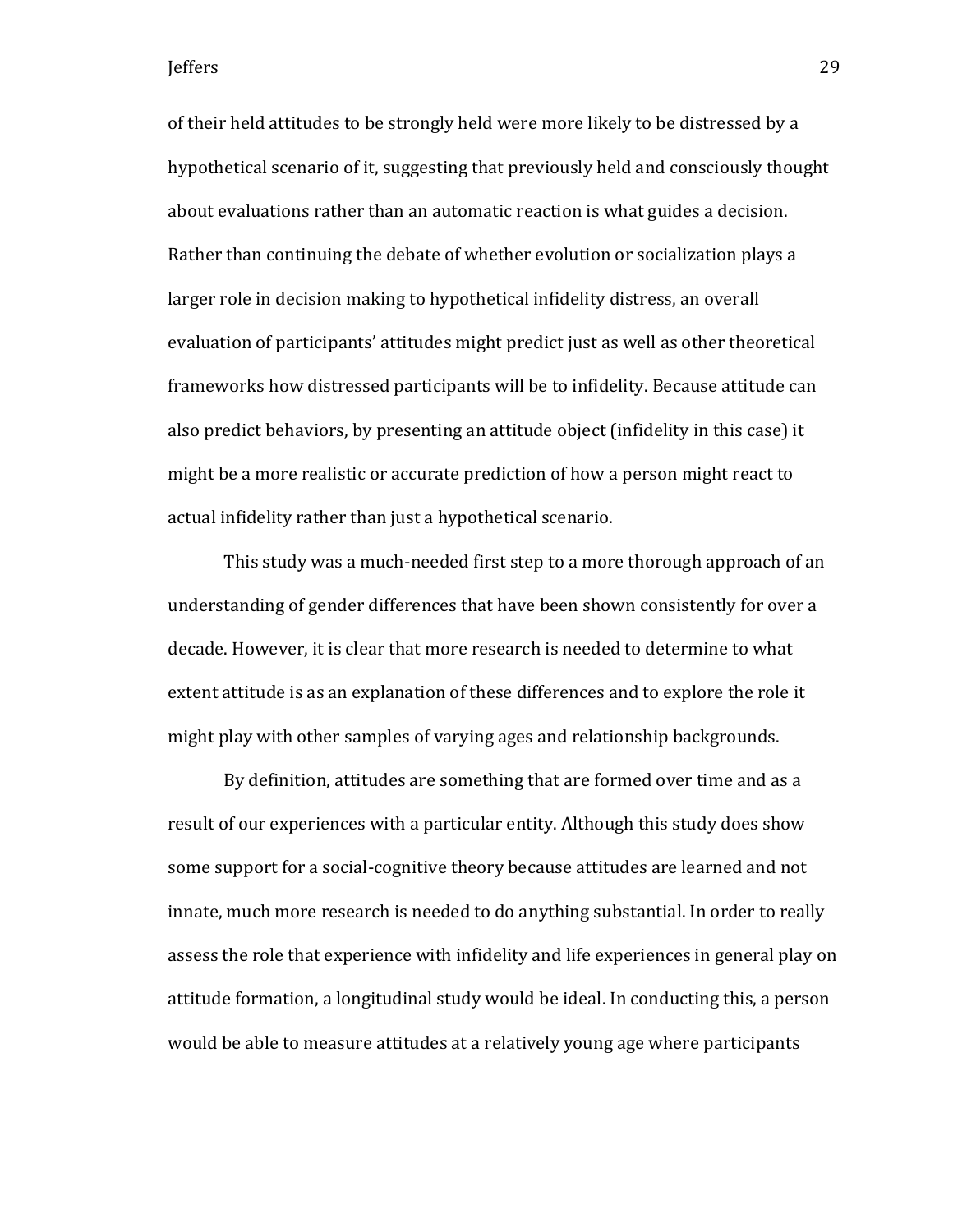have fewer relationship experiences and also a less chance of experience with infidelity. Over time questions could be asked that would assess experiences that happen and how attitudes are changing to draw more definitive conclusions. A cross-sectional study would also work to draw similar conclusions, although there would be limitations with that type of research design as well. However, by being able to ask different generations about their experiences, it is more information than gathered in this study alone. The results would be more likely to generalize to older populations and people who have experience with infidelity as well.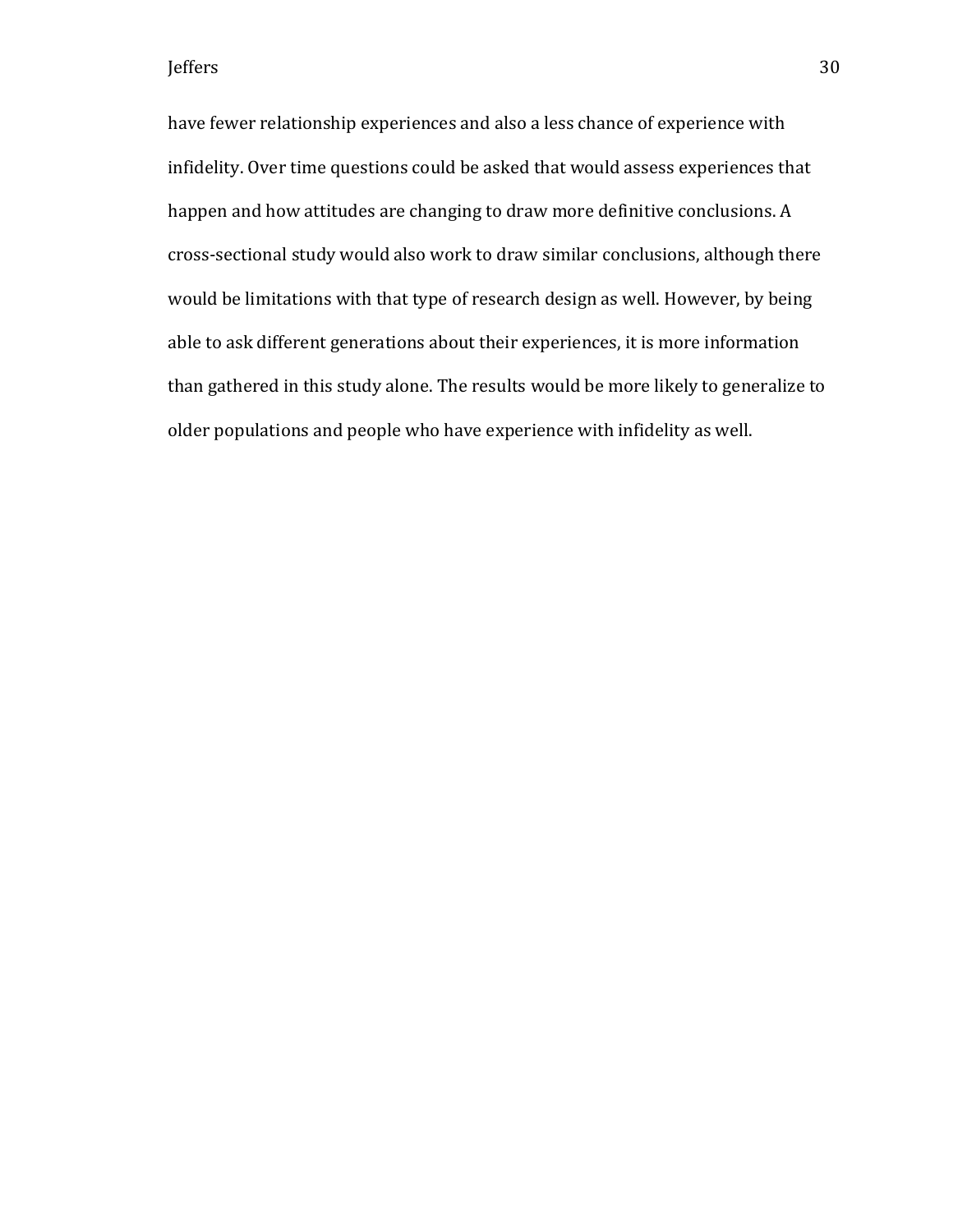#### References

- Aiken, L. S., & West, S. G. (1991). *Multiple regression: Testing and interpreting interactions.* Newbury Park, London: Sage.
- Abelson, R. P. (1995). Attitude extremity. In R. E. Petty & J. A. Krosnick (Eds.) *Attitude strength: Antecedents and consequences* (pp. 25-41). Hillsdale, NJ, England: Lawrence Erlbaum Associates, Inc.
- Brannon, L. A., Tagler, M. J, & Eagly, A. H. (2007). The moderating role of attitude strength in selective exposure to information. *Journal of Experimental Psychology, 43,* 611-617.
- Buunk, B. P, Angleitner, A., Oubaid, V., Buss, D. M. (1996). Sex differences in jealousy in evolutionary and cultural perspective. *Psychological Science, 7,* 359-363.
- Buss, D. M. & Haselton, M. G. (2005) The evolution of jealousy: A response to Buller. *Trends in Cognitive Sciences*, 9, 506–507.
- Buss, D. D., Shackelford, T. K., Kirkpatrick, L. A., Choe, J. C., Lim, H. K., Hasegawa, M, Hasegawa T., & Bennett, K. (1999). Jealousy and the nature of beliefs about infidelity: Tests of competing hypotheses about sex differences in the United States, Korea, and Japan. *Personal Relationships, 6,* 125-150.
- Buss, D. M., Larsen, R. J. Westen, D., & Semmelroth, J. (1992). Sex differences in jealousy: Evolution, physiology, and psychology. *Psychological Science, 3,*  251-255.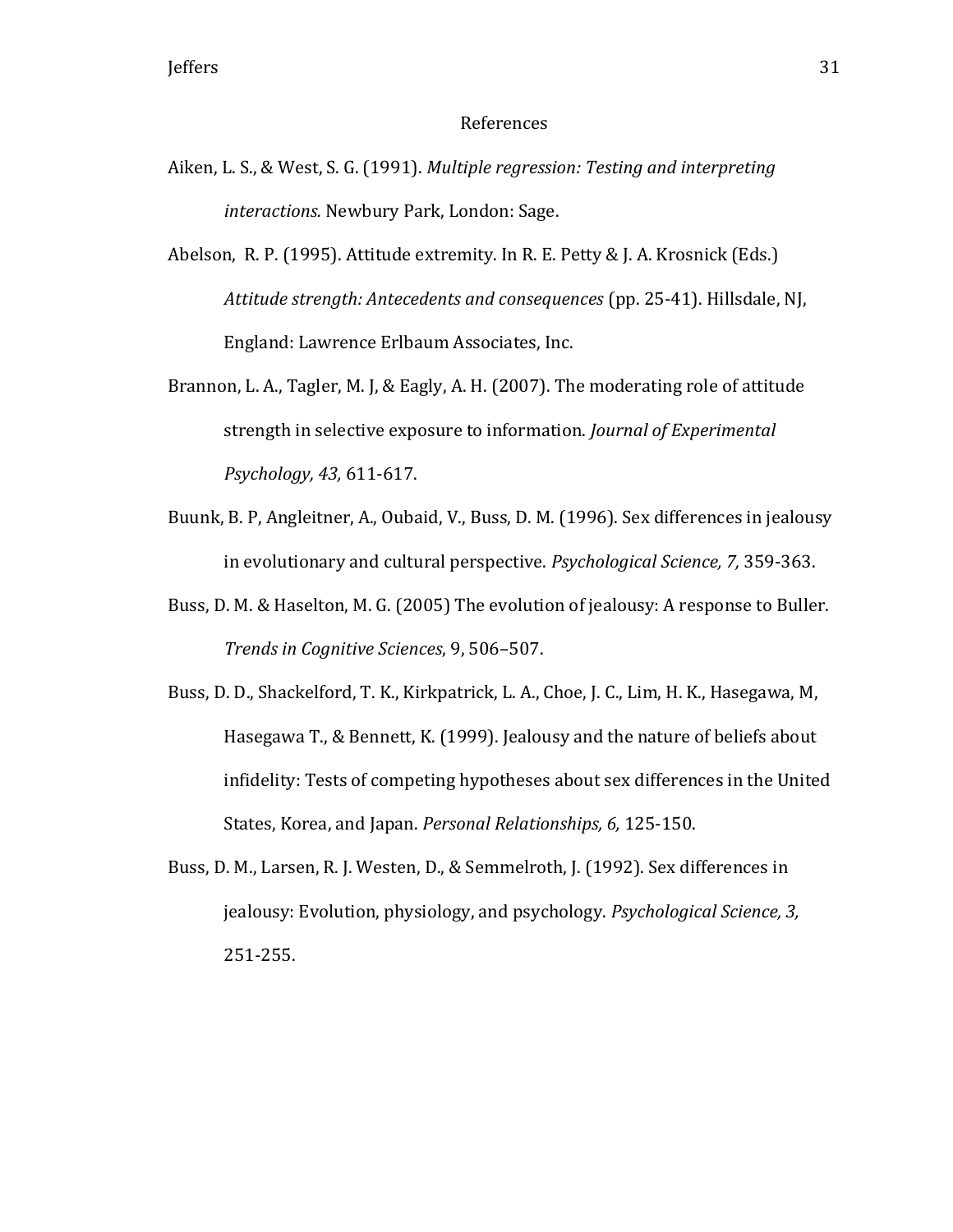- Cann, A. Mangum, J. L., & Wells, M. (2001). Distress in response to relationship infidelity: The roles of gender and attitudes about relationships. *The Journal of Sex Research, 38,* 185-190.
- DeSteno, D. (2010). Mismeasuring jealousy: A cautionary comment on Levy and Kelly (2010). *Psychological Science, 21,* 1355-1356.
- DeSteno, D., Bartlett, M. Y., & Salovey, P. (2006). Constraining accommodative homunculi in evolutionary explorations of jealousy: A reply to Barret et al. (2006). *Journal of Personality and Social Psychology, 91,* 519-523.
- DeSteno, D., Bartlett, M. Y., Braverman, J., & Salovey, P. (2002). Sex differences in jealousy: Evolutionary mechanism or artifact of measurement? *Journal of Personality and Social Psychology, 83,* 1103-1116.
- DeSteno, D., & Salovey, P. (1996). Evolutionary origins of sex differences in jealousy: Questioning the "fitness" of the model. *Psychological Science, 7*, 367-372.
- Eagly, A. H., & Chaiken, S. (1993). *The psychology of attitudes*. Fort Worth, TX: Harcourt, Brace, Jovanovich.
- Eagly, A. H., & Chaiken, S. (2007). The advantages of an inclusive definition of attitude. *Social Cognition, 25(5),* 582-602.
- Edlund, J. E. (2011). Jealousy reconsidered: A reply to DeSteno (2010). *Evolutionary Psychology, 9,* 116-117.
- Edlund, J. E., & Sagarin, B. J. (2009). Sex differences in jealousy: Misinterpretation of nonsignificant results as refuting the theory. *Personal Relationships, 16,* 67- 78.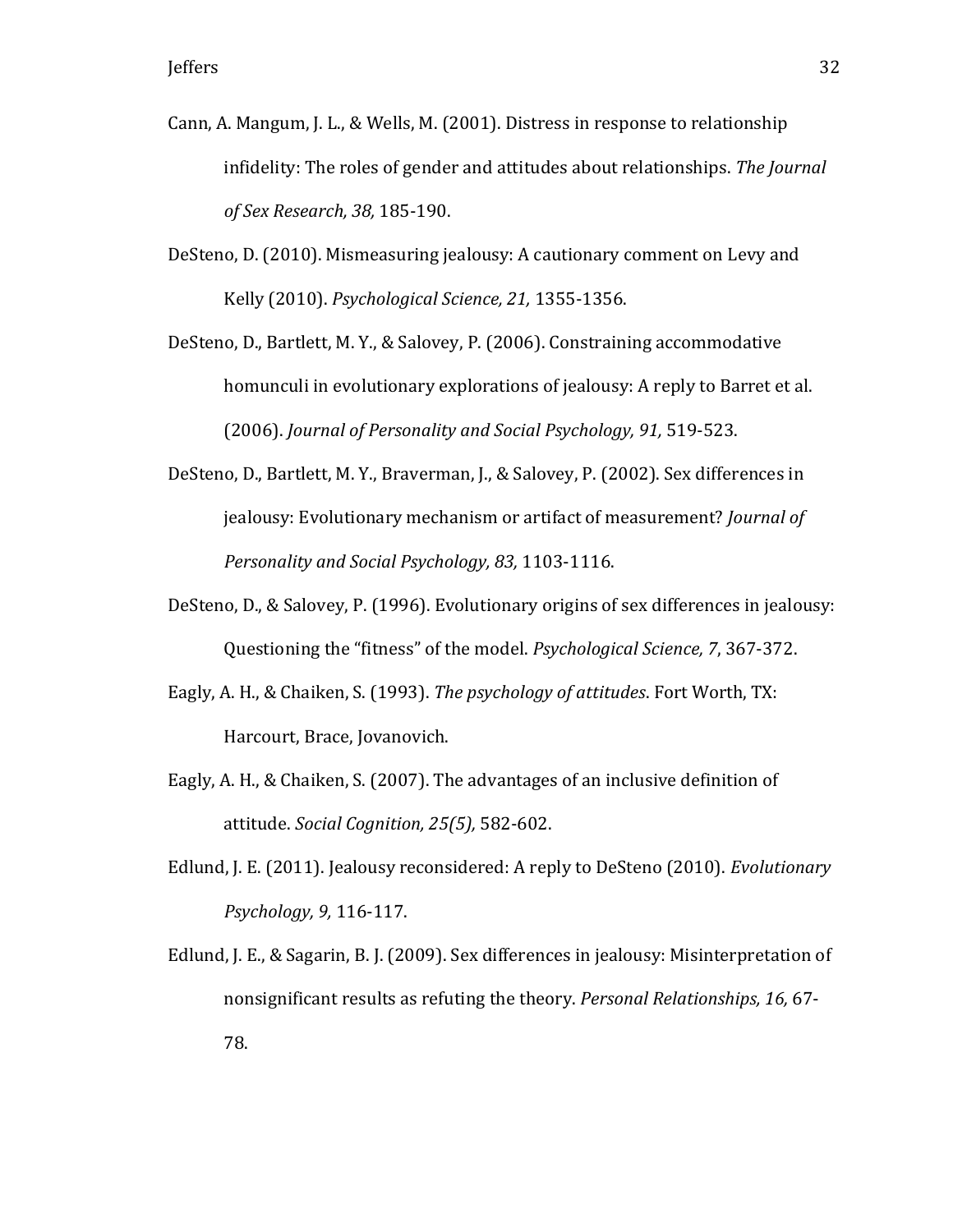- Fazio, R. H., & Williams, C. J. (1986). Attitude accessibility as a moderator of the attitude-perception and attitude-behavior relations: An investigation of the 1984 presidential election. *Journal of Personality and Social Psychology, 3,*  505-514.
- Fernandez, A. F., Sierra, J. C., Zubeidat, I. & Vera-Villarroel, P. (2006). Sex differences in response to sexual and emotional infidelity among Spanish and Chilean students. *Journal of Cross-Cultural Psychology, 42,* 359-365.
- Harris, C. R. (2005). Male and female jealousy, still more similar than different: Reply to Sagarin (2005). *Personality and Social Psychology Review, 9*, 76-86.
- Harris, C. R. (2003). Factors associated with jealousy over real and imagined infidelity: An examination of the social-cognitive and evolutionary psychology perspectives. *Psychology of Women Quarterly, 27,* 319-329.
- Harris, C. R. (2002). Sexual and romantic jealousy in heterosexual and homosexual adults. *Psychological Science, 13,* 7-12.
- Harris, C. R., & Christenfeld, N. (1996). Gender, jealousy, and reason. *Psychological Science, 7,* 364-366.
- Hendrick, S., Hendrick, C., Slepion-Foote, M. J., & Foote, F. H. (1985). Gender differences in sexual attitudes. *Journal of Personality and Social Psychology, 6,*  1630-1642.
- Krosnick, J. A., & Petty, R. E. (1995). Attitude strength: An overview. In R. E. Petty & J. A. Krosnick (Eds.) *Attitude strength: Antecedents and consequences* (pp. 1- 24). Hillsdale, NJ, England: Lawrence Erlbaum Associates, Inc.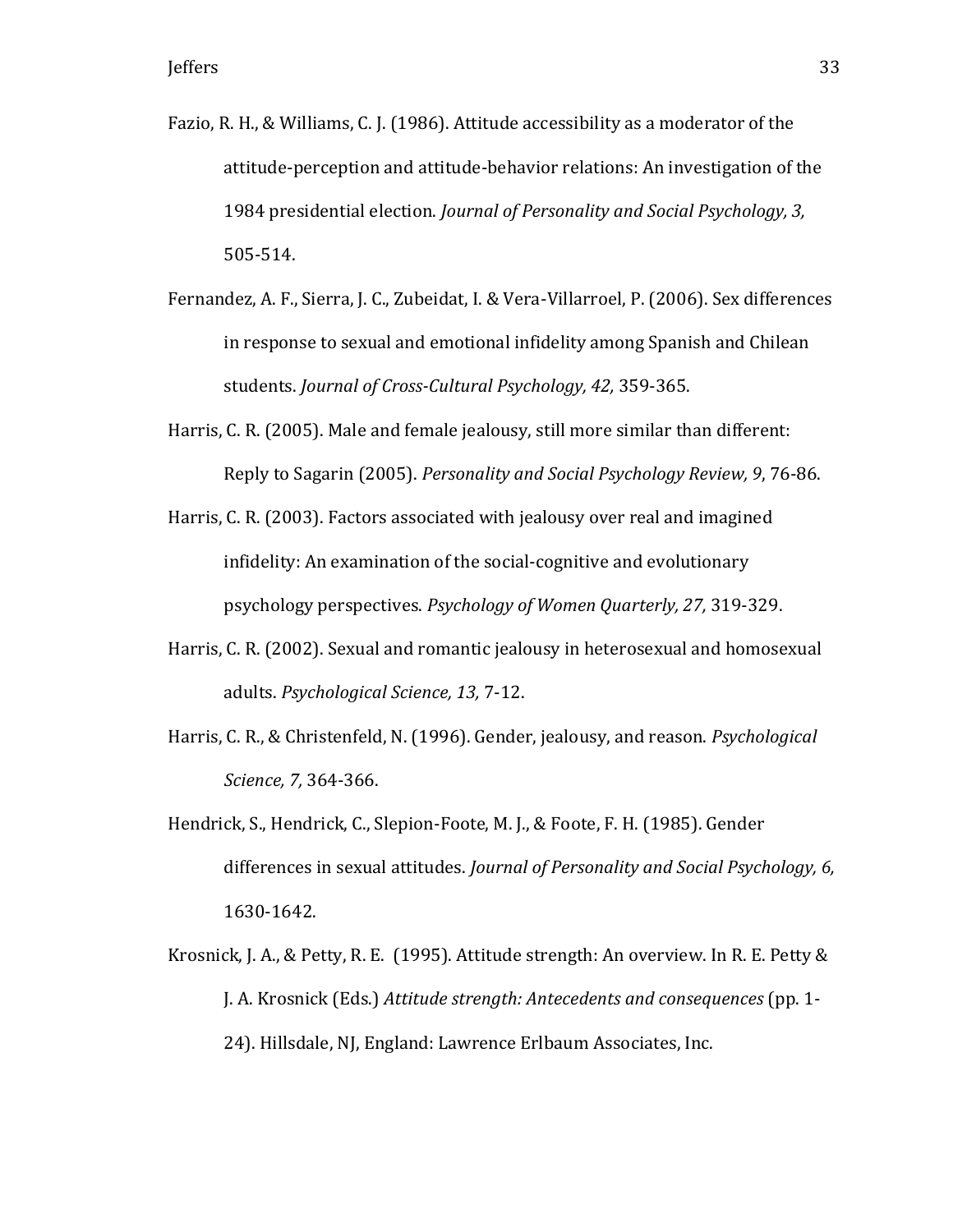- Sabini, J., & Green, M. C. (2004). Emotional responses to sexual and emotional infidelity: Constants and differences across genders, samples, and methods. *Personality and Social Psychology Bulletin, 30,* 1375-1388.
- Sagarin, B. J. (2005). Reconsidering evolved sex differences in jealousy: Comment on Harris (20030. *Personality and Social Psychology Review, 9,* 62-75.

Schutzwohl, A. (2008). The crux of cognitive load: Constraining deliberate and effortful decision processing in romantic jealousy. *Evolution and Human Behavior, 29,* 127-132.

- Tagler, M. J. (2010). Sex differences in jealousy: Comparing the influence of previous infidelity among college students and adults. *Social Psychological and Personality Science, 1,* 353-360.
- Tagler, M. J., & Gentry, R. H. (2011). Gender, Jealousy, and Attachment: A (more) thorough examination across measures and samples. *Journal of Research in Personality*, *45,* 697-701.
- Treger, S., & Sprecher, S. (2010). The influence of sociosexuality and attachment style on reactions to emotional versus sexual infidelity. *The Journal of Sex Research, 38,* 413-423.
- Visser, P. S., Bizer, G. Y., & Krosnick, J. A. (2006).Exploring the latent structure of strength-related attitude attributes. *Advances in Experimental Social Psychology, 38,* 1-68.
- Wegener, D. T., Downing, J., Krosnick, J. A., & Petty, R. E. (1995). Measures and manipulations of strength-related properties of attitudes: Current practice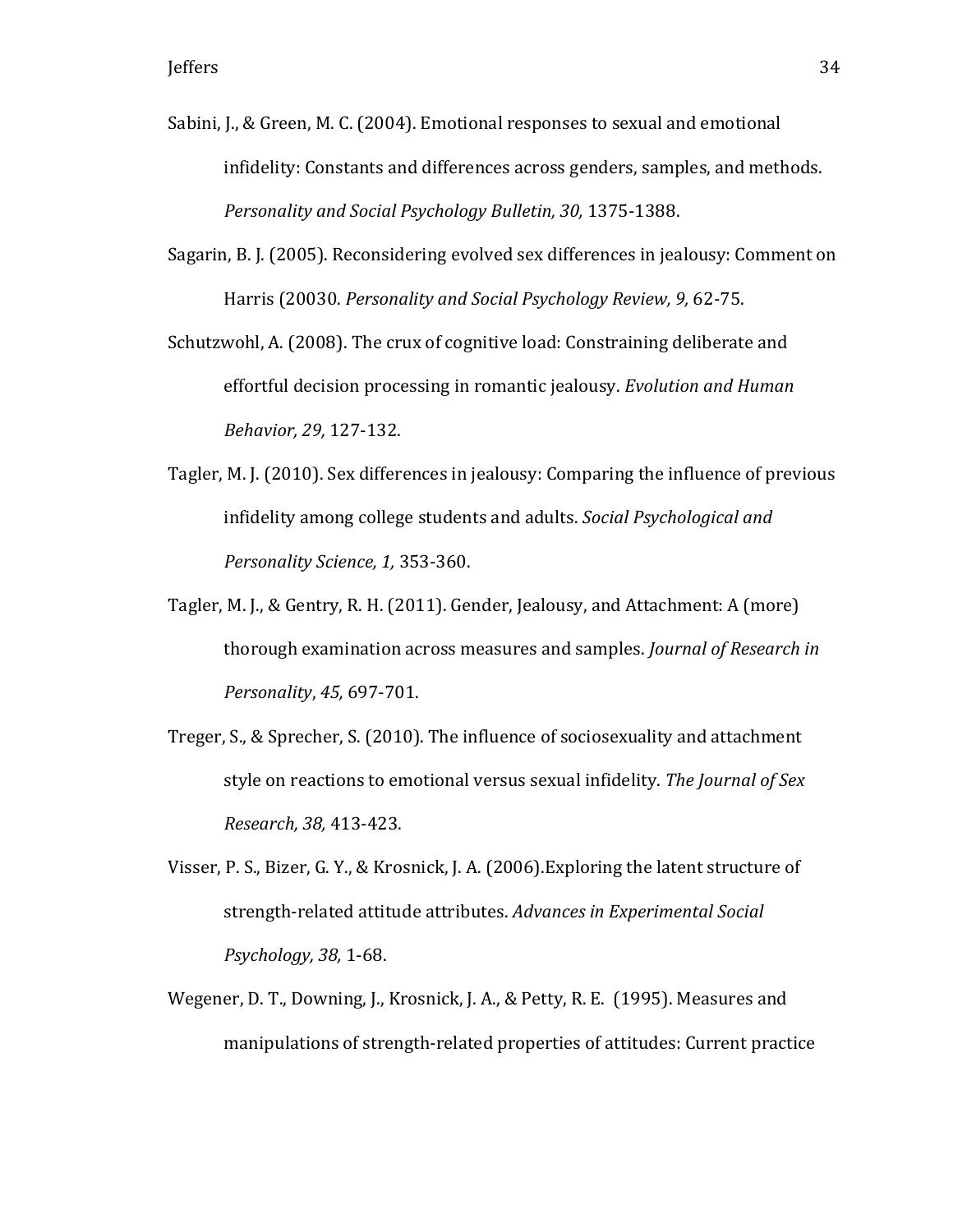and future directions. In R. E. Petty & J. A. Krosnick (Eds.) *Attitude strength: Antecedents and consequences* (pp. 455-487). Hillsdale, NJ, England: Lawrence Erlbaum Associates, Inc.

Whitty, M. T. (2003). Pushing the wrong buttons: Men's and women's attitudes toward online and offline infidelity. *CyberPsychology & Behavior, 6*, 569-579.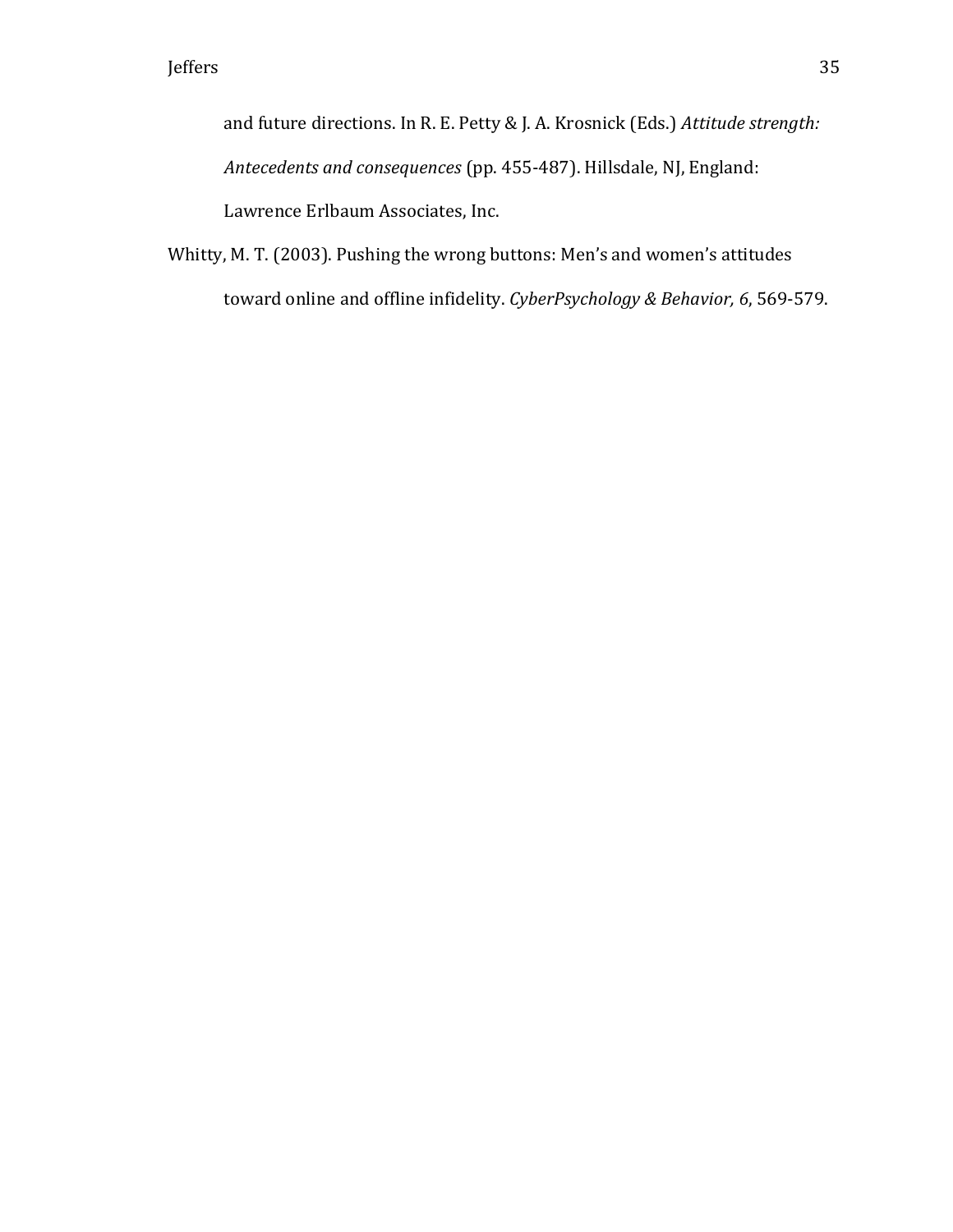# Appendix A

# Attitude Measures: Emotional Infidelity

Please think of a serious committed romantic relationship that you have had in the past, that you are currently having, or that you would like to have. **Imagine that you discover that the person with whom you've been seriously involved has formed a deep emotional attachment to another person.**

On each scale below, please place an "X" or check mark in the place that best describes your attitude toward **your romantic partner forming a deep emotional attachment to another person.**

- Place your marks in the middle of the spaces, not on the boundaries.
- Don't put more than one X or check mark on a single scale.

| Your romantic partner forming a deep<br>emotional attachment to another person |  |                     |  |  |  |  |  |
|--------------------------------------------------------------------------------|--|---------------------|--|--|--|--|--|
| <b>BAD</b>                                                                     |  | GOOD                |  |  |  |  |  |
| <b>NEGATIVE</b>                                                                |  | <b>POSITIVE</b>     |  |  |  |  |  |
| <b>ACCEPTABLE</b>                                                              |  | <b>UNACCEPTABLE</b> |  |  |  |  |  |
| <b>UNPLEASANT</b>                                                              |  | <b>PLEASANT</b>     |  |  |  |  |  |
| <b>NATURAL</b>                                                                 |  | <b>UNNATURAL</b>    |  |  |  |  |  |
| <b>HARMFUL</b>                                                                 |  | <b>BENEFICIAL</b>   |  |  |  |  |  |

To me personally, **my partner forming a deep emotional attachment to another person** is: **extremely extremely** 

| <b>IMPORTANT</b> |  |  |  | UNIMPORTANT |
|------------------|--|--|--|-------------|
|                  |  |  |  |             |

| On the issue of my partner forming a deep emotional attachment to another |  |  |  |  |  |  |
|---------------------------------------------------------------------------|--|--|--|--|--|--|
|                                                                           |  |  |  |  |  |  |
| extremely                                                                 |  |  |  |  |  |  |
|                                                                           |  |  |  |  |  |  |
|                                                                           |  |  |  |  |  |  |
|                                                                           |  |  |  |  |  |  |

My attitude toward **my partner forming a deep emotional attachment to another person** is: **extremely extremely**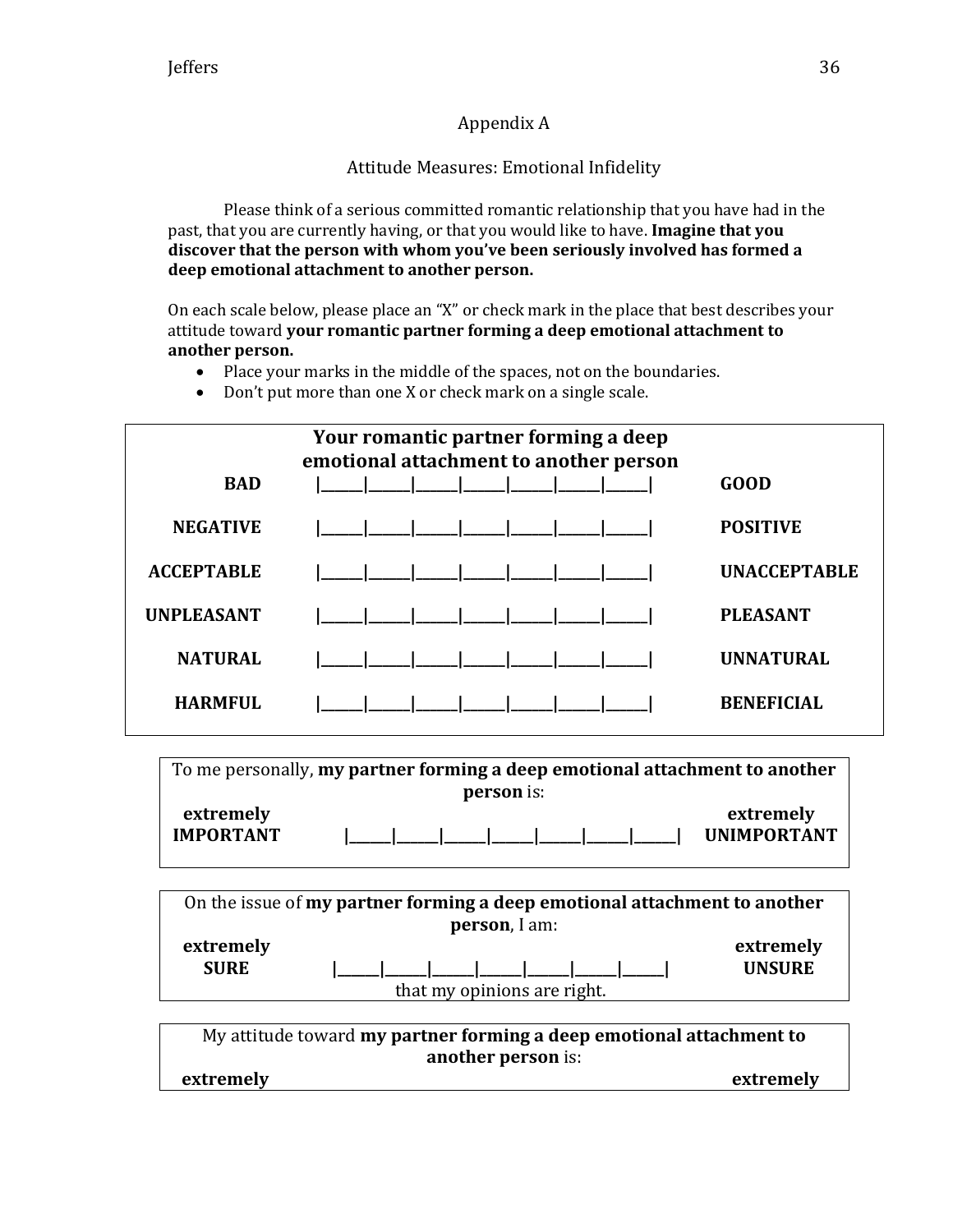| <b>CENTRAL</b> |                                                                           | PERIPHERAL      |  |  |  |  |  |
|----------------|---------------------------------------------------------------------------|-----------------|--|--|--|--|--|
|                | to my self-concept.                                                       |                 |  |  |  |  |  |
|                |                                                                           |                 |  |  |  |  |  |
|                | On the issue of my partner forming a deep emotional attachment to another |                 |  |  |  |  |  |
|                | person, I am:                                                             |                 |  |  |  |  |  |
| extremely      |                                                                           | extremely       |  |  |  |  |  |
| <b>LIKELY</b>  |                                                                           | <b>UNLIKELY</b> |  |  |  |  |  |
|                | to change my attitude.                                                    |                 |  |  |  |  |  |
|                |                                                                           |                 |  |  |  |  |  |
|                | I think about my partner forming a deep emotional attachment to another   |                 |  |  |  |  |  |
|                | person:                                                                   |                 |  |  |  |  |  |
| extremely      |                                                                           | extremely       |  |  |  |  |  |
| <b>OFTEN</b>   |                                                                           | <b>RARELY</b>   |  |  |  |  |  |
|                |                                                                           |                 |  |  |  |  |  |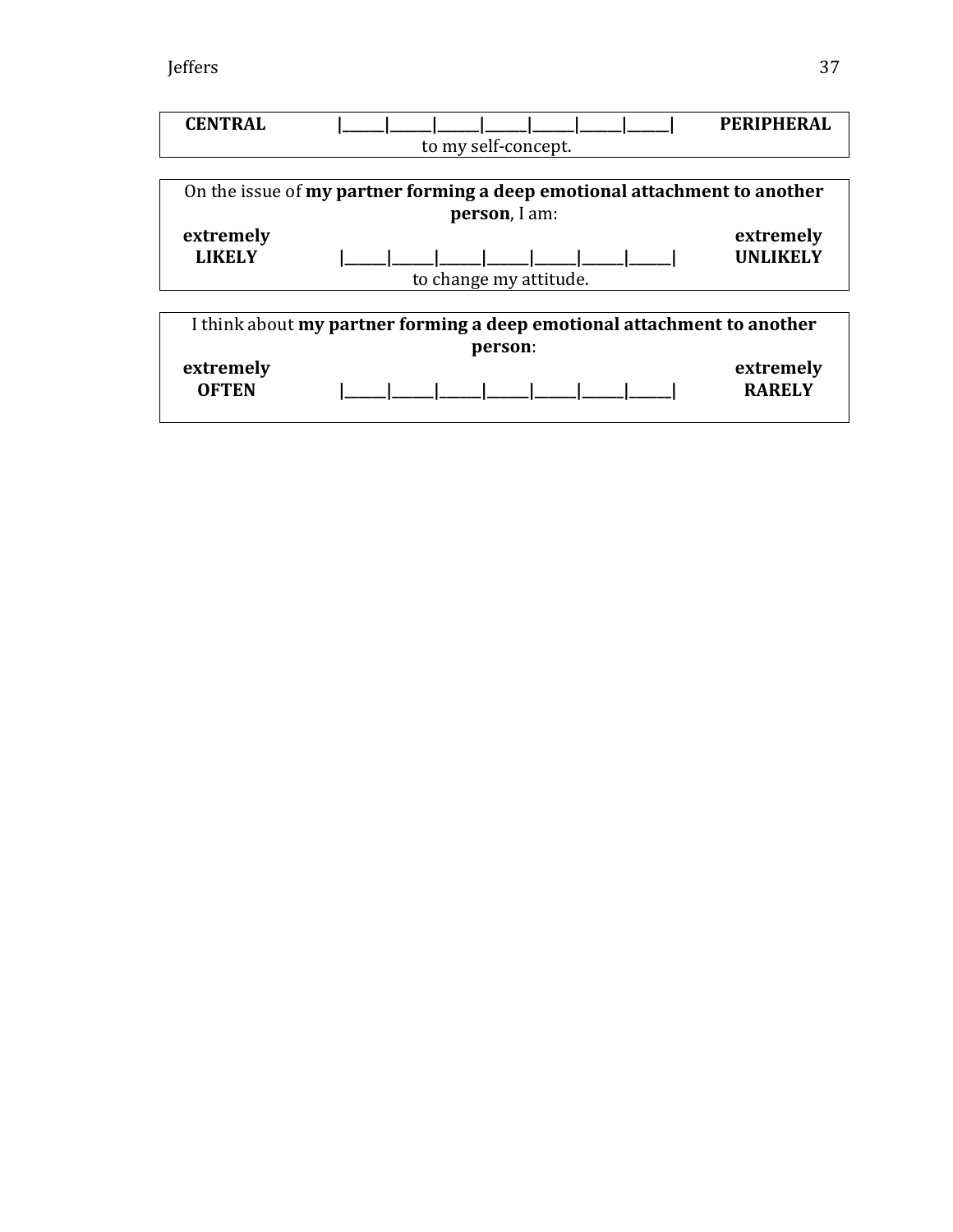# Appendix B

# Attitudes Scale: Sexual Infidelity

Please think of a serious committed romantic relationship that you have had in the past, that you are currently having, or that you would like to have. **Imagine that you discover that the person with whom you've been seriously involved has had sexual intercourse with another person.**

On each scale below, please place an "X" or check mark in the place that best describes your attitude toward **your romantic partner having sexual intercourse with another person.**

- Place your marks in the middle of the spaces, not on the boundaries.
- Don't put more than one X or check mark on a single scale.

| Your romantic partner having sexual<br>intercourse with another person. |  |                     |  |  |  |  |  |
|-------------------------------------------------------------------------|--|---------------------|--|--|--|--|--|
| <b>BAD</b>                                                              |  | <b>GOOD</b>         |  |  |  |  |  |
| <b>NEGATIVE</b>                                                         |  | <b>POSITIVE</b>     |  |  |  |  |  |
| <b>ACCEPTABLE</b>                                                       |  | <b>UNACCEPTABLE</b> |  |  |  |  |  |
| <b>UNPLEASANT</b>                                                       |  | <b>PLEASANT</b>     |  |  |  |  |  |
| <b>NATURAL</b>                                                          |  | <b>UNNATURAL</b>    |  |  |  |  |  |
| <b>HARMFUL</b>                                                          |  | <b>BENEFICIAL</b>   |  |  |  |  |  |

To me personally, **my partner having sexual intercourse with another person**  is: **extremely IMPORTANT |\_\_\_\_\_\_|\_\_\_\_\_\_|\_\_\_\_\_\_|\_\_\_\_\_\_|\_\_\_\_\_\_|\_\_\_\_\_\_|\_\_\_\_\_\_| extremely UNIMPORTANT**

On the issue of **my partner having sexual intercourse with another person**, I am: **extremely SURE |\_\_\_\_\_\_|\_\_\_\_\_\_|\_\_\_\_\_\_|\_\_\_\_\_\_|\_\_\_\_\_\_|\_\_\_\_\_\_|\_\_\_\_\_\_| extremely UNSURE** that my opinions are right.

| My attitude toward my partner having sexual intercourse with another person |  |
|-----------------------------------------------------------------------------|--|
|                                                                             |  |
| extremely<br>extremely                                                      |  |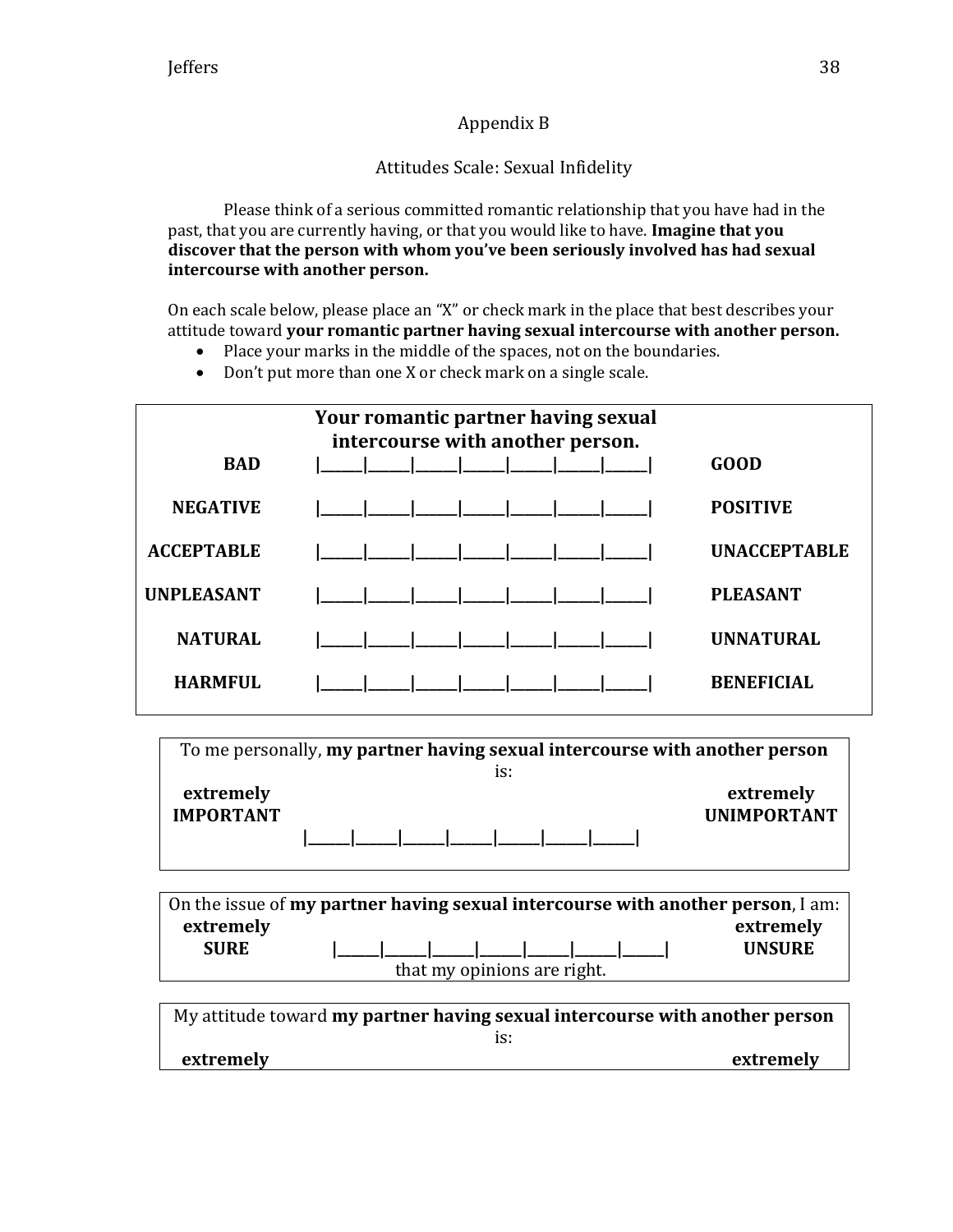| CENTRAL |                     | <b>PERIPHERAL</b> |
|---------|---------------------|-------------------|
|         | to my self-concept. |                   |

| On the issue of my partner having sexual intercourse with another person, I am:<br>extremely<br><b>LIKELY</b> |                        |  | extremely<br><b>UNLIKELY</b> |
|---------------------------------------------------------------------------------------------------------------|------------------------|--|------------------------------|
|                                                                                                               | to change my attitude. |  |                              |
|                                                                                                               |                        |  |                              |
| I think about my partner having sexual intercourse with another person:<br>extremely<br><b>OFTEN</b>          |                        |  | extremely<br><b>RARELY</b>   |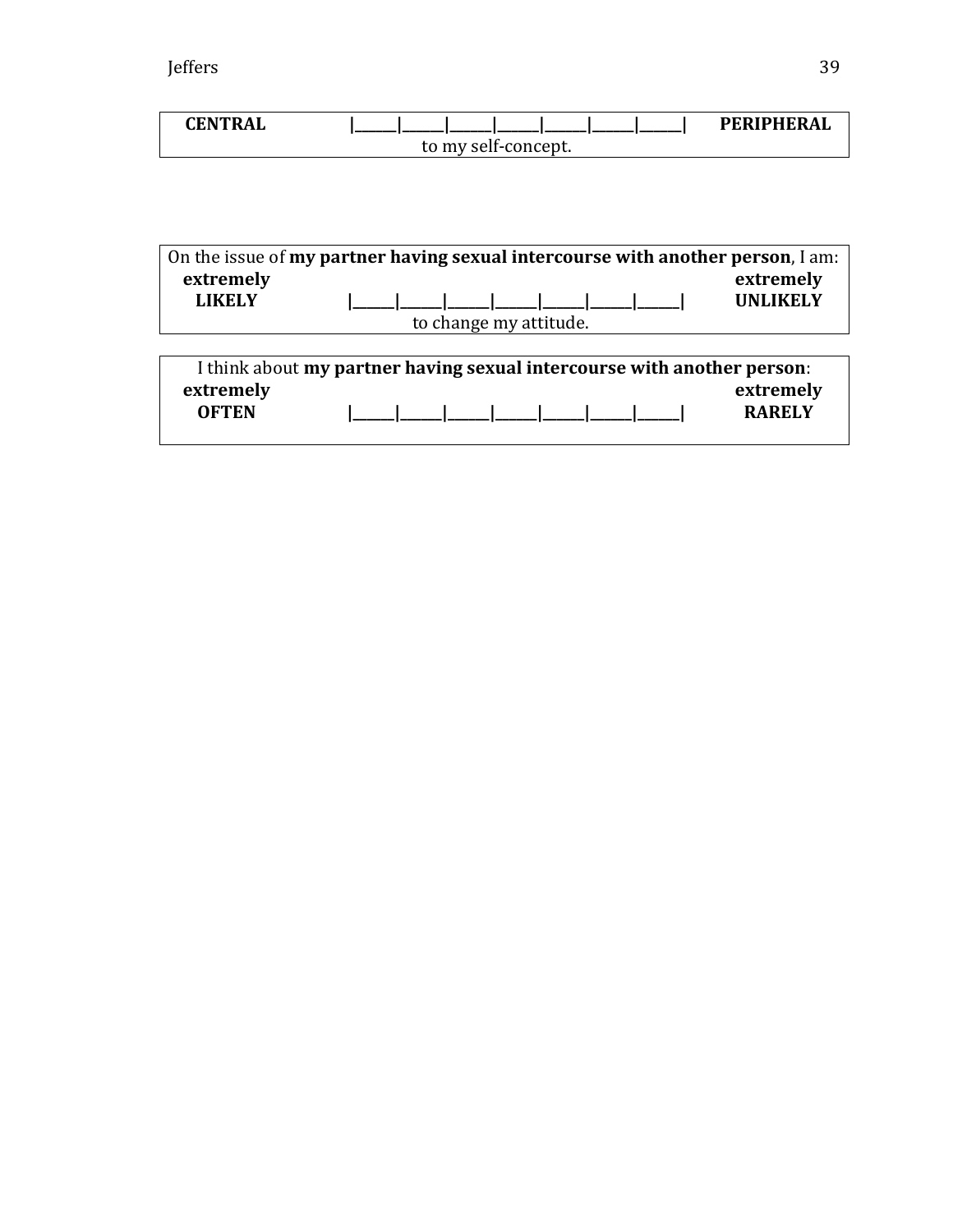# Appendix C

# Forced-choice Infidelity Distress

Please think of a serious or committed romantic relationship that you have had in the past, that you currently have, or that you would like to have. Imagine that you discover that the person with whom you've been seriously involved became interested in someone else. What would distress or upset you more *(please circle only one)*:

- (A)Imagining your partner falling in love and forming a deep emotional attachment to that person
- (B)Imagining your partner having sexual intercourse with that person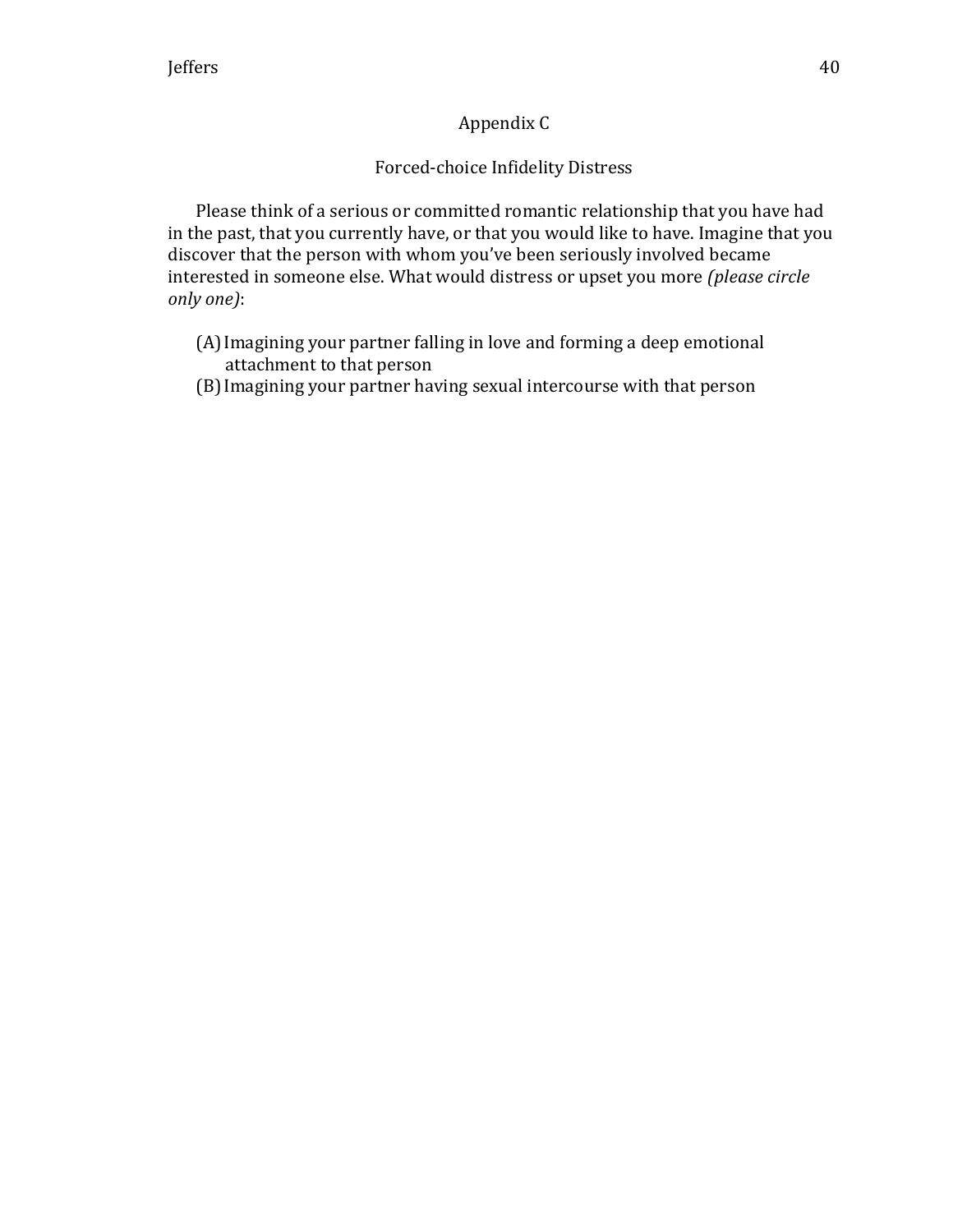# Appendix D

# Continuous Measure Infidelity Distress

Please think of a serious or committed romantic relationship that you have had in the past, that you currently have, or that you would like to have. Imagine that you discover that the person with whom you've been seriously involved became interested in someone else.

How distressed would you be if you discovered that your partner is engaging in sexual intercourse with someone else?

Not 1 2 3 4 5 Very distressed distressed

How distressed would you be if you discovered that your partner has formed a deep emotional attachment with someone else?

| Not        | ◠ |  | ა |
|------------|---|--|---|
| Very       |   |  |   |
| distressed |   |  |   |
| distressed |   |  |   |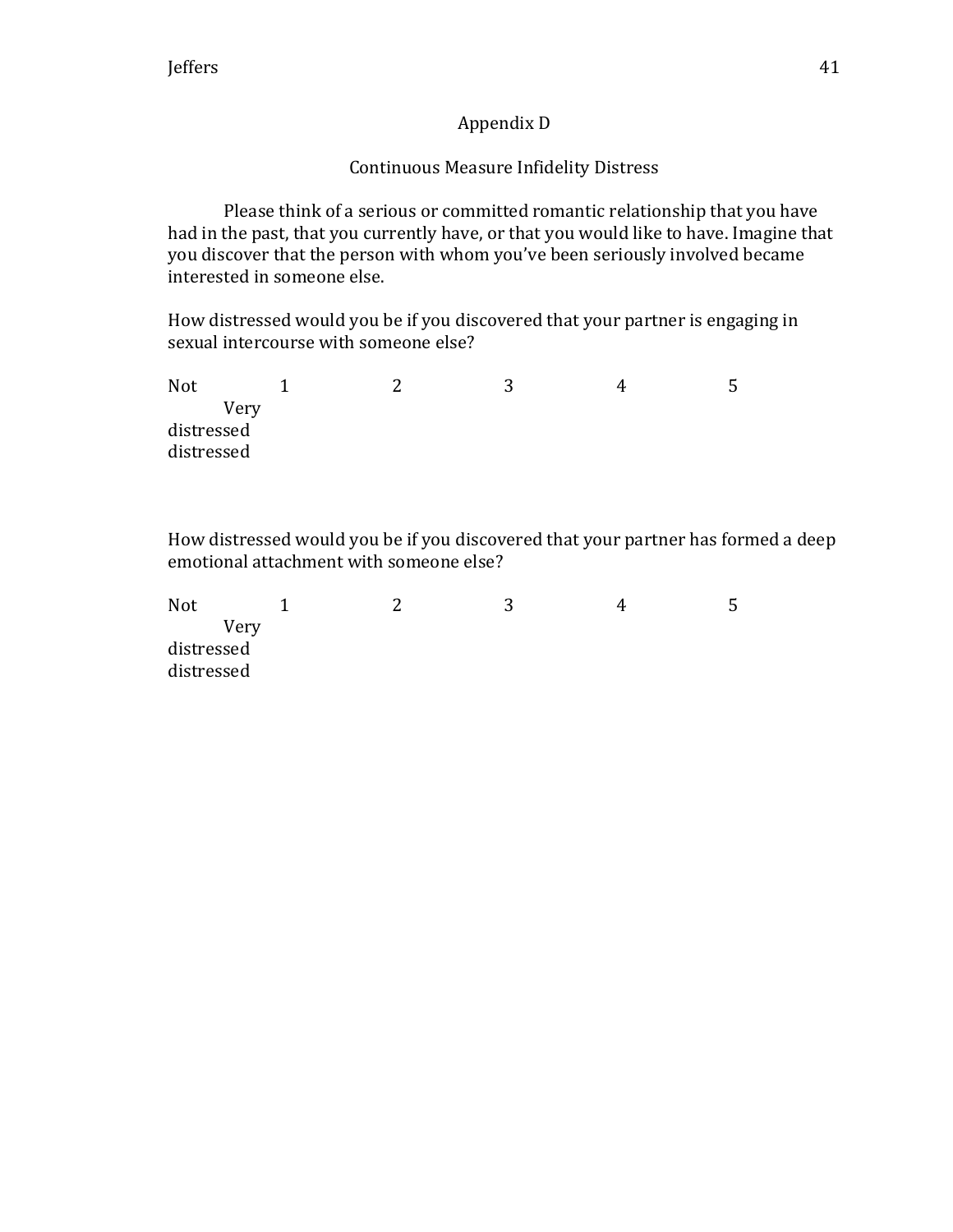Table 1.

# *Counterbalanced orders used in procedure.*

| Order 1        | Order 2        | Order 3        | Order 4        | Order 5        | Order 6        | Order <sub>7</sub> | Order 8        |
|----------------|----------------|----------------|----------------|----------------|----------------|--------------------|----------------|
| Sexual         | Sexual         | Emotional      | Emotional      | Forced-        | Continuous     | Forced-            | Continuous     |
| attitude scale | attitude scale | attitude scale | attitude scale | choice         |                | choice             |                |
| Emotional      | Emotional      | Sexual         | Sexual         | Continuous     | Forced-        | Continuous         | Forced-        |
| attitude scale | attitude scale | attitude scale | attitude scale |                | choice         |                    | choice         |
| Forced-        | Continuous     | Forced-        | Continuous     | Sexual         | Sexual         | Emotional          | Emotional      |
| choice         |                | choice         |                | attitude scale | attitude scale | attitude scale     | attitude scale |
| Continuous     | Forced-        | Continuous     | Forced-        | Emotional      | Emotional      | Sexual             | Sexual         |
|                | choice         |                | choice         | attitude scale | attitude scale | attitude scale     | attitude scale |
| Demo-          | Demo-          | Demo-          | Demo-          | Demo-          | Demo-          | Demo-              | Demo-          |
| graphic        | graphic        | graphic        | graphic        | graphic        | graphic        | graphic            | graphic        |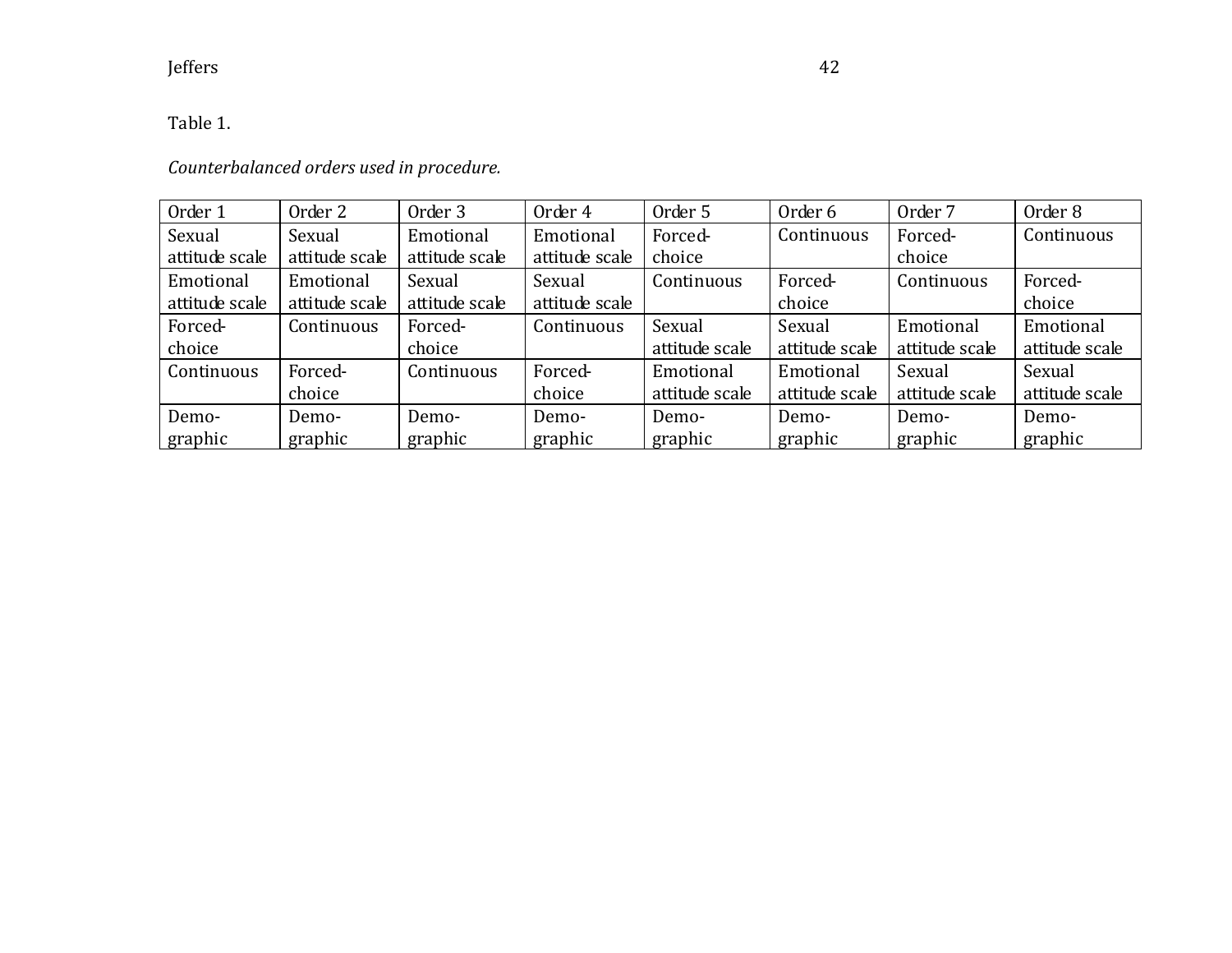# Table 2.

# *Correlations between Gender, Attitudes (A), Attitude Strength (AS), and Infidelity Distress Measures*

|                                                                             | Gender | Sexual<br>A | Emotional<br>A | Sexual<br>AS | Emotional<br>AS | Forced-<br>choice | Continuous<br>sexual | Continuous<br>Emotional |
|-----------------------------------------------------------------------------|--------|-------------|----------------|--------------|-----------------|-------------------|----------------------|-------------------------|
| Gender                                                                      | 1.00   | .02         | $.20**$        | .02          | .07             | $.34***$          | $-.09$               | $-29**$                 |
| Sexual A                                                                    |        | 1.00        | $.31**$        | $.24**$      | $.13*$          | $-0.06$           | $-37**$              | $-18**$                 |
| <b>Emotional A</b>                                                          |        |             | 1.00           | $.15***$     | $.47**$         | .10               | $-11*$               | $-41**$                 |
| Sexual AS                                                                   |        |             |                | 1.00         | $.57**$         | .07               | $-11*$               | $-16**$                 |
| <b>Emotional AS</b>                                                         |        |             |                |              | 1.00            | $.08\,$           | $-0.04$              | $-27**$                 |
| Forced-choice                                                               |        |             |                |              |                 | 1.00              | .10                  | $-.20**$                |
| distress                                                                    |        |             |                |              |                 |                   |                      |                         |
| Continuous sexual                                                           |        |             |                |              |                 |                   | 1.00                 | $.27**$                 |
| distress                                                                    |        |             |                |              |                 |                   |                      |                         |
| Continuous                                                                  |        |             |                |              |                 |                   |                      | 1.00                    |
| emotional                                                                   |        |             |                |              |                 |                   |                      |                         |
| distress                                                                    |        |             |                |              |                 |                   |                      |                         |
| $* p < .05$                                                                 |        |             |                |              |                 |                   |                      |                         |
| ** $p < .01$                                                                |        |             |                |              |                 |                   |                      |                         |
| Gender was coded $0 =$ women, $1 =$ men                                     |        |             |                |              |                 |                   |                      |                         |
| Forced-choice was coded $1$ = sexual infidelity, $2$ = emotional infidelity |        |             |                |              |                 |                   |                      |                         |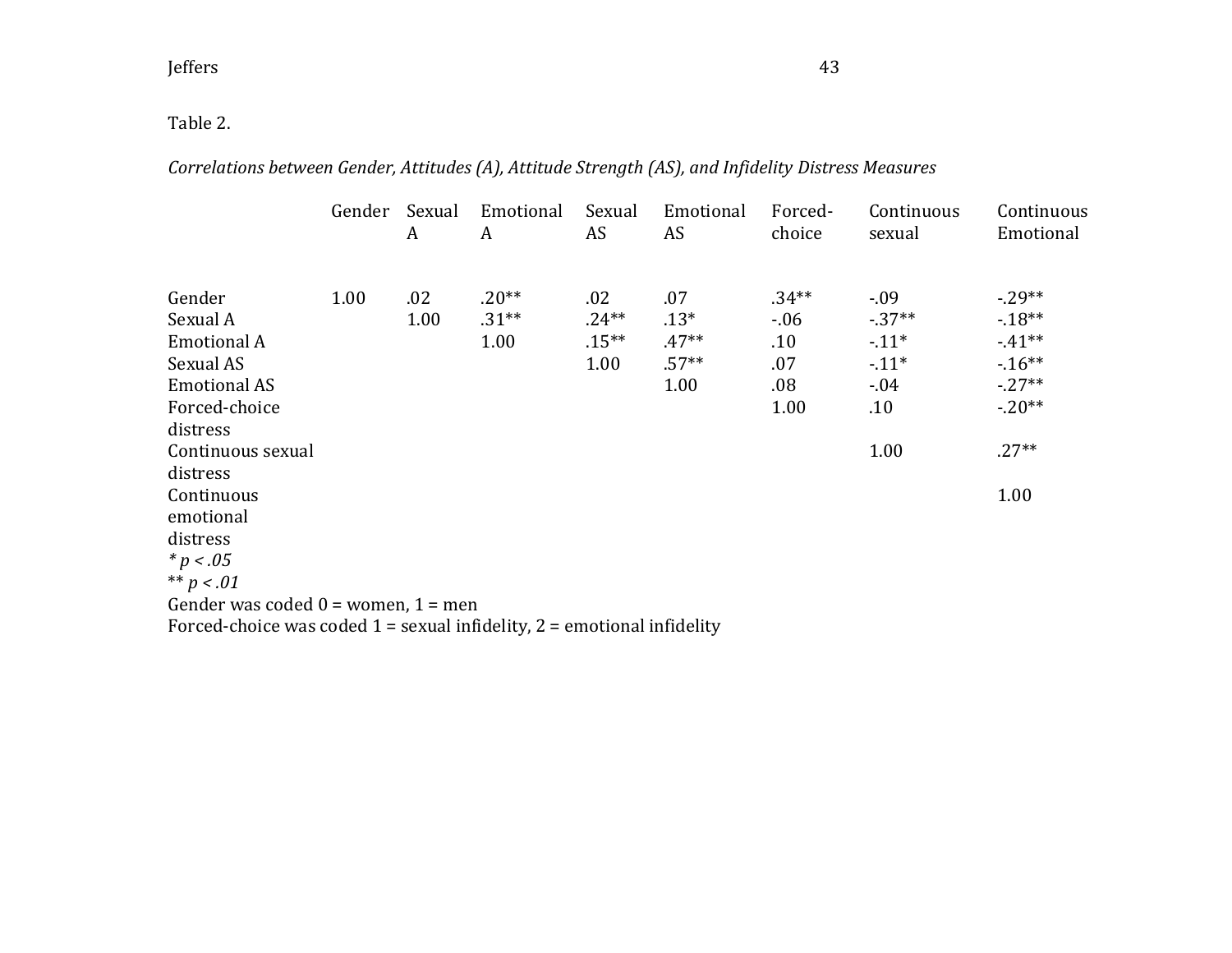Table 3.

# *Hierarchical Regression Predicting Distress to Sexual Infidelity from Gender, Attitude Towards Sexual Infidelity, and Attitude Strength*

|                                 |                  | Model 1   |         |          | <b>Model 2</b> |         |          | <b>Model 3</b> |         |
|---------------------------------|------------------|-----------|---------|----------|----------------|---------|----------|----------------|---------|
| Variable                        | $\boldsymbol{b}$ | <b>SE</b> | $\beta$ | $\bm{b}$ | <b>SE</b>      | $\beta$ | $\bm{b}$ | <b>SE</b>      | β       |
| Gender (G)                      | $-11$            | .06       | $-0.09$ | $-.07$   | .07            | $-06$   | $-.07$   | .07            | $-0.06$ |
| Attitude (A)                    | $-32*$           | .05       | $-36$   | $-0.20*$ | .06            | $-23$   | $-20*$   | .06            | $-23$   |
| Attitude<br>Strength (AS)       | $-01$            | .03       | $-0.02$ | $-0.05$  | .04            | $-0.08$ | $-0.05$  | .04            | $-0.08$ |
| G x A                           |                  |           |         | $-26*$   | .10            | $-19$   | $-26*$   | .10            | $-.18$  |
| G x AS                          |                  |           |         | .09      | .07            | .09     | .09      | .07            | .09     |
| A x AS                          |                  |           |         | $-07$    | .05            | $-0.07$ | $-0.06$  | .06            | $-06$   |
| $3 - way$<br>interaction        |                  |           |         |          |                |         | $-0.02$  | .11            | $-.01$  |
| $R^2$                           |                  | .15       |         |          | .17            |         |          | .17            |         |
| <i>F</i> for change<br>in $R^2$ |                  | 18.04     |         |          | $2.88*$        |         |          | .02            |         |

*\*Gender coded as 0 = female 1 = male \*p < .05*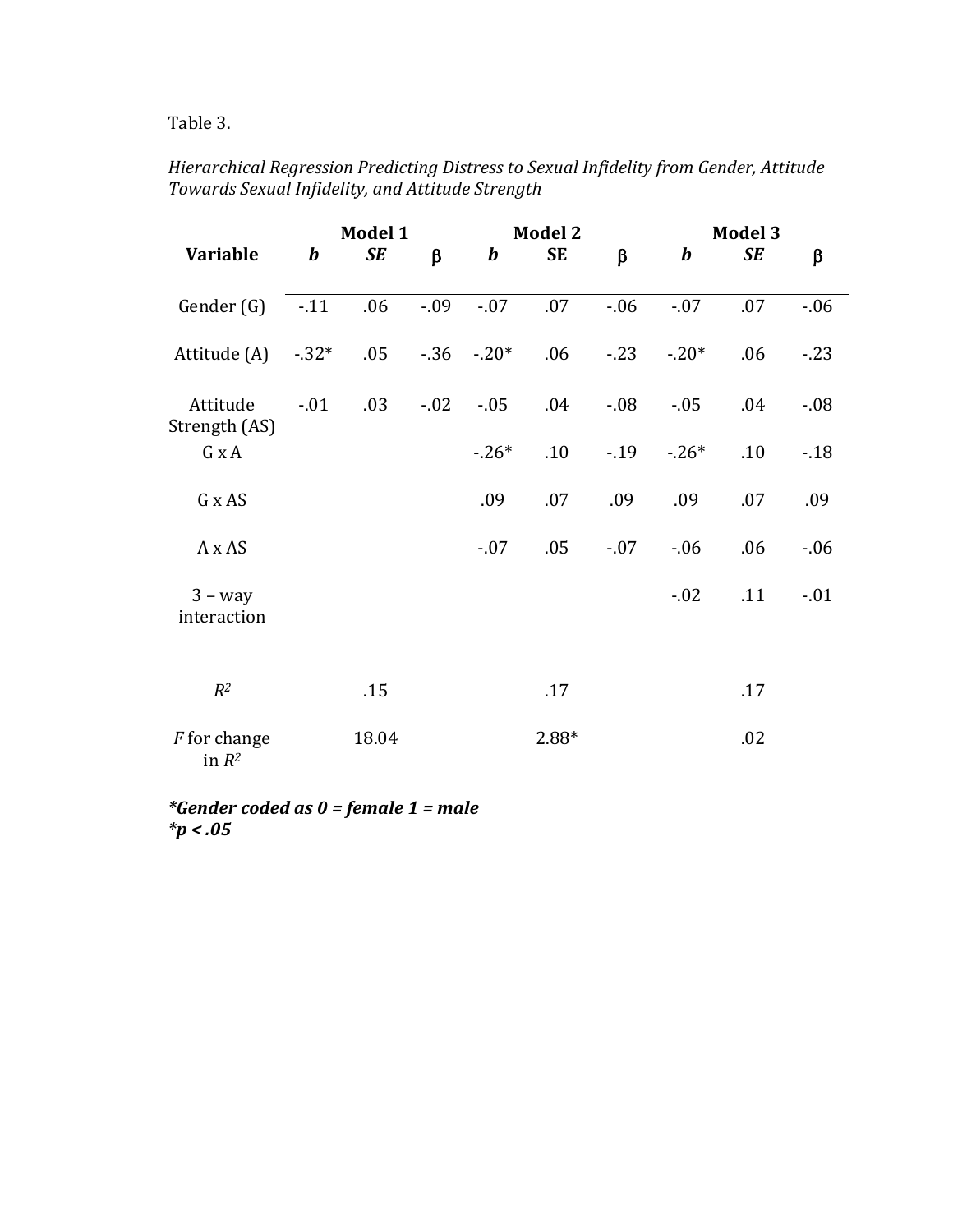## Table 4.

## *Hierarchical Regression Predicting Distress to Emotional Infidelity from Gender, Attitude Towards Emotional Infidelity, and Attitude Strength*

|                                 | Model 1          |       |            |             | <b>Model 2</b> |         | <b>Model 3</b>   |           |         |
|---------------------------------|------------------|-------|------------|-------------|----------------|---------|------------------|-----------|---------|
| Variable                        | $\boldsymbol{b}$ | SE    | $\beta$    | $\bm{b}$    | <b>SE</b>      | $\beta$ | $\boldsymbol{b}$ | <b>SE</b> | $\beta$ |
| Gender (G)                      | $-33*$           | .08   | $-21$      | $-34*$      | .08            | $-22$   | $-44*$           | .09       | $-29$   |
| Attitude (A)                    | $-19*$           | .30   |            | $-.31-.19*$ | .05            | $-32$   | $-16*$           | .05       | $-26$   |
| Attitude<br>Strength<br>(AS)    | $-0.09*$         | .04   | $-.11-.06$ |             | .06            | $-0.08$ | $-12*$           | .06       | $-15$   |
| G x A                           |                  |       |            | $-.07$      | .07            | .07     | $-0.03$          | .08       | $-0.04$ |
| G x AS                          |                  |       |            | $-16$       | .10            | $-0.11$ | $-.07$           | .11       | $-0.05$ |
| A x AS                          |                  |       |            | $-0.04$     | .04            | $-0.05$ | $-13*$           | .06       | $-19$   |
| $3 - way$<br>interaction        |                  |       |            |             |                |         | $.22*$           | .08       | .23     |
| $R^2$                           |                  | .22   |            |             | .23            |         |                  | .24       |         |
| <i>F</i> for change<br>in $R^2$ |                  | 29.82 |            |             | 1.22           |         |                  | $7.05*$   |         |

*\*Gender coded as 0 = female 1 = male \*p < .05*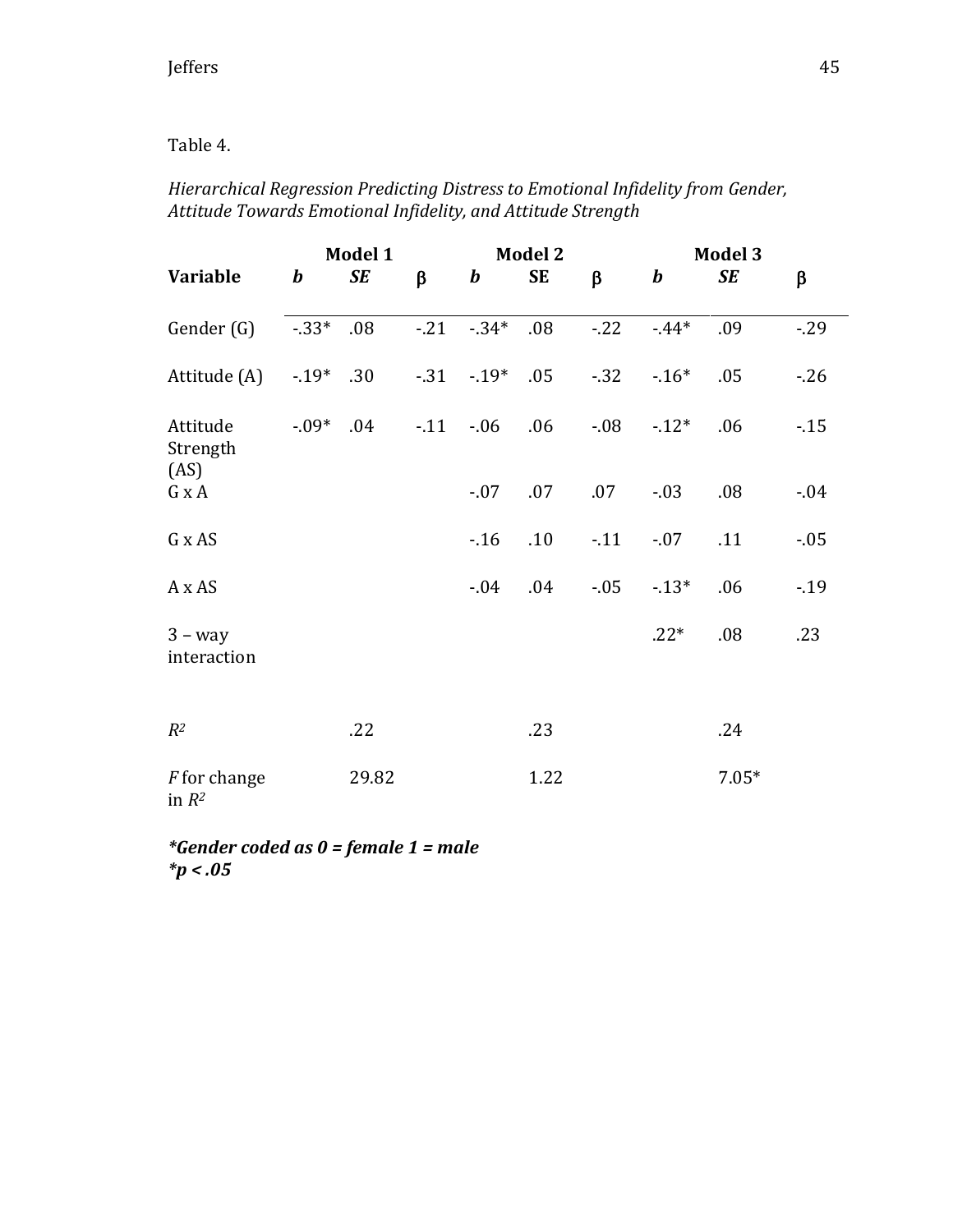**Figure 1. Interaction between attitude and gender in response to sexual infidelity**